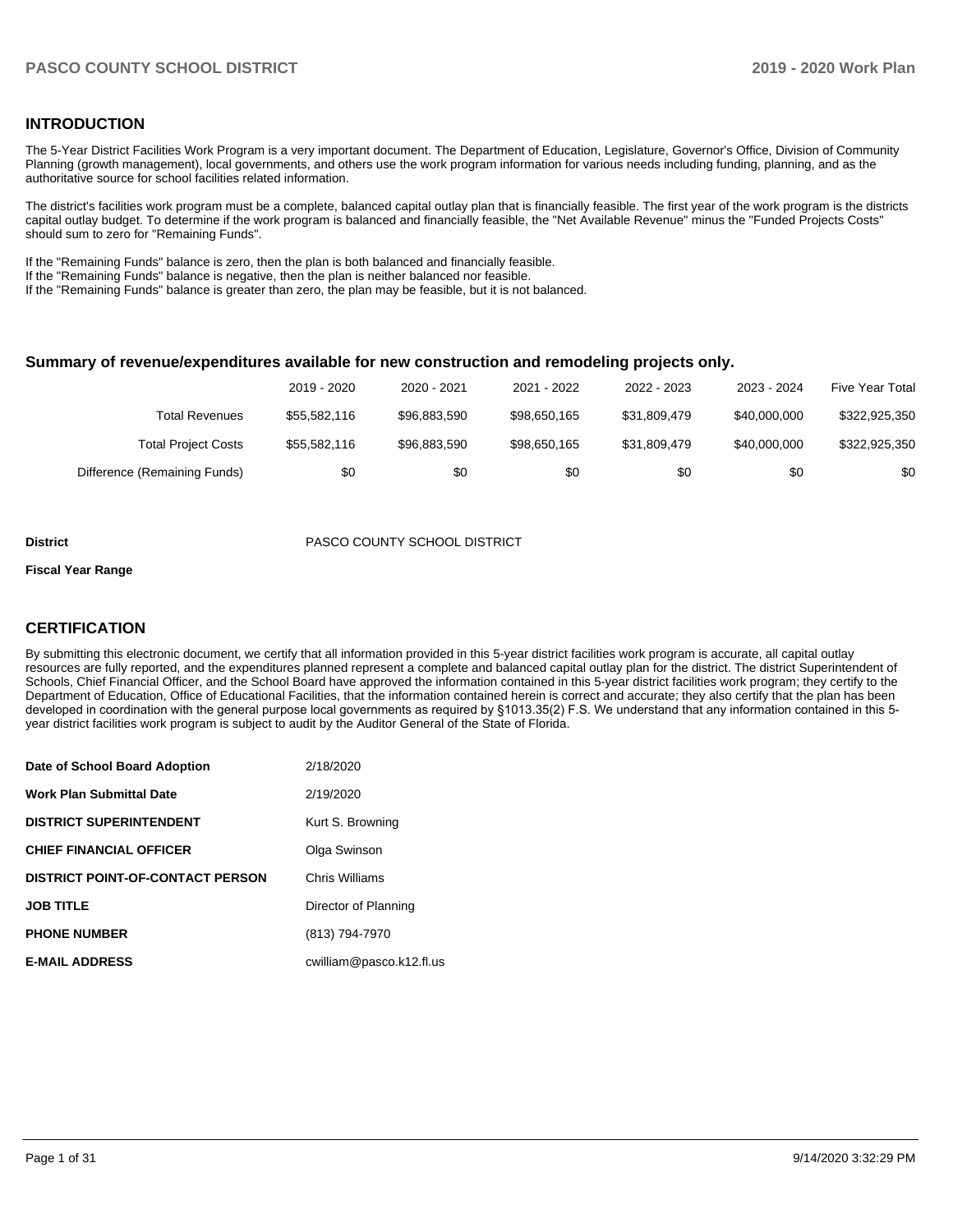# **Expenditures**

#### **Expenditure for Maintenance, Repair and Renovation from 1.50-Mills and PECO**

Annually, prior to the adoption of the district school budget, each school board must prepare a tentative district facilities work program that includes a schedule of major repair and renovation projects necessary to maintain the educational and ancillary facilities of the district.

|                                                                                                                                                                                                                                                                                                                                                                                                                                                                                                                                                                                                                                                                                        | <b>Item</b>                                                                                                                                                                                                                                                                                                                                                                                                                                                                                                                                                                                                                                                                                                                                                                                                                                                                                                                                                                                                                                                                                                                                                                                                                                                                                                                                                                                                                                                                                                                                                                                                                                                                                                                                                                                                                                                                                                                                                                                                                                                                                                                                                                               |           | 2020 - 2021<br>Projected | 2021 - 2022<br>Projected | 2022 - 2023<br>Projected | 2023 - 2024<br>Projected | <b>Total</b> |  |  |
|----------------------------------------------------------------------------------------------------------------------------------------------------------------------------------------------------------------------------------------------------------------------------------------------------------------------------------------------------------------------------------------------------------------------------------------------------------------------------------------------------------------------------------------------------------------------------------------------------------------------------------------------------------------------------------------|-------------------------------------------------------------------------------------------------------------------------------------------------------------------------------------------------------------------------------------------------------------------------------------------------------------------------------------------------------------------------------------------------------------------------------------------------------------------------------------------------------------------------------------------------------------------------------------------------------------------------------------------------------------------------------------------------------------------------------------------------------------------------------------------------------------------------------------------------------------------------------------------------------------------------------------------------------------------------------------------------------------------------------------------------------------------------------------------------------------------------------------------------------------------------------------------------------------------------------------------------------------------------------------------------------------------------------------------------------------------------------------------------------------------------------------------------------------------------------------------------------------------------------------------------------------------------------------------------------------------------------------------------------------------------------------------------------------------------------------------------------------------------------------------------------------------------------------------------------------------------------------------------------------------------------------------------------------------------------------------------------------------------------------------------------------------------------------------------------------------------------------------------------------------------------------------|-----------|--------------------------|--------------------------|--------------------------|--------------------------|--------------|--|--|
| <b>HVAC</b>                                                                                                                                                                                                                                                                                                                                                                                                                                                                                                                                                                                                                                                                            |                                                                                                                                                                                                                                                                                                                                                                                                                                                                                                                                                                                                                                                                                                                                                                                                                                                                                                                                                                                                                                                                                                                                                                                                                                                                                                                                                                                                                                                                                                                                                                                                                                                                                                                                                                                                                                                                                                                                                                                                                                                                                                                                                                                           | \$264,250 | \$269,000                | \$273,750                | \$278,500                | \$283,250                | \$1,368,750  |  |  |
| CENTENNIAL ELEMENTARY, CHASCO ELEMENTARY, CHESTER W TAYLOR JR ELEMENTARY, COTEE RIVER ELEMENTARY, DEER<br>Locations:<br>PARK ELEMENTARY, DOUBLE BRANCH ELEMENTARY, FIVAY HIGH SCHOOL, FOX HOLLOW ELEMENTARY, GULF HIGHLANDS<br>ELEMENTARY, GULFSIDE ELEMENTARY, JAMES M MARLOWE ELEMENTARY, LAKE MYRTLE ELEMENTARY, LAND O LAKES SENIOR<br>HIGH, LONGLEAF ELEMENTARY, MARY GIELLA ELEMENTARY, NEW RIVER ELEMENTARY, OAKSTEAD ELEMENTARY, PINE VIEW<br>ELEMENTARY, QUAIL HOLLOW ELEMENTARY, RIVER RIDGE MIDDLE SENIOR HIGH, SAND PINE ELEMENTARY, SEVEN OAKS<br>ELEMENTARY SCHOOL, SEVEN SPRINGS ELEMENTARY, SEVEN SPRINGS MIDDLE, SUNRAY ELEMENTARY, TRINITY OAKS<br><b>ELEMENTARY</b> |                                                                                                                                                                                                                                                                                                                                                                                                                                                                                                                                                                                                                                                                                                                                                                                                                                                                                                                                                                                                                                                                                                                                                                                                                                                                                                                                                                                                                                                                                                                                                                                                                                                                                                                                                                                                                                                                                                                                                                                                                                                                                                                                                                                           |           |                          |                          |                          |                          |              |  |  |
| Flooring                                                                                                                                                                                                                                                                                                                                                                                                                                                                                                                                                                                                                                                                               |                                                                                                                                                                                                                                                                                                                                                                                                                                                                                                                                                                                                                                                                                                                                                                                                                                                                                                                                                                                                                                                                                                                                                                                                                                                                                                                                                                                                                                                                                                                                                                                                                                                                                                                                                                                                                                                                                                                                                                                                                                                                                                                                                                                           | \$318,585 | \$324,780                | \$330,975                | \$337,170                | \$343,365                | \$1,654,875  |  |  |
| Locations:                                                                                                                                                                                                                                                                                                                                                                                                                                                                                                                                                                                                                                                                             | CENTENNIAL ELEMENTARY, CYPRESS ELEMENTARY, DENHAM OAKS ELEMENTARY, FOX HOLLOW ELEMENTARY, GULF HIGH,<br>GULF MIDDLE, GULFSIDE ELEMENTARY, HUDSON MIDDLE, HUDSON SENIOR HIGH, LAND O LAKES SENIOR HIGH, PASCO<br>ELEMENTARY, SAN ANTONIO ELEMENTARY, SAND PINE ELEMENTARY, SEVEN SPRINGS MIDDLE, TRINITY ELEMENTARY, Wendell<br>Krinn Technical High School, WEST ZEPHYRHILLS ELEMENTARY                                                                                                                                                                                                                                                                                                                                                                                                                                                                                                                                                                                                                                                                                                                                                                                                                                                                                                                                                                                                                                                                                                                                                                                                                                                                                                                                                                                                                                                                                                                                                                                                                                                                                                                                                                                                   |           |                          |                          |                          |                          |              |  |  |
| Roofing                                                                                                                                                                                                                                                                                                                                                                                                                                                                                                                                                                                                                                                                                |                                                                                                                                                                                                                                                                                                                                                                                                                                                                                                                                                                                                                                                                                                                                                                                                                                                                                                                                                                                                                                                                                                                                                                                                                                                                                                                                                                                                                                                                                                                                                                                                                                                                                                                                                                                                                                                                                                                                                                                                                                                                                                                                                                                           | \$0       | \$0                      | \$0                      | \$0                      | \$0                      | \$0          |  |  |
|                                                                                                                                                                                                                                                                                                                                                                                                                                                                                                                                                                                                                                                                                        | Locations: No Locations for this expenditure.                                                                                                                                                                                                                                                                                                                                                                                                                                                                                                                                                                                                                                                                                                                                                                                                                                                                                                                                                                                                                                                                                                                                                                                                                                                                                                                                                                                                                                                                                                                                                                                                                                                                                                                                                                                                                                                                                                                                                                                                                                                                                                                                             |           |                          |                          |                          |                          |              |  |  |
| Safety to Life                                                                                                                                                                                                                                                                                                                                                                                                                                                                                                                                                                                                                                                                         |                                                                                                                                                                                                                                                                                                                                                                                                                                                                                                                                                                                                                                                                                                                                                                                                                                                                                                                                                                                                                                                                                                                                                                                                                                                                                                                                                                                                                                                                                                                                                                                                                                                                                                                                                                                                                                                                                                                                                                                                                                                                                                                                                                                           | \$212,390 | \$216,520                | \$220,650                | \$224,780                | \$228,910                | \$1,103,250  |  |  |
| Locations:<br>Fencina                                                                                                                                                                                                                                                                                                                                                                                                                                                                                                                                                                                                                                                                  | ADMINISTRATION BUILDING, ANCLOTE ELEMENTARY, ANCLOTE HIGH SCHOOL, BAYONET POINT MIDDLE, CALUSA ELEMENTARY,<br>CENTENNIAL ELEMENTARY, CENTENNIAL MIDDLE, CENTRAL BUS GARAGE, CHARLES S. RUSHE MIDDLE, CHASCO ELEMENTARY,<br>CHASCO MIDDLE, CHESTER W TAYLOR JR ELEMENTARY, CONNERTON ELEMENTARY SCHOOL, COTEE RIVER ELEMENTARY,<br>CREWS LAKE MIDDLE, CYPRESS ELEMENTARY, DEER PARK ELEMENTARY, DENHAM OAKS ELEMENTARY, DISTRICT<br>MAINTENANCE BUILDING (MOON LAKE), DOUBLE BRANCH ELEMENTARY, DR JOHN LONG MIDDLE, EAST BUS GARAGE, ENERGY &<br>MARINE CENTER, FIVAY HIGH SCHOOL, FOX HOLLOW ELEMENTARY, Fred K. Marchman Technical College, GULF HIGH, GULF<br>HIGHLANDS ELEMENTARY, GULF MIDDLE, GULF TRACE ELEMENTARY, GULFSIDE ELEMENTARY, HARRY SCHWETTMAN<br>EDUCATION CENTER, HUDSON ELEMENTARY, HUDSON MIDDLE, HUDSON SENIOR HIGH, J W MITCHELL SENIOR HIGH, JAMES<br>IRVIN EDUCATION CENTER, JAMES M MARLOWE ELEMENTARY, LACOOCHEE ELEMENTARY, LAKE MYRTLE ELEMENTARY, LAND O<br>LAKES SENIOR HIGH, LONGLEAF ELEMENTARY, MARY GIELLA ELEMENTARY, MITTYE P LOCKE ELEMENTARY, MOON LAKE<br>ELEMENTARY, MOORE-MICKENS EDUCATION CENTER, NEW RIVER ELEMENTARY, NORTHWEST BUS GARAGE, NORTHWEST<br>ELEMENTARY, OAKSTEAD ELEMENTARY, ODESSA ELEMENTARY SCHOOL, PASCO ELEMENTARY, PASCO MIDDLE, PASCO SENIOR<br>HIGH, PAUL R SMITH MIDDLE, PINE VIEW ELEMENTARY, PINE VIEW MIDDLE, QUAIL HOLLOW ELEMENTARY, RAYMOND B<br>STEWART MIDDLE, RICHEY ELEMENTARY, RIVER RIDGE MIDDLE SENIOR HIGH, RODNEY B COX ELEMENTARY, SAN ANTONIO<br>ELEMENTARY, SAND PINE ELEMENTARY, SANDERS MEMORIAL ELEMENTARY, SCHRADER ELEMENTARY, SEVEN OAKS<br>ELEMENTARY SCHOOL, SEVEN SPRINGS ELEMENTARY, SEVEN SPRINGS MIDDLE, SHADY HILLS ELEMENTARY, SOUTHEAST BUS<br>GARAGE, SUNLAKE HIGH, SUNRAY ELEMENTARY, THOMAS E WEIGHTMAN MIDDLE, TRILBY ADULT EDUCATION CENTER, TRINITY<br>ELEMENTARY, TRINITY OAKS ELEMENTARY, VETERANS ELEMENTARY SCHOOL, WATERGRASS ELEMENTARY SCHOOL, Wendell<br>Krinn Technical High School, WESLEY CHAPEL ELEMENTARY, WESLEY CHAPEL SENIOR HIGH, WEST BUS GARAGE, WEST<br>ZEPHYRHILLS ELEMENTARY, WIREGRASS RANCH SENIOR HIGH, WOODLAND ELEMENTARY, ZEPHYRHILLS SENIOR HIGH | \$79.647  | \$81.195                 | \$82.744                 | \$84.293                 | \$85.841                 | \$413.720    |  |  |
| Locations:                                                                                                                                                                                                                                                                                                                                                                                                                                                                                                                                                                                                                                                                             | BAYONET POINT MIDDLE, CHESTER W TAYLOR JR ELEMENTARY, CYPRESS ELEMENTARY, Fred K. Marchman Technical College,<br>HUDSON ELEMENTARY, J W MITCHELL SENIOR HIGH, LAND O LAKES SENIOR HIGH, NORTHWEST BUS GARAGE, NORTHWEST<br>ELEMENTARY, SCHRADER ELEMENTARY, SEVEN OAKS ELEMENTARY SCHOOL, SEVEN SPRINGS MIDDLE, SHADY HILLS<br>ELEMENTARY, THOMAS E WEIGHTMAN MIDDLE                                                                                                                                                                                                                                                                                                                                                                                                                                                                                                                                                                                                                                                                                                                                                                                                                                                                                                                                                                                                                                                                                                                                                                                                                                                                                                                                                                                                                                                                                                                                                                                                                                                                                                                                                                                                                      |           |                          |                          |                          |                          |              |  |  |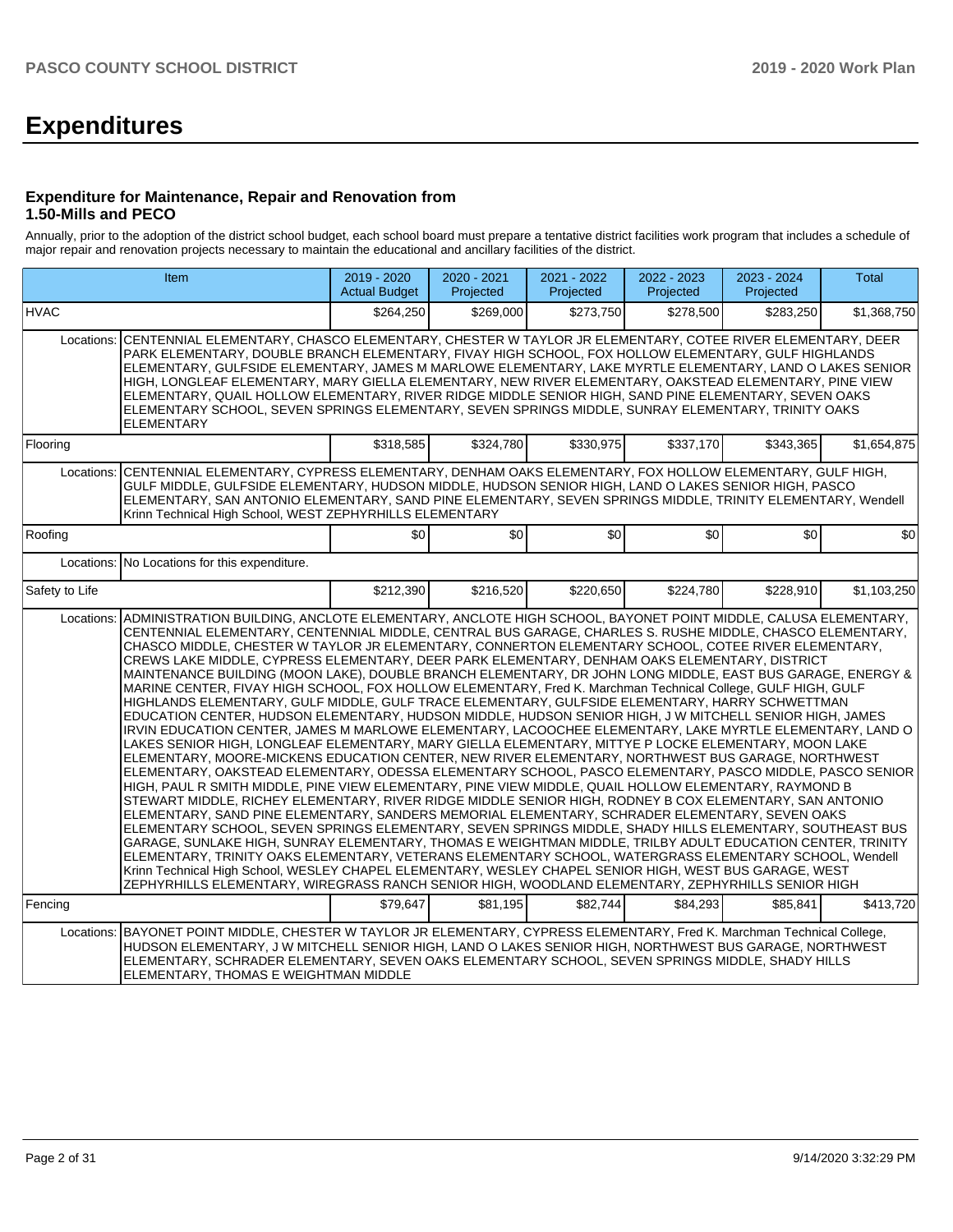| Parking                          |                                                                                                                                                                                                                                                                                                                                                                                                                                                                                                                                                                                                                                                                                                                                                                                                                                                                                                                                                                                                                                                                                                                                                                                                                                                                                                                                                                                                                                                                                                                                                                                                                                                                                                                                                                                                                                                                                                                                                                                                                                                                                                                                                                                           | \$446,019 | \$454,692 | \$463.365 | \$472,038 | \$480,711 | \$2,316,825 |
|----------------------------------|-------------------------------------------------------------------------------------------------------------------------------------------------------------------------------------------------------------------------------------------------------------------------------------------------------------------------------------------------------------------------------------------------------------------------------------------------------------------------------------------------------------------------------------------------------------------------------------------------------------------------------------------------------------------------------------------------------------------------------------------------------------------------------------------------------------------------------------------------------------------------------------------------------------------------------------------------------------------------------------------------------------------------------------------------------------------------------------------------------------------------------------------------------------------------------------------------------------------------------------------------------------------------------------------------------------------------------------------------------------------------------------------------------------------------------------------------------------------------------------------------------------------------------------------------------------------------------------------------------------------------------------------------------------------------------------------------------------------------------------------------------------------------------------------------------------------------------------------------------------------------------------------------------------------------------------------------------------------------------------------------------------------------------------------------------------------------------------------------------------------------------------------------------------------------------------------|-----------|-----------|-----------|-----------|-----------|-------------|
| Locations:                       | ADMINISTRATION BUILDING, ANCLOTE ELEMENTARY, ANCLOTE HIGH SCHOOL, BAYONET POINT MIDDLE, CALUSA ELEMENTARY,<br>CENTENNIAL ELEMENTARY, CENTENNIAL MIDDLE, CENTRAL BUS GARAGE, CHARLES S. RUSHE MIDDLE, CHASCO ELEMENTARY,<br>CHASCO MIDDLE, CHESTER W TAYLOR JR ELEMENTARY, CONNERTON ELEMENTARY SCHOOL, COTEE RIVER ELEMENTARY,<br>CREWS LAKE MIDDLE, CYPRESS ELEMENTARY, DEER PARK ELEMENTARY, DENHAM OAKS ELEMENTARY, DISTRICT<br>MAINTENANCE BUILDING (MOON LAKE), DOUBLE BRANCH ELEMENTARY, DR JOHN LONG MIDDLE, EAST BUS GARAGE, ENERGY &<br>MARINE CENTER, FIVAY HIGH SCHOOL, FOX HOLLOW ELEMENTARY, Fred K. Marchman Technical College, GULF HIGH, GULF<br>HIGHLANDS ELEMENTARY, GULF MIDDLE, GULF TRACE ELEMENTARY, GULFSIDE ELEMENTARY, HARRY SCHWETTMAN<br>EDUCATION CENTER, HUDSON ELEMENTARY, HUDSON MIDDLE, HUDSON SENIOR HIGH, J W MITCHELL SENIOR HIGH, JAMES<br>IRVIN EDUCATION CENTER, JAMES M MARLOWE ELEMENTARY, LACOOCHEE ELEMENTARY, LAKE MYRTLE ELEMENTARY, LAND O<br>LAKES SENIOR HIGH, LONGLEAF ELEMENTARY, MARY GIELLA ELEMENTARY, MITTYE P LOCKE ELEMENTARY, MOON LAKE<br>ELEMENTARY, MOORE-MICKENS EDUCATION CENTER, NEW RIVER ELEMENTARY, NORTHWEST BUS GARAGE, NORTHWEST<br>ELEMENTARY, OAKSTEAD ELEMENTARY, ODESSA ELEMENTARY SCHOOL, PASCO ELEMENTARY, PASCO MIDDLE, PASCO SENIOR<br>HIGH, PAUL R SMITH MIDDLE, PINE VIEW ELEMENTARY, PINE VIEW MIDDLE, QUAIL HOLLOW ELEMENTARY, RAYMOND B<br>STEWART MIDDLE, RICHEY ELEMENTARY, RIVER RIDGE MIDDLE SENIOR HIGH, RODNEY B COX ELEMENTARY, SAN ANTONIO<br>ELEMENTARY, SAND PINE ELEMENTARY, SANDERS MEMORIAL ELEMENTARY, SCHRADER ELEMENTARY, SEVEN OAKS<br>ELEMENTARY SCHOOL, SEVEN SPRINGS ELEMENTARY, SEVEN SPRINGS MIDDLE, SHADY HILLS ELEMENTARY, SOUTHEAST BUS<br>GARAGE, SUNLAKE HIGH, SUNRAY ELEMENTARY, THOMAS E WEIGHTMAN MIDDLE, TRILBY ADULT EDUCATION CENTER, TRINITY<br>ELEMENTARY, TRINITY OAKS ELEMENTARY, VETERANS ELEMENTARY SCHOOL, WATERGRASS ELEMENTARY SCHOOL, Wendell<br>Krinn Technical High School, WESLEY CHAPEL ELEMENTARY, WESLEY CHAPEL SENIOR HIGH, WEST BUS GARAGE, WEST<br>ZEPHYRHILLS ELEMENTARY, WIREGRASS RANCH SENIOR HIGH, WOODLAND ELEMENTARY, ZEPHYRHILLS SENIOR HIGH |           |           |           |           |           |             |
| Electrical                       |                                                                                                                                                                                                                                                                                                                                                                                                                                                                                                                                                                                                                                                                                                                                                                                                                                                                                                                                                                                                                                                                                                                                                                                                                                                                                                                                                                                                                                                                                                                                                                                                                                                                                                                                                                                                                                                                                                                                                                                                                                                                                                                                                                                           | \$53.098  | \$54.130  | \$55.162  | \$56,195  | \$57,228  | \$275,813   |
| Locations:                       | ANCLOTE HIGH SCHOOL, BAYONET POINT MIDDLE, CENTENNIAL MIDDLE, CHARLES S. RUSHE MIDDLE, CHASCO MIDDLE, CREWS<br>LAKE MIDDLE, DR JOHN LONG MIDDLE, FIVAY HIGH SCHOOL, GULF HIGH, GULF MIDDLE, HUDSON MIDDLE, HUDSON SENIOR<br>HIGH, J W MITCHELL SENIOR HIGH, LAND O LAKES SENIOR HIGH, PASCO MIDDLE, PASCO SENIOR HIGH, PAUL R SMITH MIDDLE,<br>RAYMOND B STEWART MIDDLE, RIVER RIDGE MIDDLE SENIOR HIGH, SUNLAKE HIGH, THOMAS E WEIGHTMAN MIDDLE, Wendell<br>Krinn Technical High School, WESLEY CHAPEL SENIOR HIGH, WIREGRASS RANCH SENIOR HIGH, ZEPHYRHILLS SENIOR HIGH                                                                                                                                                                                                                                                                                                                                                                                                                                                                                                                                                                                                                                                                                                                                                                                                                                                                                                                                                                                                                                                                                                                                                                                                                                                                                                                                                                                                                                                                                                                                                                                                                 |           |           |           |           |           |             |
| Fire Alarm                       |                                                                                                                                                                                                                                                                                                                                                                                                                                                                                                                                                                                                                                                                                                                                                                                                                                                                                                                                                                                                                                                                                                                                                                                                                                                                                                                                                                                                                                                                                                                                                                                                                                                                                                                                                                                                                                                                                                                                                                                                                                                                                                                                                                                           | \$318,586 | \$324,780 | \$330,976 | \$337,170 | \$343,366 | \$1,654,878 |
| Locations:                       | ADMINISTRATION BUILDING, ANCLOTE ELEMENTARY, ANCLOTE HIGH SCHOOL, BAYONET POINT MIDDLE, CALUSA ELEMENTARY,<br>CENTENNIAL ELEMENTARY, CENTENNIAL MIDDLE, CENTRAL BUS GARAGE, CHARLES S. RUSHE MIDDLE, CHASCO ELEMENTARY,<br>CHASCO MIDDLE, CHESTER W TAYLOR JR ELEMENTARY, CONNERTON ELEMENTARY SCHOOL, COTEE RIVER ELEMENTARY,<br>CREWS LAKE MIDDLE, CYPRESS ELEMENTARY, DEER PARK ELEMENTARY, DENHAM OAKS ELEMENTARY, DISTRICT<br>MAINTENANCE BUILDING (MOON LAKE), DOUBLE BRANCH ELEMENTARY, DR JOHN LONG MIDDLE, EAST BUS GARAGE, ENERGY &<br>MARINE CENTER, FIVAY HIGH SCHOOL, FOX HOLLOW ELEMENTARY, Fred K. Marchman Technical College, GULF HIGH, GULF<br>HIGHLANDS ELEMENTARY, GULF MIDDLE, GULF TRACE ELEMENTARY, GULFSIDE ELEMENTARY, HARRY SCHWETTMAN<br>EDUCATION CENTER, HUDSON ELEMENTARY, HUDSON MIDDLE, HUDSON SENIOR HIGH, J W MITCHELL SENIOR HIGH, JAMES<br>IRVIN EDUCATION CENTER, JAMES M MARLOWE ELEMENTARY, LACOOCHEE ELEMENTARY, LAKE MYRTLE ELEMENTARY, LAND O<br>LAKES SENIOR HIGH, LONGLEAF ELEMENTARY, MARY GIELLA ELEMENTARY, MITTYE P LOCKE ELEMENTARY, MOON LAKE<br>ELEMENTARY, MOORE-MICKENS EDUCATION CENTER, NEW RIVER ELEMENTARY, NORTHWEST BUS GARAGE, NORTHWEST<br>ELEMENTARY, OAKSTEAD ELEMENTARY, ODESSA ELEMENTARY SCHOOL, PASCO ELEMENTARY, PASCO MIDDLE, PASCO SENIOR<br>HIGH, PAUL R SMITH MIDDLE, PINE VIEW ELEMENTARY, PINE VIEW MIDDLE, QUAIL HOLLOW ELEMENTARY, RAYMOND B<br>STEWART MIDDLE, RICHEY ELEMENTARY, RIVER RIDGE MIDDLE SENIOR HIGH, RODNEY B COX ELEMENTARY, SAN ANTONIO<br>ELEMENTARY, SAND PINE ELEMENTARY, SANDERS MEMORIAL ELEMENTARY, SCHRADER ELEMENTARY, SEVEN OAKS<br>ELEMENTARY SCHOOL, SEVEN SPRINGS ELEMENTARY, SEVEN SPRINGS MIDDLE, SHADY HILLS ELEMENTARY, SOUTHEAST BUS<br>GARAGE, SUNLAKE HIGH, SUNRAY ELEMENTARY, THOMAS E WEIGHTMAN MIDDLE, TRILBY ADULT EDUCATION CENTER, TRINITY<br>ELEMENTARY, TRINITY OAKS ELEMENTARY, VETERANS ELEMENTARY SCHOOL, WATERGRASS ELEMENTARY SCHOOL, Wendell<br>Krinn Technical High School, WESLEY CHAPEL ELEMENTARY, WESLEY CHAPEL SENIOR HIGH, WEST BUS GARAGE, WEST<br>ZEPHYRHILLS ELEMENTARY, WIREGRASS RANCH SENIOR HIGH, WOODLAND ELEMENTARY, ZEPHYRHILLS SENIOR HIGH |           |           |           |           |           |             |
| Telephone/Intercom System        |                                                                                                                                                                                                                                                                                                                                                                                                                                                                                                                                                                                                                                                                                                                                                                                                                                                                                                                                                                                                                                                                                                                                                                                                                                                                                                                                                                                                                                                                                                                                                                                                                                                                                                                                                                                                                                                                                                                                                                                                                                                                                                                                                                                           | \$0       | \$0       | \$0       | \$0       | \$0       | 30          |
|                                  | Locations: No Locations for this expenditure.                                                                                                                                                                                                                                                                                                                                                                                                                                                                                                                                                                                                                                                                                                                                                                                                                                                                                                                                                                                                                                                                                                                                                                                                                                                                                                                                                                                                                                                                                                                                                                                                                                                                                                                                                                                                                                                                                                                                                                                                                                                                                                                                             |           |           |           |           |           |             |
| <b>Closed Circuit Television</b> |                                                                                                                                                                                                                                                                                                                                                                                                                                                                                                                                                                                                                                                                                                                                                                                                                                                                                                                                                                                                                                                                                                                                                                                                                                                                                                                                                                                                                                                                                                                                                                                                                                                                                                                                                                                                                                                                                                                                                                                                                                                                                                                                                                                           | \$0       | \$0       | \$0       | \$0       | \$0       | \$0         |
|                                  | Locations: No Locations for this expenditure.                                                                                                                                                                                                                                                                                                                                                                                                                                                                                                                                                                                                                                                                                                                                                                                                                                                                                                                                                                                                                                                                                                                                                                                                                                                                                                                                                                                                                                                                                                                                                                                                                                                                                                                                                                                                                                                                                                                                                                                                                                                                                                                                             |           |           |           |           |           |             |
| Paint                            |                                                                                                                                                                                                                                                                                                                                                                                                                                                                                                                                                                                                                                                                                                                                                                                                                                                                                                                                                                                                                                                                                                                                                                                                                                                                                                                                                                                                                                                                                                                                                                                                                                                                                                                                                                                                                                                                                                                                                                                                                                                                                                                                                                                           | \$424,780 | \$433,040 | \$441,300 | \$449,560 | \$457,820 | \$2,206,500 |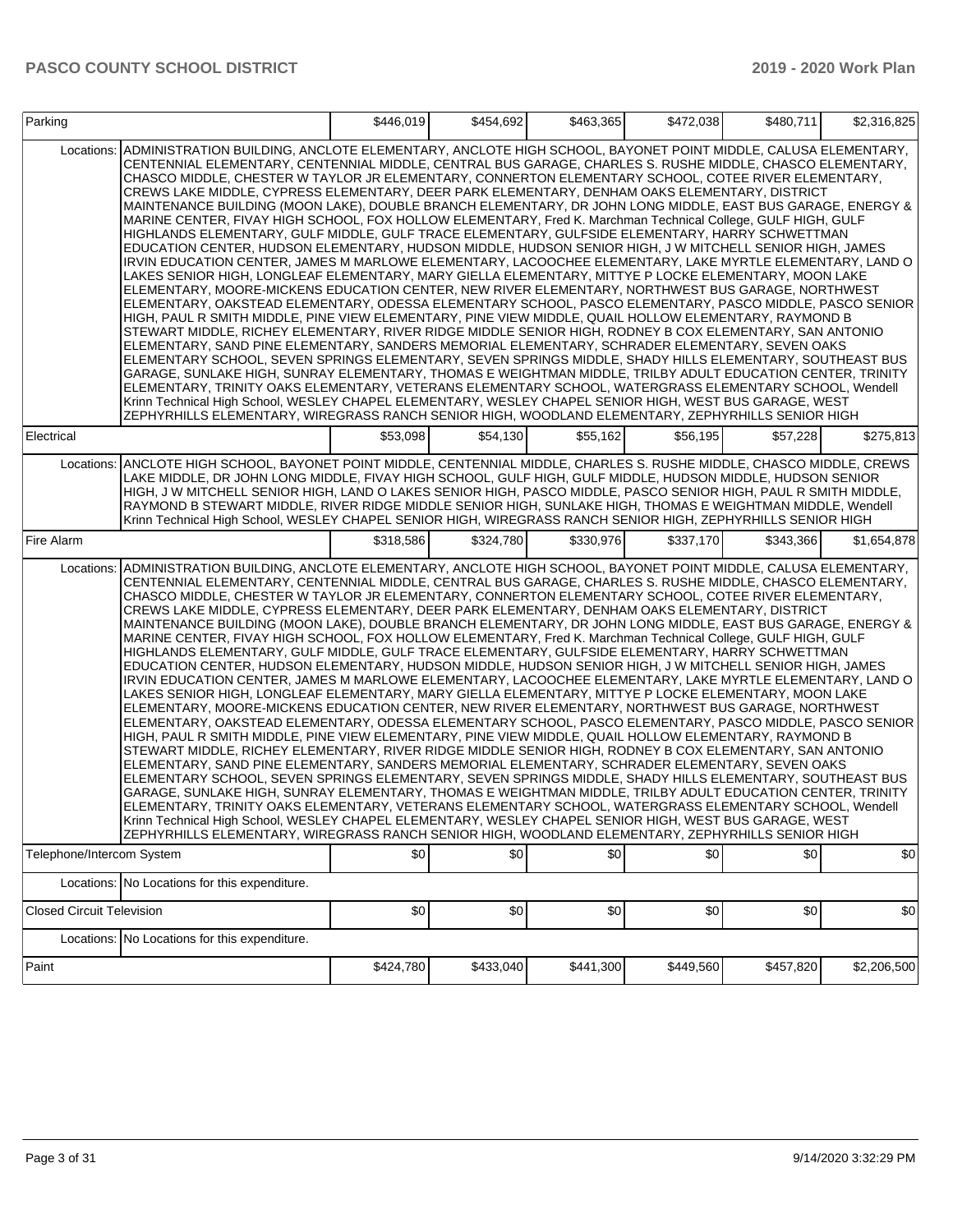| Locations: ADMINISTRATION BUILDING, ANCLOTE ELEMENTARY, ANCLOTE HIGH SCHOOL, BAYONET POINT MIDDLE, CALUSA ELEMENTARY,<br>CENTENNIAL ELEMENTARY, CENTENNIAL MIDDLE, CENTRAL BUS GARAGE, CHARLES S. RUSHE MIDDLE, CHASCO ELEMENTARY,<br>CHASCO MIDDLE, CHESTER W TAYLOR JR ELEMENTARY, CONNERTON ELEMENTARY SCHOOL, COTEE RIVER ELEMENTARY,<br>CREWS LAKE MIDDLE, CYPRESS ELEMENTARY, DEER PARK ELEMENTARY, DENHAM OAKS ELEMENTARY, DISTRICT<br>MAINTENANCE BUILDING (MOON LAKE), DOUBLE BRANCH ELEMENTARY, DR JOHN LONG MIDDLE, EAST BUS GARAGE, ENERGY &<br>MARINE CENTER, FIVAY HIGH SCHOOL, FOX HOLLOW ELEMENTARY, Fred K. Marchman Technical College, GULF HIGH, GULF                                                                                                                                                                                                                                                                                                                                                                                                                                                                                                                                                                                                                                                                                                                                                                                                                                                                                                                                                                                                                                                                                                                                       |             |             |             |             |             |              |
|----------------------------------------------------------------------------------------------------------------------------------------------------------------------------------------------------------------------------------------------------------------------------------------------------------------------------------------------------------------------------------------------------------------------------------------------------------------------------------------------------------------------------------------------------------------------------------------------------------------------------------------------------------------------------------------------------------------------------------------------------------------------------------------------------------------------------------------------------------------------------------------------------------------------------------------------------------------------------------------------------------------------------------------------------------------------------------------------------------------------------------------------------------------------------------------------------------------------------------------------------------------------------------------------------------------------------------------------------------------------------------------------------------------------------------------------------------------------------------------------------------------------------------------------------------------------------------------------------------------------------------------------------------------------------------------------------------------------------------------------------------------------------------------------------------------|-------------|-------------|-------------|-------------|-------------|--------------|
| HIGHLANDS ELEMENTARY, GULF MIDDLE, GULF TRACE ELEMENTARY, GULFSIDE ELEMENTARY, HARRY SCHWETTMAN<br>EDUCATION CENTER, HUDSON ELEMENTARY, HUDSON MIDDLE, HUDSON SENIOR HIGH, J W MITCHELL SENIOR HIGH, JAMES<br>IRVIN EDUCATION CENTER, JAMES M MARLOWE ELEMENTARY, LACOOCHEE ELEMENTARY, LAKE MYRTLE ELEMENTARY, LAND O<br>LAKES SENIOR HIGH, LONGLEAF ELEMENTARY, MARY GIELLA ELEMENTARY, MITTYE P LOCKE ELEMENTARY, MOON LAKE<br>ELEMENTARY, MOORE-MICKENS EDUCATION CENTER, NEW RIVER ELEMENTARY, NORTHWEST BUS GARAGE, NORTHWEST<br>ELEMENTARY, OAKSTEAD ELEMENTARY, ODESSA ELEMENTARY SCHOOL, PASCO ELEMENTARY, PASCO MIDDLE, PASCO SENIOR                                                                                                                                                                                                                                                                                                                                                                                                                                                                                                                                                                                                                                                                                                                                                                                                                                                                                                                                                                                                                                                                                                                                                                 |             |             |             |             |             |              |
| HIGH, PAUL R SMITH MIDDLE, PINE VIEW ELEMENTARY, PINE VIEW MIDDLE, QUAIL HOLLOW ELEMENTARY, RAYMOND B<br>STEWART MIDDLE, RICHEY ELEMENTARY, RIVER RIDGE MIDDLE SENIOR HIGH, RODNEY B COX ELEMENTARY, SAN ANTONIO<br>ELEMENTARY, SAND PINE ELEMENTARY, SANDERS MEMORIAL ELEMENTARY, SCHRADER ELEMENTARY, SEVEN OAKS<br>ELEMENTARY SCHOOL, SEVEN SPRINGS ELEMENTARY, SEVEN SPRINGS MIDDLE, SHADY HILLS ELEMENTARY, SOUTHEAST BUS<br>GARAGE, SUNLAKE HIGH, SUNRAY ELEMENTARY, THOMAS E WEIGHTMAN MIDDLE, TRILBY ADULT EDUCATION CENTER, TRINITY<br>ELEMENTARY, TRINITY OAKS ELEMENTARY, VETERANS ELEMENTARY SCHOOL, WATERGRASS ELEMENTARY SCHOOL, Wendell<br>Krinn Technical High School, WESLEY CHAPEL ELEMENTARY, WESLEY CHAPEL SENIOR HIGH, WEST BUS GARAGE, WEST                                                                                                                                                                                                                                                                                                                                                                                                                                                                                                                                                                                                                                                                                                                                                                                                                                                                                                                                                                                                                                              |             |             |             |             |             |              |
| ZEPHYRHILLS ELEMENTARY, WIREGRASS RANCH SENIOR HIGH, WOODLAND ELEMENTARY, ZEPHYRHILLS SENIOR HIGH<br>Maintenance/Repair                                                                                                                                                                                                                                                                                                                                                                                                                                                                                                                                                                                                                                                                                                                                                                                                                                                                                                                                                                                                                                                                                                                                                                                                                                                                                                                                                                                                                                                                                                                                                                                                                                                                                        | \$2,171,579 | \$2,213,771 | \$2,255,965 | \$2,298,157 | \$2,340,350 | \$11,279,822 |
| ADMINISTRATION BUILDING, ANCLOTE ELEMENTARY, BAYONET POINT MIDDLE, CALUSA ELEMENTARY, CENTENNIAL<br>Locations:<br>ELEMENTARY, CENTENNIAL MIDDLE, CENTRAL BUS GARAGE, CHASCO ELEMENTARY, CHASCO MIDDLE, CHESTER W TAYLOR JR<br>ELEMENTARY, COTEE RIVER ELEMENTARY, CYPRESS ELEMENTARY, DEER PARK ELEMENTARY, DENHAM OAKS ELEMENTARY,<br>DISTRICT MAINTENANCE BUILDING (MOON LAKE), EAST BUS GARAGE, ENERGY & MARINE CENTER, FOX HOLLOW ELEMENTARY,<br>Fred K. Marchman Technical College, GULF HIGH, GULF MIDDLE, GULFSIDE ELEMENTARY, HARRY SCHWETTMAN EDUCATION<br>CENTER, HUDSON ELEMENTARY, HUDSON MIDDLE, HUDSON SENIOR HIGH, J W MITCHELL SENIOR HIGH, JAMES IRVIN<br>EDUCATION CENTER, JAMES M MARLOWE ELEMENTARY, LACOOCHEE ELEMENTARY, LAKE MYRTLE ELEMENTARY, LAND O<br>LAKES SENIOR HIGH, LONGLEAF ELEMENTARY, MARY GIELLA ELEMENTARY, MITTYE P LOCKE ELEMENTARY, MOON LAKE<br>ELEMENTARY, MOORE-MICKENS EDUCATION CENTER, NORTHWEST BUS GARAGE, NORTHWEST ELEMENTARY, OAKSTEAD<br>ELEMENTARY, PASCO ELEMENTARY, PASCO MIDDLE, PASCO SENIOR HIGH, PINE VIEW ELEMENTARY, PINE VIEW MIDDLE, QUAIL<br>HOLLOW ELEMENTARY, RAYMOND B STEWART MIDDLE, RICHEY ELEMENTARY, RIVER RIDGE MIDDLE SENIOR HIGH, RODNEY B<br>COX ELEMENTARY, SAN ANTONIO ELEMENTARY, SAND PINE ELEMENTARY, SANDERS MEMORIAL ELEMENTARY, SCHRADER<br>ELEMENTARY, SEVEN OAKS ELEMENTARY SCHOOL, SEVEN SPRINGS ELEMENTARY, SEVEN SPRINGS MIDDLE, SHADY HILLS<br>ELEMENTARY, SOUTHEAST BUS GARAGE, SUNLAKE HIGH, SUNRAY ELEMENTARY, THOMAS E WEIGHTMAN MIDDLE, TRINITY<br>ELEMENTARY, TRINITY OAKS ELEMENTARY, Wendell Krinn Technical High School, WESLEY CHAPEL ELEMENTARY, WESLEY CHAPEL<br>SENIOR HIGH, WEST BUS GARAGE, WEST ZEPHYRHILLS ELEMENTARY, WIREGRASS RANCH SENIOR HIGH, WOODLAND<br>ELEMENTARY, ZEPHYRHILLS SENIOR HIGH |             |             |             |             |             |              |
| <b>Sub Total:</b>                                                                                                                                                                                                                                                                                                                                                                                                                                                                                                                                                                                                                                                                                                                                                                                                                                                                                                                                                                                                                                                                                                                                                                                                                                                                                                                                                                                                                                                                                                                                                                                                                                                                                                                                                                                              | \$4,288,934 | \$4,371,908 | \$4,454,887 | \$4,537,863 | \$4,620,841 | \$22,274,433 |

| <b>PECO</b><br>) Maintenance Expenditures | ጦጣ<br>৩∪    | \$0         | Φn<br>υU    | \$0          | $\sim$<br>ΦU | \$0          |
|-------------------------------------------|-------------|-------------|-------------|--------------|--------------|--------------|
| l.50 Mill Sub Total: I                    | \$6,569,225 | \$6,693,961 | \$6,818,705 | \$6,943,443] | \$7,068,185  | \$34,093,519 |

| Other Items                                                                                                                                                                                                                                                                                                                                                                                                                                                                                                                                                                                                                                                                                 | $2019 - 2020$<br><b>Actual Budget</b> | $2020 - 2021$<br>Projected | $2021 - 2022$<br>Projected | $2022 - 2023$<br>Projected | $2023 - 2024$<br>Projected | Total       |  |  |
|---------------------------------------------------------------------------------------------------------------------------------------------------------------------------------------------------------------------------------------------------------------------------------------------------------------------------------------------------------------------------------------------------------------------------------------------------------------------------------------------------------------------------------------------------------------------------------------------------------------------------------------------------------------------------------------------|---------------------------------------|----------------------------|----------------------------|----------------------------|----------------------------|-------------|--|--|
| Athletic Improvements                                                                                                                                                                                                                                                                                                                                                                                                                                                                                                                                                                                                                                                                       | \$748.676                             | \$763.233                  | \$777,793                  | \$792,350                  | \$806.909                  | \$3,888,961 |  |  |
| Locations ANCLOTE HIGH SCHOOL, BAYONET POINT MIDDLE, CENTENNIAL MIDDLE, CHARLES S. RUSHE MIDDLE, CHASCO MIDDLE,<br>CREWS LAKE MIDDLE, Cypress Creek High School, DR JOHN LONG MIDDLE, FIVAY HIGH SCHOOL, GULF HIGH, GULF MIDDLE,<br>HUDSON MIDDLE, HUDSON SENIOR HIGH, J W MITCHELL SENIOR HIGH, LAND O LAKES SENIOR HIGH, PASCO MIDDLE, PASCO<br>SENIOR HIGH, PAUL R SMITH MIDDLE, PINE VIEW MIDDLE, RAYMOND B STEWART MIDDLE, RIVER RIDGE MIDDLE SENIOR HIGH,<br>SEVEN SPRINGS MIDDLE, SUNLAKE HIGH, THOMAS E WEIGHTMAN MIDDLE, Wendell Krinn Technical High School, WESLEY<br>CHAPEL SENIOR HIGH, WIREGRASS RANCH SENIOR HIGH, ZEPHYRHILLS SENIOR HIGH                                   |                                       |                            |                            |                            |                            |             |  |  |
| Cafeteria Renovations                                                                                                                                                                                                                                                                                                                                                                                                                                                                                                                                                                                                                                                                       | \$212,390                             | \$216,520                  | \$220,650                  | \$224,780                  | \$228,910                  | \$1,103,250 |  |  |
| Locations BAYONET POINT MIDDLE, CHESTER W TAYLOR JR ELEMENTARY, COTEE RIVER ELEMENTARY, CYPRESS ELEMENTARY, DEER<br>PARK ELEMENTARY, FOX HOLLOW ELEMENTARY, GULF HIGH, GULFSIDE ELEMENTARY, HUDSON ELEMENTARY, HUDSON<br>MIDDLE, J W MITCHELL SENIOR HIGH, LAKE MYRTLE ELEMENTARY, LONGLEAF ELEMENTARY, PASCO MIDDLE, PINE VIEW<br>MIDDLE, RIVER RIDGE MIDDLE SENIOR HIGH, RODNEY B COX ELEMENTARY, SCHRADER ELEMENTARY, SEVEN SPRINGS<br>MIDDLE, SHADY HILLS ELEMENTARY, SUNRAY ELEMENTARY, THOMAS E WEIGHTMAN MIDDLE, TRINITY ELEMENTARY, Wendell<br>Krinn Technical High School, WESLEY CHAPEL SENIOR HIGH, WEST ZEPHYRHILLS ELEMENTARY, WOODLAND ELEMENTARY,<br>ZEPHYRHILLS SENIOR HIGH |                                       |                            |                            |                            |                            |             |  |  |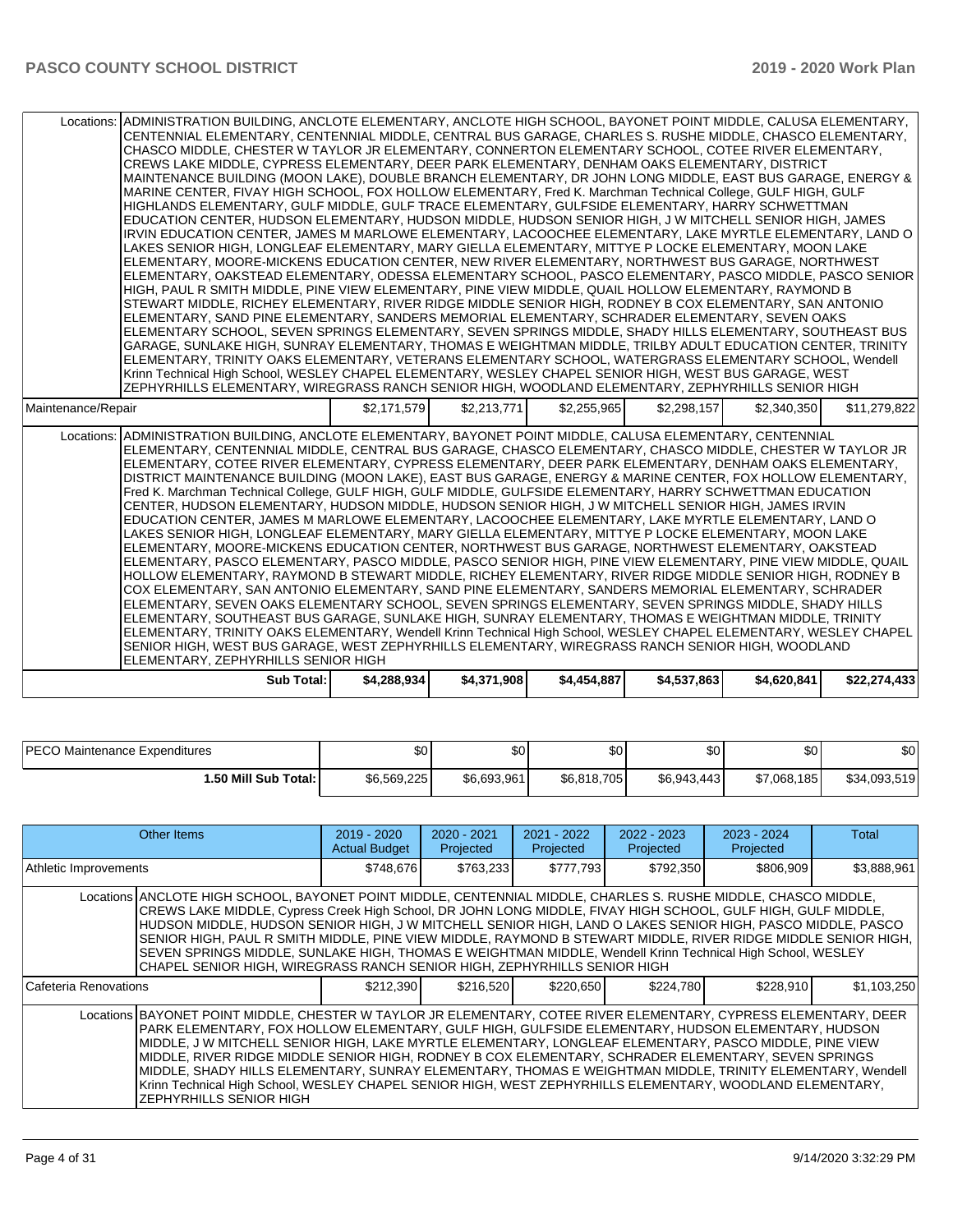| <b>Security Systems</b>         |                                                                                                                                                                                                                                                                                                                                                                                                                                                                                                                                                                                                                                                                                                                                                                                                                                                                                                                                                                                                                                                                                                                                                                                                                                                                                                                                                                                                                                                                                                                                                                                                                                                                                                                                                                                                                                                                                                                                                                                                                                                                                                                                                                                                        | \$106,195 | \$108,260 | \$110,325 | \$112,390 | \$114,455 | \$551,625   |
|---------------------------------|--------------------------------------------------------------------------------------------------------------------------------------------------------------------------------------------------------------------------------------------------------------------------------------------------------------------------------------------------------------------------------------------------------------------------------------------------------------------------------------------------------------------------------------------------------------------------------------------------------------------------------------------------------------------------------------------------------------------------------------------------------------------------------------------------------------------------------------------------------------------------------------------------------------------------------------------------------------------------------------------------------------------------------------------------------------------------------------------------------------------------------------------------------------------------------------------------------------------------------------------------------------------------------------------------------------------------------------------------------------------------------------------------------------------------------------------------------------------------------------------------------------------------------------------------------------------------------------------------------------------------------------------------------------------------------------------------------------------------------------------------------------------------------------------------------------------------------------------------------------------------------------------------------------------------------------------------------------------------------------------------------------------------------------------------------------------------------------------------------------------------------------------------------------------------------------------------------|-----------|-----------|-----------|-----------|-----------|-------------|
|                                 | Locations ANCLOTE ELEMENTARY, BAYONET POINT MIDDLE, CALUSA ELEMENTARY, CENTENNIAL ELEMENTARY, CENTENNIAL MIDDLE,<br>CHASCO ELEMENTARY, CHASCO MIDDLE, CHESTER W TAYLOR JR ELEMENTARY, COTEE RIVER ELEMENTARY, CYPRESS<br>ELEMENTARY, DEER PARK ELEMENTARY, DENHAM OAKS ELEMENTARY, FOX HOLLOW ELEMENTARY, GULF HIGH, GULF<br>HIGHLANDS ELEMENTARY, GULF MIDDLE, GULFSIDE ELEMENTARY, HUDSON MIDDLE, HUDSON SENIOR HIGH, J W MITCHELL <br>SENIOR HIGH, JAMES M MARLOWE ELEMENTARY, LAKE MYRTLE ELEMENTARY, LONGLEAF ELEMENTARY, MARY GIELLA<br>ELEMENTARY, MITTYE P LOCKE ELEMENTARY, MOON LAKE ELEMENTARY, NORTHWEST ELEMENTARY, PASCO MIDDLE, PINE<br>VIEW ELEMENTARY, PINE VIEW MIDDLE, QUAIL HOLLOW ELEMENTARY, RAYMOND B STEWART MIDDLE, RIVER RIDGE MIDDLE<br>SENIOR HIGH, RODNEY B COX ELEMENTARY, SAN ANTONIO ELEMENTARY, SAND PINE ELEMENTARY, SCHRADER<br>ELEMENTARY, SEVEN OAKS ELEMENTARY SCHOOL, SEVEN SPRINGS ELEMENTARY, SEVEN SPRINGS MIDDLE, SHADY HILLS<br>ELEMENTARY, SUNRAY ELEMENTARY, THOMAS E WEIGHTMAN MIDDLE, TRINITY ELEMENTARY, WATERGRASS ELEMENTARY<br>SCHOOL, WESLEY CHAPEL ELEMENTARY, WESLEY CHAPEL SENIOR HIGH, WEST ZEPHYRHILLS ELEMENTARY, WIREGRASS<br>RANCH SENIOR HIGH, WOODLAND ELEMENTARY                                                                                                                                                                                                                                                                                                                                                                                                                                                                                                                                                                                                                                                                                                                                                                                                                                                                                                                                                                       |           |           |           |           |           |             |
| <b>Energy Retrofit Projects</b> |                                                                                                                                                                                                                                                                                                                                                                                                                                                                                                                                                                                                                                                                                                                                                                                                                                                                                                                                                                                                                                                                                                                                                                                                                                                                                                                                                                                                                                                                                                                                                                                                                                                                                                                                                                                                                                                                                                                                                                                                                                                                                                                                                                                                        | \$106,195 | \$108,260 | \$110,325 | \$112,390 | \$114,455 | \$551,625   |
|                                 | Locations ADMINISTRATION BUILDING, ANCLOTE ELEMENTARY, ANCLOTE HIGH SCHOOL, BAYONET POINT MIDDLE, CALUSA<br>ELEMENTARY, CENTENNIAL ELEMENTARY, CENTENNIAL MIDDLE, CENTRAL BUS GARAGE, CHARLES S. RUSHE MIDDLE,<br>CHASCO ELEMENTARY, CHASCO MIDDLE, CHESTER W TAYLOR JR ELEMENTARY, CONNERTON ELEMENTARY SCHOOL, COTEE<br>RIVER ELEMENTARY, CREWS LAKE MIDDLE, CYPRESS ELEMENTARY, DEER PARK ELEMENTARY, DENHAM OAKS ELEMENTARY,<br>DISTRICT MAINTENANCE BUILDING (MOON LAKE), DOUBLE BRANCH ELEMENTARY, DR JOHN LONG MIDDLE, EAST BUS<br>GARAGE, ENERGY & MARINE CENTER, FIVAY HIGH SCHOOL, FOX HOLLOW ELEMENTARY, Fred K. Marchman Technical College,<br>GULF HIGH, GULF HIGHLANDS ELEMENTARY, GULF MIDDLE, GULF TRACE ELEMENTARY, GULFSIDE ELEMENTARY, HARRY<br>SCHWETTMAN EDUCATION CENTER, HUDSON ELEMENTARY, HUDSON MIDDLE, HUDSON SENIOR HIGH, J W MITCHELL SENIOR<br>HIGH, JAMES IRVIN EDUCATION CENTER, JAMES M MARLOWE ELEMENTARY, LACOOCHEE ELEMENTARY, LAKE MYRTLE<br>ELEMENTARY, LAND O LAKES SENIOR HIGH, LONGLEAF ELEMENTARY, MARY GIELLA ELEMENTARY, MITTYE P LOCKE<br>ELEMENTARY, MOON LAKE ELEMENTARY, MOORE-MICKENS EDUCATION CENTER, NEW RIVER ELEMENTARY, NORTHWEST<br>BUS GARAGE, NORTHWEST ELEMENTARY, OAKSTEAD ELEMENTARY, ODESSA ELEMENTARY SCHOOL, PASCO ELEMENTARY,<br>PASCO MIDDLE, PASCO SENIOR HIGH, PAUL R SMITH MIDDLE, PINE VIEW ELEMENTARY, PINE VIEW MIDDLE, QUAIL HOLLOW<br>ELEMENTARY, RAYMOND B STEWART MIDDLE, RICHEY ELEMENTARY, RIVER RIDGE MIDDLE SENIOR HIGH, RODNEY B COX<br>ELEMENTARY, SAN ANTONIO ELEMENTARY, SAND PINE ELEMENTARY, SANDERS MEMORIAL ELEMENTARY, SCHRADER<br>ELEMENTARY, SEVEN OAKS ELEMENTARY SCHOOL, SEVEN SPRINGS ELEMENTARY, SEVEN SPRINGS MIDDLE, SHADY HILLS<br>ELEMENTARY, SOUTHEAST BUS GARAGE, SUNLAKE HIGH, SUNRAY ELEMENTARY, THOMAS E WEIGHTMAN MIDDLE, TRILBY<br>ADULT EDUCATION CENTER, TRINITY ELEMENTARY, TRINITY OAKS ELEMENTARY, VETERANS ELEMENTARY SCHOOL,<br>WATERGRASS ELEMENTARY SCHOOL, Wendell Krinn Technical High School, WESLEY CHAPEL ELEMENTARY, WESLEY CHAPEL<br>SENIOR HIGH, WEST BUS GARAGE, WEST ZEPHYRHILLS ELEMENTARY, WIREGRASS RANCH SENIOR HIGH, WOODLAND<br>ELEMENTARY, ZEPHYRHILLS SENIOR HIGH |           |           |           |           |           |             |
| <b>Lift Stations Upgrades</b>   |                                                                                                                                                                                                                                                                                                                                                                                                                                                                                                                                                                                                                                                                                                                                                                                                                                                                                                                                                                                                                                                                                                                                                                                                                                                                                                                                                                                                                                                                                                                                                                                                                                                                                                                                                                                                                                                                                                                                                                                                                                                                                                                                                                                                        | \$106,195 | \$108,260 | \$110,325 | \$112,390 | \$114,455 | \$551,625   |
|                                 | Locations HUDSON MIDDLE, HUDSON SENIOR HIGH                                                                                                                                                                                                                                                                                                                                                                                                                                                                                                                                                                                                                                                                                                                                                                                                                                                                                                                                                                                                                                                                                                                                                                                                                                                                                                                                                                                                                                                                                                                                                                                                                                                                                                                                                                                                                                                                                                                                                                                                                                                                                                                                                            |           |           |           |           |           |             |
| <b>Playground Renovations</b>   |                                                                                                                                                                                                                                                                                                                                                                                                                                                                                                                                                                                                                                                                                                                                                                                                                                                                                                                                                                                                                                                                                                                                                                                                                                                                                                                                                                                                                                                                                                                                                                                                                                                                                                                                                                                                                                                                                                                                                                                                                                                                                                                                                                                                        | \$212,390 | \$216,520 | \$220,650 | \$224,780 | \$228,910 | \$1,103,250 |
|                                 | Locations ADMINISTRATION BUILDING, ANCLOTE ELEMENTARY, CALUSA ELEMENTARY, CENTENNIAL ELEMENTARY, CHASCO<br>ELEMENTARY, CHASCO MIDDLE, CHESTER W TAYLOR JR ELEMENTARY, CONNERTON ELEMENTARY SCHOOL, COTEE RIVER<br>ELEMENTARY, CYPRESS ELEMENTARY, DEER PARK ELEMENTARY, DENHAM OAKS ELEMENTARY, DOUBLE BRANCH<br>IELEMENTARY. FOX HOLLOW ELEMENTARY. GULF HIGHLANDS ELEMENTARY. GULF TRACE ELEMENTARY. GULFSIDE<br>ELEMENTARY, HUDSON ELEMENTARY, JAMES IRVIN EDUCATION CENTER, JAMES M MARLOWE ELEMENTARY, LACOOCHEE<br>ELEMENTARY, LAKE MYRTLE ELEMENTARY, LONGLEAF ELEMENTARY, MARY GIELLA ELEMENTARY, MITTYE P LOCKE<br>ELEMENTARY, MOON LAKE ELEMENTARY, NEW RIVER ELEMENTARY, NORTHWEST ELEMENTARY, OAKSTEAD ELEMENTARY,<br>ODESSA ELEMENTARY SCHOOL, PASCO ELEMENTARY, PINE VIEW ELEMENTARY, QUAIL HOLLOW ELEMENTARY, RICHEY<br>ELEMENTARY, RODNEY B COX ELEMENTARY, SAN ANTONIO ELEMENTARY, SAND PINE ELEMENTARY, SANDERS MEMORIAL<br>IELEMENTARY. SCHRADER ELEMENTARY. SEVEN OAKS ELEMENTARY SCHOOL. SEVEN SPRINGS ELEMENTARY. SHADY HILLS<br>ELEMENTARY, SUNRAY ELEMENTARY, TRINITY ELEMENTARY, TRINITY OAKS ELEMENTARY, VETERANS ELEMENTARY <br>SCHOOL, WATERGRASS ELEMENTARY SCHOOL, WESLEY CHAPEL ELEMENTARY, WOODLAND ELEMENTARY, ZEPHYRHILLS<br><b>SENIOR HIGH</b>                                                                                                                                                                                                                                                                                                                                                                                                                                                                                                                                                                                                                                                                                                                                                                                                                                                                                                                      |           |           |           |           |           |             |
| <b>LCD TVs/Projectors</b>       |                                                                                                                                                                                                                                                                                                                                                                                                                                                                                                                                                                                                                                                                                                                                                                                                                                                                                                                                                                                                                                                                                                                                                                                                                                                                                                                                                                                                                                                                                                                                                                                                                                                                                                                                                                                                                                                                                                                                                                                                                                                                                                                                                                                                        | \$788,250 | \$801,000 | \$813,750 | \$826,500 | \$839,250 | \$4,068,750 |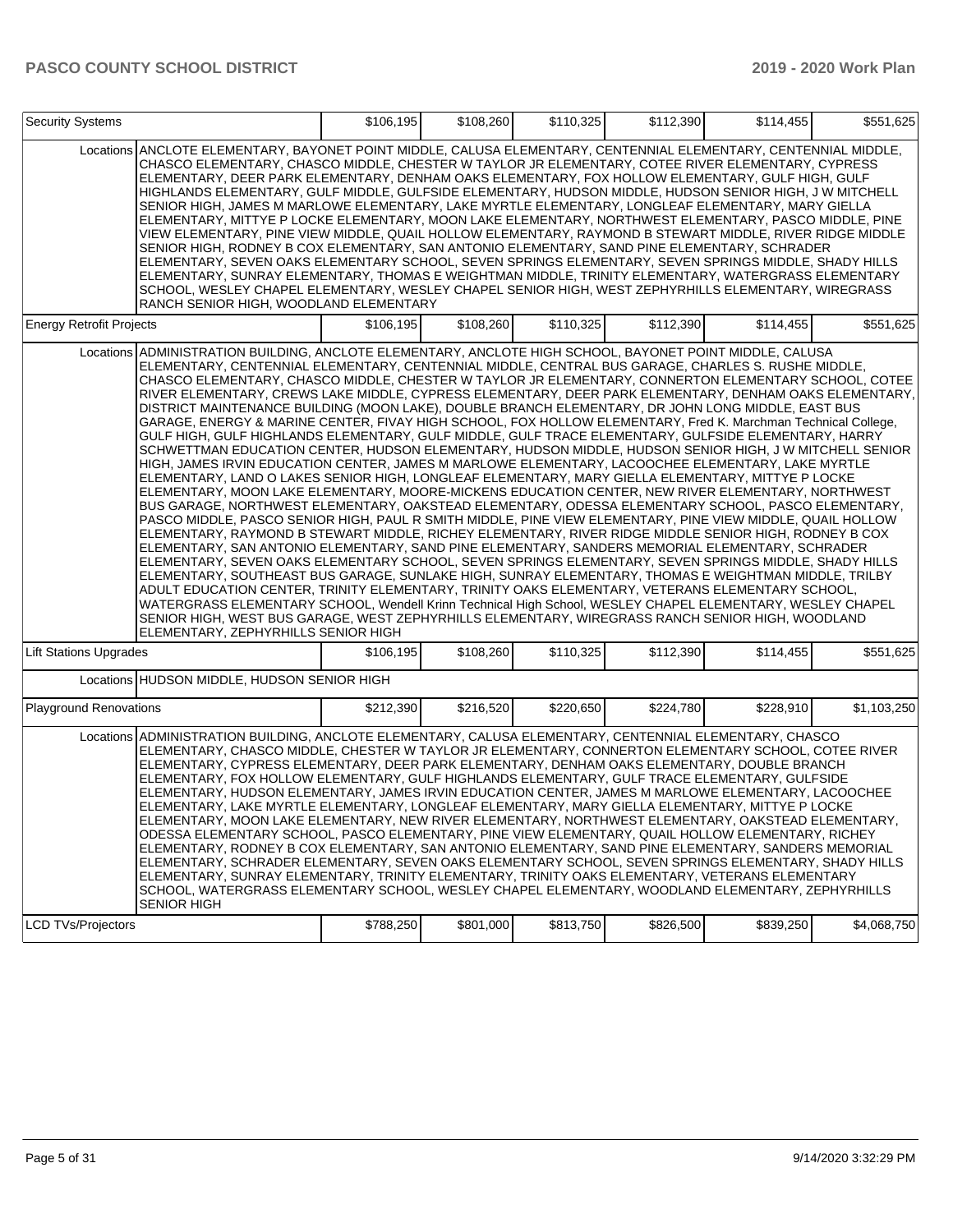| Total:                                                                                                                                                                                                         | \$6,569,225 | \$6,693,961 | \$6,818,705 | \$6,943,443 | \$7,068,185 | \$34,093,519 |
|----------------------------------------------------------------------------------------------------------------------------------------------------------------------------------------------------------------|-------------|-------------|-------------|-------------|-------------|--------------|
| IZEPHYRHILLS SENIOR HIGH                                                                                                                                                                                       |             |             |             |             |             |              |
| <b> WEST ZEPHYRHILLS ELEMENTARY, Wiregrass Elementary School, WIREGRASS RANCH SENIOR HIGH, WOODLAND ELEMENTARY,</b>                                                                                            |             |             |             |             |             |              |
| ELEMENTARY SCHOOL, Wendell Krinn Technical High School, WESLEY CHAPEL ELEMENTARY, WESLEY CHAPEL SENIOR HIGH,                                                                                                   |             |             |             |             |             |              |
| WEIGHTMAN MIDDLE, TRINITY ELEMENTARY, TRINITY OAKS ELEMENTARY, VETERANS ELEMENTARY SCHOOL, WATERGRASS                                                                                                          |             |             |             |             |             |              |
| ELEMENTARY, SEVEN SPRINGS MIDDLE, SHADY HILLS ELEMENTARY, SUNLAKE HIGH, SUNRAY ELEMENTARY, THOMAS E                                                                                                            |             |             |             |             |             |              |
| SANDERS MEMORIAL ELEMENTARY, SCHRADER ELEMENTARY, SEVEN OAKS ELEMENTARY SCHOOL, SEVEN SPRINGS                                                                                                                  |             |             |             |             |             |              |
| RIVER RIDGE MIDDLE SENIOR HIGH, RODNEY B COX ELEMENTARY, SAN ANTONIO ELEMENTARY, SAND PINE ELEMENTARY,                                                                                                         |             |             |             |             |             |              |
| IVIEW ELEMENTARY. PINE VIEW MIDDLE, QUAIL HOLLOW ELEMENTARY, RAYMOND B STEWART MIDDLE, RICHEY ELEMENTARY.                                                                                                      |             |             |             |             |             |              |
| ODESSA ELEMENTARY SCHOOL, PASCO ELEMENTARY, PASCO MIDDLE, PASCO SENIOR HIGH, PAUL R SMITH MIDDLE, PINE                                                                                                         |             |             |             |             |             |              |
| IELEMENTARY, MOON LAKE ELEMENTARY, NEW RIVER ELEMENTARY, NORTHWEST ELEMENTARY, OAKSTEAD ELEMENTARY,                                                                                                            |             |             |             |             |             |              |
| SENIOR HIGH, JAMES IRVIN EDUCATION CENTER, JAMES M MARLOWE ELEMENTARY, LACOOCHEE ELEMENTARY, LAKE<br>IMYRTLE ELEMENTARY, LAND O LAKES SENIOR HIGH, LONGLEAF ELEMENTARY, MARY GIELLA ELEMENTARY, MITTYE P LOCKE |             |             |             |             |             |              |
| HARRY SCHWETTMAN EDUCATION CENTER, HUDSON ELEMENTARY, HUDSON MIDDLE, HUDSON SENIOR HIGH, J W MITCHELL                                                                                                          |             |             |             |             |             |              |
| College, GULF HIGH, GULF HIGHLANDS ELEMENTARY, GULF MIDDLE, GULF TRACE ELEMENTARY, GULFSIDE ELEMENTARY,                                                                                                        |             |             |             |             |             |              |
| BRANCH ELEMENTARY, DR JOHN LONG MIDDLE, FIVAY HIGH SCHOOL, FOX HOLLOW ELEMENTARY, Fred K. Marchman Technical                                                                                                   |             |             |             |             |             |              |
| MIDDLE, Cypress Creek High School, CYPRESS ELEMENTARY, DEER PARK ELEMENTARY, DENHAM OAKS ELEMENTARY, DOUBLE                                                                                                    |             |             |             |             |             |              |
| CHESTER W TAYLOR JR ELEMENTARY, CONNERTON ELEMENTARY SCHOOL, COTEE RIVER ELEMENTARY, CREWS LAKE                                                                                                                |             |             |             |             |             |              |
| CENTENNIAL ELEMENTARY, CENTENNIAL MIDDLE, CHARLES S. RUSHE MIDDLE, CHASCO ELEMENTARY, CHASCO MIDDLE,                                                                                                           |             |             |             |             |             |              |
| Locations ANCLOTE ELEMENTARY, ANCLOTE HIGH SCHOOL, BAYONET POINT MIDDLE, Bexley Elementary School, CALUSA ELEMENTARY,                                                                                          |             |             |             |             |             |              |
|                                                                                                                                                                                                                |             |             |             |             |             |              |

#### **Local 1.50 Mill Expenditure For Maintenance, Repair and Renovation**

Anticipated expenditures expected from local funding sources over the years covered by the current work plan.

| Item                                                         | $2019 - 2020$<br><b>Actual Budget</b> | 2020 - 2021<br>Projected | 2021 - 2022<br>Projected | 2022 - 2023<br>Projected | 2023 - 2024<br>Projected | <b>Total</b>  |
|--------------------------------------------------------------|---------------------------------------|--------------------------|--------------------------|--------------------------|--------------------------|---------------|
| Remaining Maint and Repair from 1.5 Mills                    | \$6,569,225                           | \$6,693,961              | \$6,818,705              | \$6,943,443              | \$7,068,185              | \$34,093,519  |
| Maintenance/Repair Salaries                                  | \$0                                   | \$0                      | \$0                      | \$0                      | \$0                      | \$0           |
| <b>School Bus Purchases</b>                                  | \$0                                   | \$0                      | \$0                      | \$0                      | \$0                      | \$0           |
| Other Vehicle Purchases                                      | \$830,975                             | \$541,300                | \$551,625                | \$561,950                | \$572,275                | \$3,058,125   |
| Capital Outlay Equipment                                     | \$4,024,984                           | \$3,950,187              | \$3,943,984              | \$4,007,781              | \$4,071,578              | \$19,998,514  |
| Rent/Lease Payments                                          | \$0 <sub>1</sub>                      | \$0                      | \$0                      | \$0                      | \$0                      | \$0           |
| <b>COP Debt Service</b>                                      | \$33,115,273                          | \$33,851,271             | \$33,100,403             | \$33,088,451             | \$33,081,536             | \$166,236,934 |
| Rent/Lease Relocatables                                      | \$0                                   | \$0                      | \$0                      | \$0                      | \$0                      | \$0           |
| <b>Environmental Problems</b>                                | \$223,010                             | \$227,346                | \$231,683                | \$236,019                | \$240,356                | \$1,158,414   |
| ls.1011.14 Debt Service                                      | \$0 <sub>1</sub>                      | \$0                      | \$0                      | \$0                      | \$0                      | \$0           |
| <b>Special Facilities Construction Account</b>               | \$0                                   | \$0                      | \$0                      | \$0                      | \$0                      | \$0           |
| Premiums for Property Casualty Insurance - 1011.71<br>(4a,b) | \$0                                   | \$0                      | \$0                      | \$0                      | \$0                      | \$0           |
| Qualified School Construction Bonds (QSCB)                   | \$0                                   | \$0                      | \$0                      | \$0                      | \$0                      | \$0           |
| Qualified Zone Academy Bonds (QZAB)                          | \$0                                   | \$0                      | \$0                      | \$0                      | \$0                      | \$0           |
| <b>Bus Lease Payments</b>                                    | \$3,289,953                           | \$3,679,570              | \$3,679,570              | \$3,679,570              | \$2,986,303              | \$17,314,966  |
| Computer and IPads Lease Paymnets                            | \$6,274,530                           | \$5,249,205              | \$8,494,234              | \$8,600,000              | \$8,000,000              | \$36,617,969  |
| Sales Tax Bond Payments                                      | \$21,385,576                          | \$21,338,167             | \$21,324,971             | \$21,311,566             | \$21,303,099             | \$106,663,379 |
| Telecom Remodeling/Renovations                               | \$1,574,340                           | \$1,600,000              | \$1,800,000              | \$1,800,000              | \$1,850,000              | \$8,624,340   |
| Portables                                                    | \$106,195                             | \$108,260                | \$110,325                | \$112,390                | \$114,455                | \$551,625     |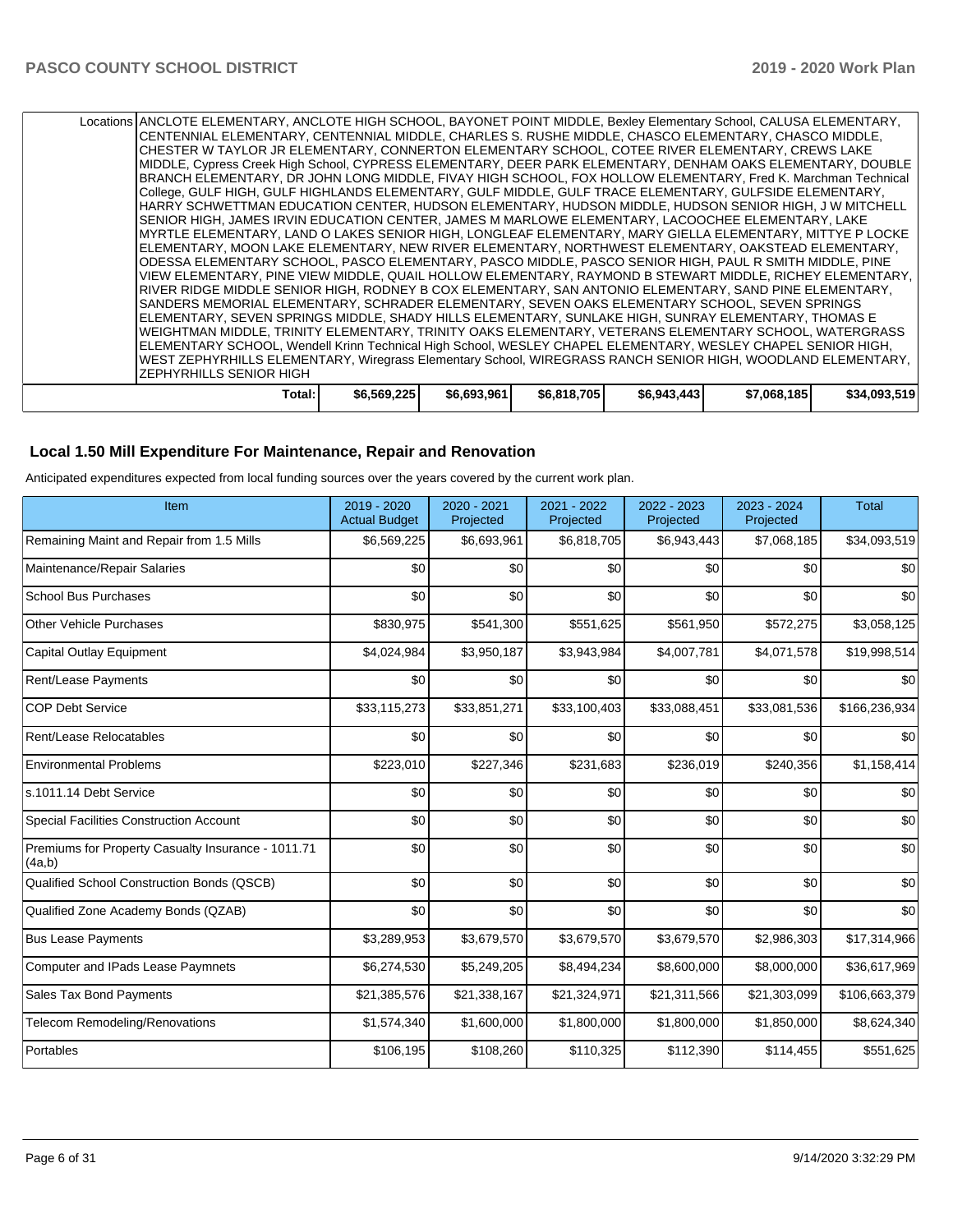| Covered Walkways                   | \$0          | \$162.390    | \$0          | \$0          | \$٥١         | \$162,390     |
|------------------------------------|--------------|--------------|--------------|--------------|--------------|---------------|
| <b>Local Expenditure Totals: I</b> | \$77,394,061 | \$77,401,657 | \$80,055,500 | \$80,341,170 | \$79,287,787 | \$394,480,175 |

# **Revenue**

#### **1.50 Mill Revenue Source**

Schedule of Estimated Capital Outlay Revenue from each currently approved source which is estimated to be available for expenditures on the projects included in the tentative district facilities work program. All amounts are NET after considering carryover balances, interest earned, new COP's, 1011.14 and 1011.15 loans, etc. Districts cannot use 1.5-Mill funds for salaries except for those explicitly associated with maintenance/repair projects. (1011.71 (5), F.S.)

| <b>Item</b>                                                                         | Fund | $2019 - 2020$<br><b>Actual Value</b> | $2020 - 2021$<br>Projected | 2021 - 2022<br>Projected | $2022 - 2023$<br>Projected | $2023 - 2024$<br>Projected | <b>Total</b>      |
|-------------------------------------------------------------------------------------|------|--------------------------------------|----------------------------|--------------------------|----------------------------|----------------------------|-------------------|
| (1) Non-exempt property<br>lassessed valuation                                      |      | \$32,752,940,486                     | \$34,390,587,510           | \$36,110,116,885         | \$37,915,622,730           | \$39,811,403,866           | \$180,980,671,477 |
| $(2)$ The Millage projected for<br>discretionary capital outlay per<br>ls.1011.71   |      | 1.50                                 | 1.50                       | 1.50                     | 1.50                       | 1.50                       |                   |
| $(3)$ Full value of the 1.50-Mill<br>discretionary capital outlay per<br>ls.1011.71 |      | \$55,024,940                         | \$57,776,187               | \$60,664,996             | \$63,698,246               | \$66,883,158               | \$304,047,527     |
| (4) Value of the portion of the 1.50<br>-Mill ACTUALLY levied                       | 370  | \$47,164,234                         | \$49,522,446               | \$51,998,568             | \$54.598.497               | \$57,328,422               | \$260,612,167     |
| $(5)$ Difference of lines $(3)$ and $(4)$                                           |      | \$7,860,706                          | \$8,253,741                | \$8,666,428              | \$9,099,749                | \$9,554,736                | \$43,435,360      |

#### **PECO Revenue Source**

The figure in the row designated "PECO Maintenance" will be subtracted from funds available for new construction because PECO maintenance dollars cannot be used for new construction.

| Item                                 | Fund | 2019 - 2020<br><b>Actual Budget</b> | $2020 - 2021$<br>Projected | 2021 - 2022<br>Projected | 2022 - 2023<br>Projected | 2023 - 2024<br>Projected | <b>Total</b> |
|--------------------------------------|------|-------------------------------------|----------------------------|--------------------------|--------------------------|--------------------------|--------------|
| <b>PECO New Construction</b>         | 340  | \$0                                 | \$0 <sub>1</sub>           | \$0                      | \$0 <sub>1</sub>         | \$0                      | \$0          |
| <b>PECO Maintenance Expenditures</b> |      | \$0                                 | \$0 <sub>1</sub>           | \$0                      | \$0 <sub>1</sub>         | \$0                      | \$0          |
|                                      |      | \$0                                 | \$0                        | \$0                      | \$0                      | \$0                      | \$0          |

#### **CO & DS Revenue Source**

Revenue from Capital Outlay and Debt Service funds.

| Item                                      | Fund | $2019 - 2020$<br><b>Actual Budget</b> | $2020 - 2021$<br>Projected | $2021 - 2022$<br>Projected | $2022 - 2023$<br>Projected | $2023 - 2024$<br>Projected | Total       |
|-------------------------------------------|------|---------------------------------------|----------------------------|----------------------------|----------------------------|----------------------------|-------------|
| ICO & DS Cash Flow-through<br>Distributed | 360  | \$1.932.791                           | \$1,932,791                | \$1.932.791                | \$1.932.791                | \$1.932.791                | \$9,663,955 |
| ICO & DS Interest on<br>Undistributed CO  | 360  | \$52.995                              | \$52.995                   | \$52.995                   | \$52.995                   | \$52.995                   | \$264.975   |
|                                           |      | \$1.985.786                           | \$1,985,786                | \$1.985.786                | \$1.985.786                | \$1.985.786                | \$9.928.930 |

#### **Fair Share Revenue Source**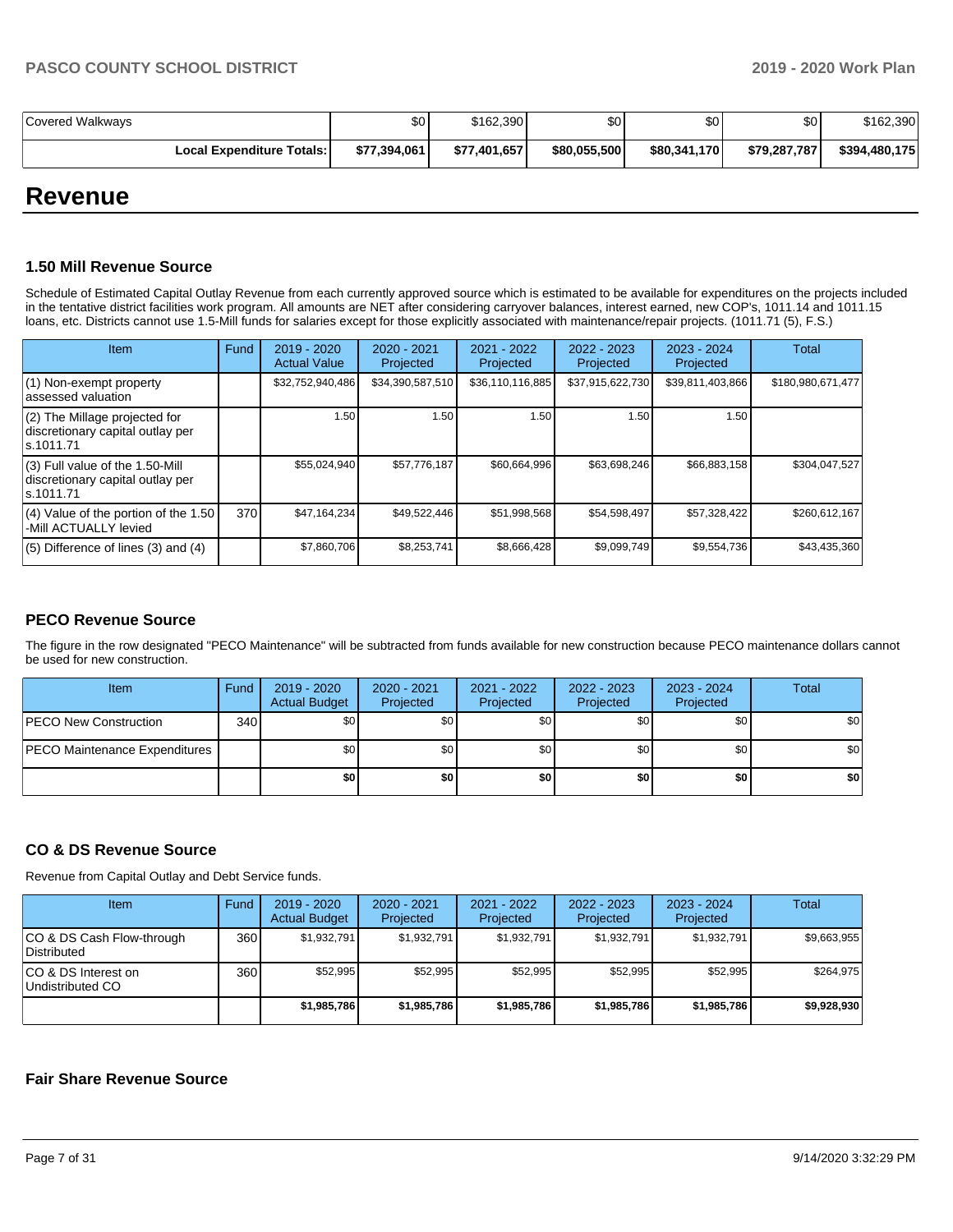Nothing reported for this section. All legally binding commitments for proportionate fair-share mitigation for impacts on public school facilities must be included in the 5-year district work program.

# **Sales Surtax Referendum**

Specific information about any referendum for a 1-cent or ½-cent surtax referendum during the previous year.

#### **Did the school district hold a surtax referendum during the past fiscal year 2018 - 2019?**

Yes

| <b>Sales Surtax Type:</b>                                                   | One Cent Intergovernmental Sales Surtax |
|-----------------------------------------------------------------------------|-----------------------------------------|
| Date of Election:                                                           | 11/6/2012                               |
| Date of Expiration:                                                         | 12/31/2025                              |
| <b>Anticipated Revenue Start Date:</b>                                      | 1/1/2015                                |
| <b>Anticipated Revenue End Date:</b>                                        | 3/31/2025                               |
| <b>Estimated Annualized Revenue:</b>                                        | \$22,607,237                            |
| Total \$ Amount Projected to be Received for the<br><b>Duration of Tax:</b> | \$226,072,367                           |
| Number of Years Tax In Effect:                                              | 10                                      |
| <b>Percentage of Vote FOR:</b>                                              | 70 %                                    |
| <b>Percentage of Vote AGAINST:</b>                                          | 30%                                     |

### **Additional Revenue Source**

Any additional revenue sources

| <b>Item</b>                                                                         | 2019 - 2020<br><b>Actual Value</b> | 2020 - 2021<br>Projected | 2021 - 2022<br>Projected | 2022 - 2023<br>Projected | 2023 - 2024<br>Projected | Total         |
|-------------------------------------------------------------------------------------|------------------------------------|--------------------------|--------------------------|--------------------------|--------------------------|---------------|
| <b>District Equity Recognition</b>                                                  | \$0                                | \$0                      | \$0                      | \$0                      | \$0                      | \$0           |
| <b>Federal Grants</b>                                                               | \$0                                | \$0                      | \$0                      | \$0                      | \$0                      | \$0           |
| Proportionate share mitigation (actual<br>cash revenue only, not in kind donations) | \$0                                | \$0                      | \$0                      | \$0                      | \$0                      | \$0           |
| Impact fees received                                                                | \$25,971,703                       | \$20,133,705             | \$21,133,340             | \$22,191,410             | \$23,299,357             | \$112,729,515 |
| Private donations                                                                   | \$0                                | \$0                      | \$0                      | \$0                      | \$0                      | \$0           |
| Grants from local governments or not-for-<br>profit organizations                   | \$0                                | \$0                      | \$0                      | \$0                      | \$0                      | \$0           |
| Interest, Including Profit On Investment                                            | \$1,740,000                        | \$1,750,000              | \$1,750,000              | \$1,750,000              | \$1,750,000              | \$8,740,000   |
| Revenue from Bonds pledging proceeds<br>from 1 cent or 1/2 cent Sales Surtax        | \$0                                | \$0                      | \$0                      | \$0                      | \$0                      | \$0           |
| <b>Total Fund Balance Carried Forward</b>                                           | \$147,797,152                      | \$68,496,096             | \$68,800,544             | \$838,138                | \$3,436,633              | \$289,368,563 |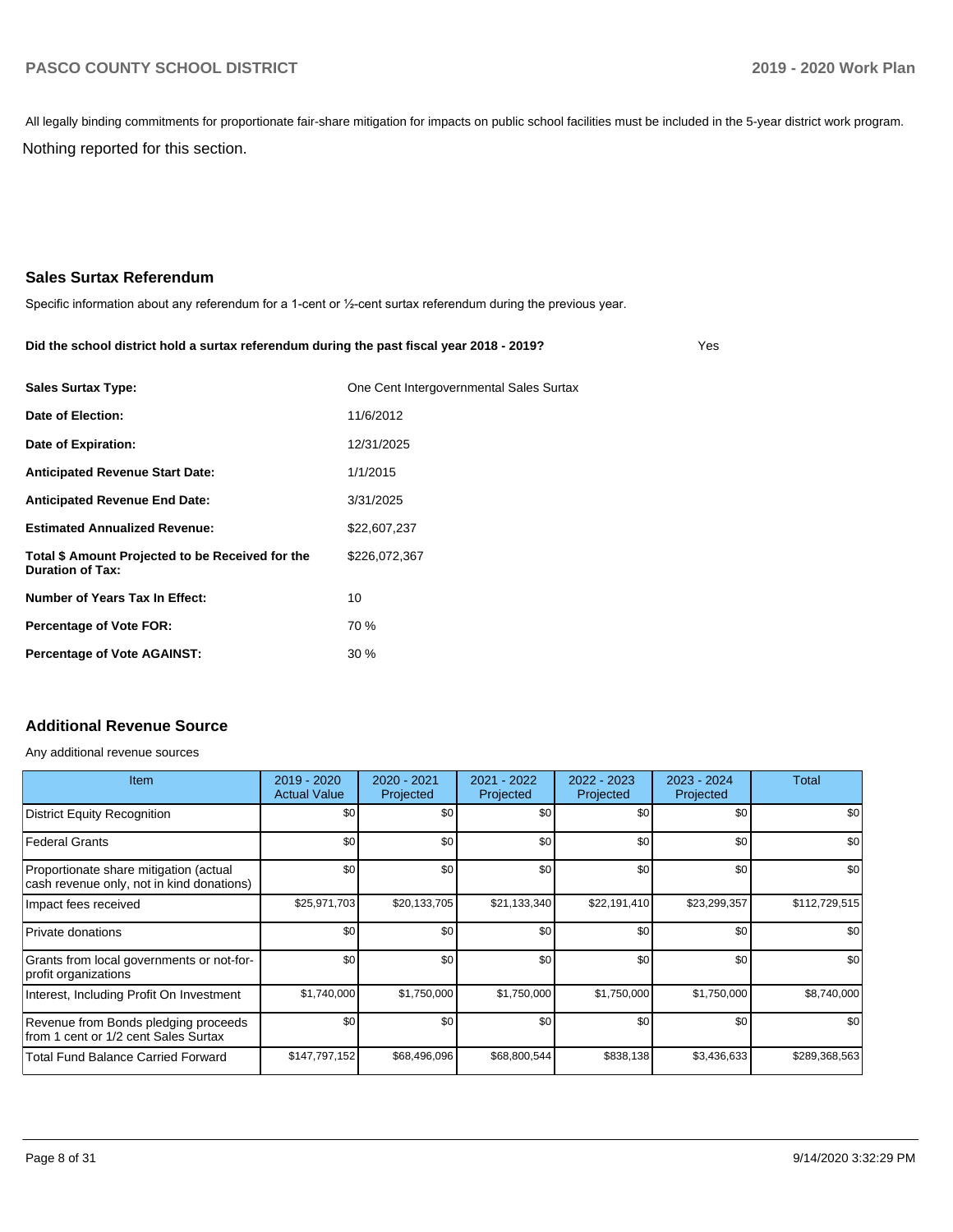| Subtotal                                                                                                                  | \$83,826,157   | \$122,777,015    | \$124,721,311 | \$55,566,366  | \$59,973,579  | \$446,864,428   |
|---------------------------------------------------------------------------------------------------------------------------|----------------|------------------|---------------|---------------|---------------|-----------------|
| <b>Classrooms for Kids</b>                                                                                                | \$0            | \$0              | \$0           | \$0           | \$0           | \$0             |
| Classrooms First Bond proceeds amount<br>authorized in FY 1997-98                                                         | \$0            | \$0              | \$0           | \$0           | \$0           | \$0             |
| Proceeds from Certificates of<br>Participation (COP's) Sale                                                               | \$0            | \$65,000,000     | \$0           | \$0           | \$0           | \$65,000,000    |
| Proceeds from local governmental<br>infrastructure sales surtax                                                           | \$31,075,411   | \$31,852,296     | \$32,648,603  | \$33,464,818  | \$34,301,438  | \$163,342,566   |
| Proceeds from 1/2 cent sales surtax<br>authorized by school board                                                         | \$0            | \$0              | \$0           | \$0           | \$0           | \$0             |
| Other Revenue for Other Capital Projects                                                                                  | \$6,182,866    | \$4,345,462      | \$1,226,962   | \$758,633     | \$829,800     | \$13,343,723    |
| Proceeds from Voted Capital<br>Improvements millage                                                                       | \$0            | \$0              | \$0           | \$0           | \$0           | \$0             |
| Estimated Revenue from CO & DS Bond<br>Sale                                                                               | \$0            | \$0              | \$0           | \$0           | \$0           | \$0             |
| Proceeds from Special Act Bonds                                                                                           | \$0            | \$0              | \$0           | \$0           | \$0           | \$0             |
| District Bonds - Voted local bond<br>referendum proceeds per s.9, Art VII<br><b>State Constitution</b>                    | \$0            | \$0              | \$0           | \$0           | \$0           | \$0             |
| Proceeds from a s.1011.14/15 F.S. Loans                                                                                   | \$0            | \$0              | \$0           | \$0           | \$0           | \$0             |
| Capital Outlay Projects Funds Balance<br>Carried Forward From Total Fund<br><b>Balance Carried Forward</b>                | (\$68,493,096) | (\$68,800,544)   | (\$838, 138)  | (\$3,436,633) | (\$3,643,649) | (\$145,212,060) |
| One Cent - 1/2 Cent Sales Surtax Debt<br>Service From Total Fund Balance Carried<br>Forward                               | \$0            | \$0              | \$0           | \$0           | \$0           | \$0             |
| <b>Special Facilities Construction Account</b>                                                                            | \$0            | \$0              | \$0           | \$0           | \$0           | \$0             |
| General Capital Outlay Obligated Fund<br><b>Balance Carried Forward From Total</b><br><b>Fund Balance Carried Forward</b> | (\$60,447,879) | \$0 <sub>1</sub> | \$0           | \$0           | \$0           | (\$60,447,879)  |

# **Total Revenue Summary**

| <b>Item Name</b>                                              | 2019 - 2020<br><b>Budget</b> | 2020 - 2021<br>Projected | 2021 - 2022<br>Projected | $2022 - 2023$<br>Projected | $2023 - 2024$<br>Projected | <b>Five Year Total</b> |
|---------------------------------------------------------------|------------------------------|--------------------------|--------------------------|----------------------------|----------------------------|------------------------|
| Local 1.5 Mill Discretionary Capital Outlay<br><b>Revenue</b> | \$47,164,234                 | \$49,522,446             | \$51,998,568             | \$54,598,497               | \$57,328,422               | \$260,612,167          |
| PECO and 1.5 Mill Maint and Other 1.5<br>Mill Expenditures    | (S77, 394, 061)              | (\$77,401,657)           | $(\$80,055,500)$         | (S80, 341, 170)            | (\$79,287,787)             | (\$394,480,175)        |
| IPECO Maintenance Revenue                                     | \$0                          | \$0                      | \$0                      | \$0                        | \$0                        | \$0                    |
| <b>Available 1.50 Mill for New</b><br>  Construction          | (\$30,229,827)               | (\$27,879,211)           | (\$28,056,932)           | (\$25,742,673)             | $($ \$21,959,365) $ $      | ( \$133, 868, 008)     |

| <b>Item Name</b>                      | $2019 - 2020$<br><b>Budget</b> | $2020 - 2021$<br>Projected | 2021 - 2022<br>Projected | 2022 - 2023<br>Projected | 2023 - 2024<br>Projected | <b>Five Year Total</b> |
|---------------------------------------|--------------------------------|----------------------------|--------------------------|--------------------------|--------------------------|------------------------|
| ICO & DS Revenue                      | \$1,985,786                    | \$1,985,786                | \$1,985,786              | \$1,985,786              | \$1,985,786              | \$9,928,930            |
| <b>IPECO New Construction Revenue</b> | \$0                            | \$0                        | \$0                      | \$0                      | \$0                      | \$0                    |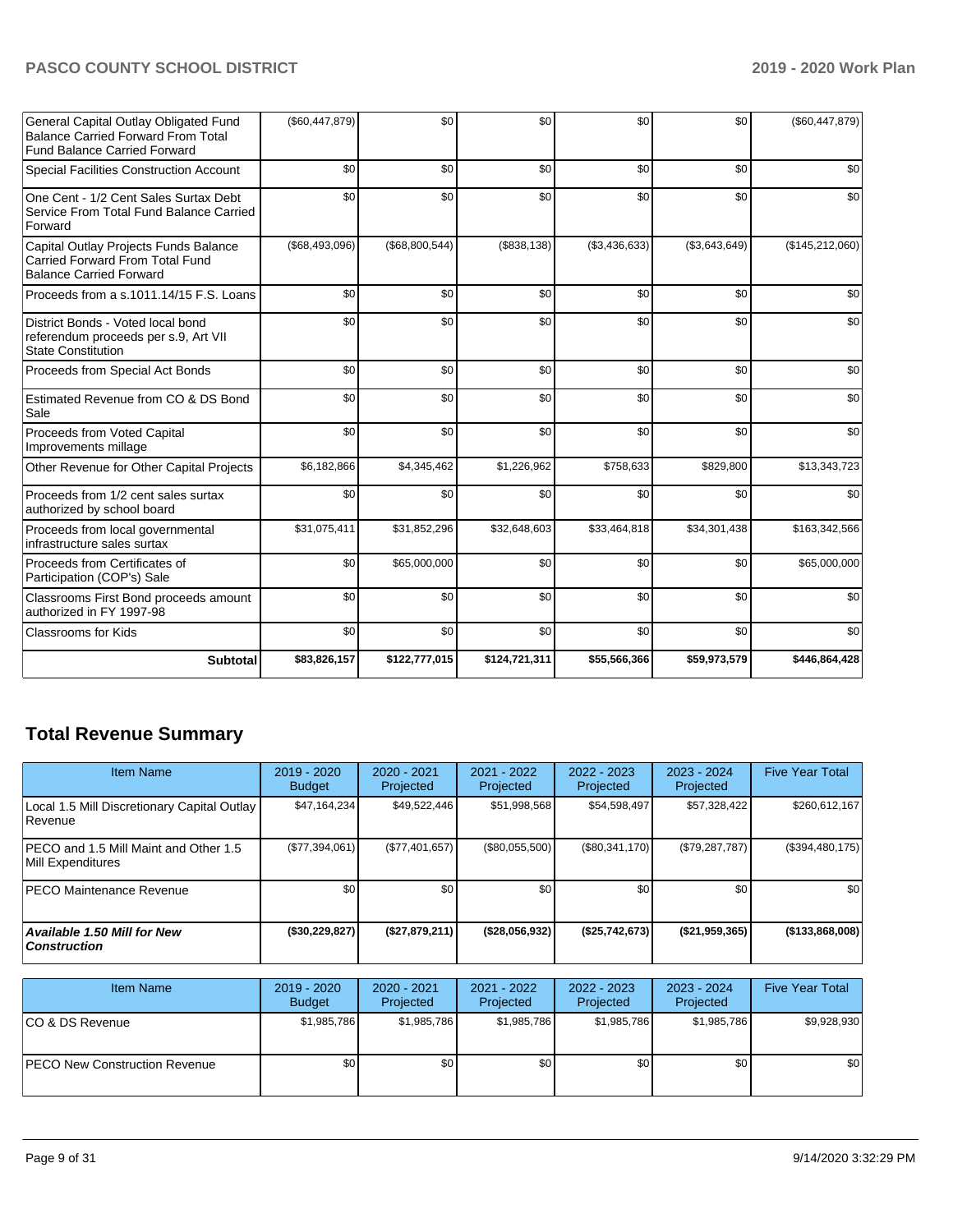| Other/Additional Revenue         | \$83,826,157 | \$122,777,015 | \$124,721,311 | \$55,566,366 | \$59,973,579 | \$446,864,428 |
|----------------------------------|--------------|---------------|---------------|--------------|--------------|---------------|
|                                  |              |               |               |              |              |               |
| <b>Total Additional Revenuel</b> | \$85,811,943 | \$124,762,801 | \$126,707,097 | \$57,552,152 | \$61,959,365 | \$456,793,358 |
| Total Available Revenue          | \$55,582,116 | \$96,883,590  | \$98,650,165  | \$31,809,479 | \$40,000,000 | \$322.925.350 |

# **Project Schedules**

# **Capacity Project Schedules**

A schedule of capital outlay projects necessary to ensure the availability of satisfactory classrooms for the projected student enrollment in K-12 programs.

| <b>Project Description</b>                                                    | Location                                              |                          | 2019 - 2020 | 2020 - 2021 | 2021 - 2022  | 2022 - 2023  | 2023 - 2024  | Total            | Funded |
|-------------------------------------------------------------------------------|-------------------------------------------------------|--------------------------|-------------|-------------|--------------|--------------|--------------|------------------|--------|
| <b>NEW STEM</b><br>ACADEMY for<br>Grades 6-12 - Land<br>O' Lakes Area         | Location not<br>specified                             | Planned<br>Cost:         | \$0         | \$6,000,000 | \$3,000,000  | \$20,000,000 | \$22,000,000 | \$51,000,000 Yes |        |
|                                                                               |                                                       | <b>Student Stations:</b> | $\Omega$    | $\Omega$    | 1,000        | $\Omega$     | $\Omega$     | 1,000            |        |
|                                                                               |                                                       | <b>Total Classrooms:</b> | $\mathbf 0$ | 0           | 50           | 0            | 0            | 50               |        |
|                                                                               |                                                       | Gross Sq Ft:             | $\Omega$    | $\mathbf 0$ | 141,000      | $\Omega$     | $\Omega$     | 141,000          |        |
| NEW K-8 MAGNET<br>SCHOOL - Epperson<br>Ranch                                  | Location not<br>specified                             | Planned<br>Cost:         | \$0         | \$0         | \$25,000,000 | \$10,000,000 | \$18,000,000 | \$53,000,000 Yes |        |
|                                                                               |                                                       | <b>Student Stations:</b> | $\mathbf 0$ | 0           | $\mathbf 0$  | $\mathbf 0$  | 1,500        | 1,500            |        |
|                                                                               | <b>Total Classrooms:</b>                              |                          | $\mathbf 0$ | $\Omega$    | $\mathbf 0$  | $\mathbf 0$  | 75           | 75               |        |
|                                                                               | Gross Sq Ft:                                          |                          | $\mathbf 0$ | $\Omega$    | 0            | $\mathbf 0$  | 282,000      | 282,000          |        |
| Remodel School -<br>Kelley School + Add<br>Capacity + Furniture<br>& Fixtures | <b>ZEPHYRHILLS</b><br><b>SENIOR HIGH</b>              | Planned<br>Cost:         | \$235,768   | \$5,700,000 | \$0          | \$0          | \$0          | \$5,935,768 Yes  |        |
|                                                                               |                                                       | <b>Student Stations:</b> | 569         | $\Omega$    | $\mathbf 0$  | $\Omega$     | $\Omega$     | 569              |        |
|                                                                               |                                                       | <b>Total Classrooms:</b> | 23          | $\Omega$    | $\Omega$     | $\Omega$     | $\Omega$     | 23               |        |
|                                                                               |                                                       | Gross Sq Ft:             | 36,000      | $\Omega$    | $\Omega$     | $\mathbf 0$  | $\mathbf 0$  | 36,000           |        |
| Classroom Wing for<br>Magnet School                                           | <b>JAMES M</b><br><b>MARLOWE</b><br><b>ELEMENTARY</b> | Planned<br>Cost:         | \$0         | \$6,100,000 | \$1,100,000  | \$0          | \$0          | \$7,200,000 Yes  |        |
|                                                                               |                                                       | <b>Student Stations:</b> | $\mathbf 0$ | $\Omega$    | 200          | $\mathbf 0$  | $\mathbf 0$  | 200              |        |
|                                                                               |                                                       | Total Classrooms:        | $\mathbf 0$ | 0           | 12           | $\mathbf 0$  | $\mathbf 0$  | 12               |        |
|                                                                               |                                                       | Gross Sq Ft:             | $\mathbf 0$ | $\Omega$    | 14,000       | $\Omega$     | $\mathbf 0$  | 14,000           |        |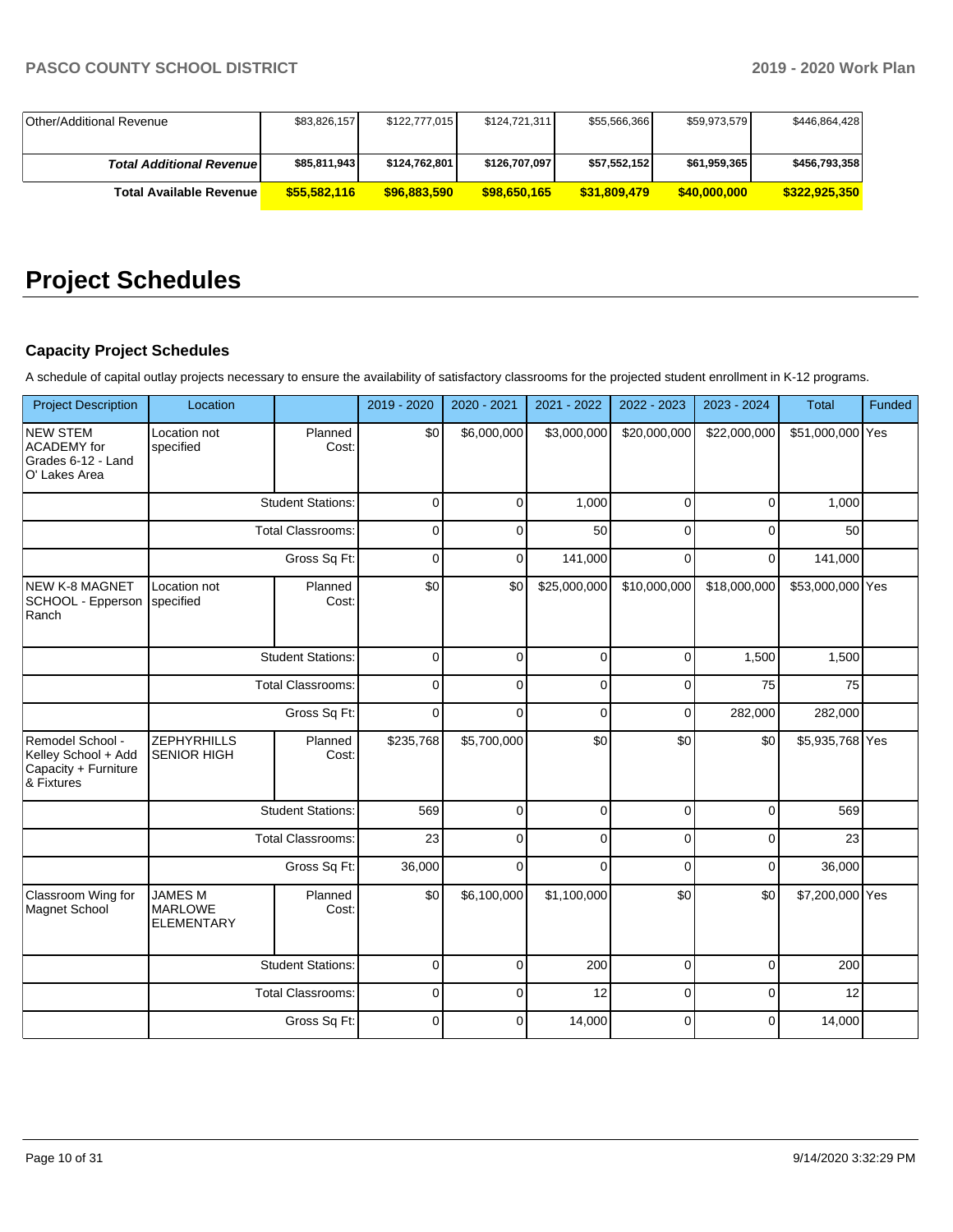| <b>NEW TECHNICAL</b><br>HIGH SCHOOL -<br>East | Location not<br>specified                       | Planned<br>Cost:         | \$25,000,000 | \$30,000,000 | \$10,000,000 | \$0         | \$0         | \$65,000,000 Yes |  |
|-----------------------------------------------|-------------------------------------------------|--------------------------|--------------|--------------|--------------|-------------|-------------|------------------|--|
|                                               |                                                 | <b>Student Stations:</b> | $\mathbf 0$  | $\mathbf 0$  | 900          | $\mathbf 0$ | $\mathbf 0$ | 900              |  |
|                                               |                                                 | <b>Total Classrooms:</b> | $\mathbf 0$  | 0            | 40           | $\mathbf 0$ | $\mathbf 0$ | 40               |  |
|                                               |                                                 | Gross Sq Ft:             | $\mathbf 0$  | $\mathbf 0$  | 282,000      | $\mathbf 0$ | $\pmb{0}$   | 282,000          |  |
| Add Classroom Wing SUNLAKE HIGH               |                                                 | Planned<br>Cost:         | \$8,500,000  | \$0          | \$0          | \$0         | \$0         | \$8,500,000 Yes  |  |
|                                               |                                                 | <b>Student Stations:</b> | 400          | $\mathbf 0$  | $\mathbf 0$  | $\mathbf 0$ | $\mathbf 0$ | 400              |  |
|                                               |                                                 | <b>Total Classrooms:</b> | 16           | $\mathbf 0$  | $\pmb{0}$    | $\mathbf 0$ | $\mathbf 0$ | 16               |  |
|                                               |                                                 | Gross Sq Ft:             | 20,000       | $\mathbf 0$  | $\mathbf 0$  | $\mathbf 0$ | $\mathbf 0$ | 20,000           |  |
| Add Classroom Wing                            | <b>Bexley Elementary</b><br>School              | Planned<br>Cost:         | \$4,000,000  | \$0          | \$0          | \$0         | \$0         | \$4,000,000 Yes  |  |
|                                               |                                                 | <b>Student Stations:</b> | 200          | $\mathbf 0$  | $\pmb{0}$    | $\mathbf 0$ | $\mathbf 0$ | 200              |  |
|                                               |                                                 | Total Classrooms:        | 10           | $\mathbf 0$  | $\pmb{0}$    | $\mathbf 0$ | $\mathbf 0$ | 10               |  |
|                                               | Gross Sq Ft:                                    |                          | 20,000       | $\mathbf 0$  | $\mathbf 0$  | $\mathbf 0$ | $\pmb{0}$   | 20,000           |  |
| NEW K8 - STARKEY<br>RANCH K-8                 | Location not<br>specified                       | Planned<br>Cost:         | \$3,493,553  | \$17,027,090 | \$0          | \$0         | \$0         | \$20,520,643 Yes |  |
|                                               |                                                 | <b>Student Stations:</b> | $\mathbf 0$  | 2,000        | $\mathsf 0$  | $\mathbf 0$ | $\pmb{0}$   | 2,000            |  |
|                                               |                                                 | Total Classrooms:        | $\mathbf 0$  | 100          | $\mathbf 0$  | $\mathbf 0$ | $\mathbf 0$ | 100              |  |
|                                               |                                                 | Gross Sq Ft:             | $\mathbf 0$  | 282,000      | $\mathbf 0$  | $\mathbf 0$ | $\mathbf 0$ | 282,000          |  |
| Classroom Wing                                | <b>WIREGRASS</b><br><b>RANCH SENIOR</b><br>HIGH | Planned<br>Cost:         | \$0          | \$0          | \$0          | \$0         | \$5,000,000 | \$5,000,000 No   |  |
|                                               |                                                 | <b>Student Stations:</b> | $\Omega$     | $\Omega$     | $\Omega$     | $\Omega$    | 200         | 200              |  |
|                                               |                                                 | <b>Total Classrooms:</b> | $\pmb{0}$    | $\mathbf 0$  | $\mathbf 0$  | $\mathbf 0$ | 8           | 8                |  |
|                                               |                                                 | Gross Sq Ft:             | $\pmb{0}$    | $\pmb{0}$    | $\pmb{0}$    | $\pmb{0}$   | 12,000      | 12,000           |  |
| Classroom Wing                                | DR JOHN LONG<br><b>MIDDLE</b>                   | Planned<br>Cost:         | \$0          | \$0          | \$0          | \$0         | \$6,080,000 | \$6,080,000 No   |  |
|                                               |                                                 | <b>Student Stations:</b> | $\pmb{0}$    | $\pmb{0}$    | $\pmb{0}$    | $\pmb{0}$   | 200         | 200              |  |
|                                               |                                                 | Total Classrooms:        | $\pmb{0}$    | $\pmb{0}$    | $\pmb{0}$    | $\mathbf 0$ | 8           | 8                |  |
|                                               |                                                 | Gross Sq Ft:             | $\pmb{0}$    | $\mathbf 0$  | $\pmb{0}$    | $\pmb{0}$   | 12,000      | 12,000           |  |
| Classroom Wing                                | ANCLOTE<br><b>ELEMENTARY</b>                    | Planned<br>Cost:         | \$0          | \$0          | \$0          | \$0         | \$4,960,000 | \$4,960,000 No   |  |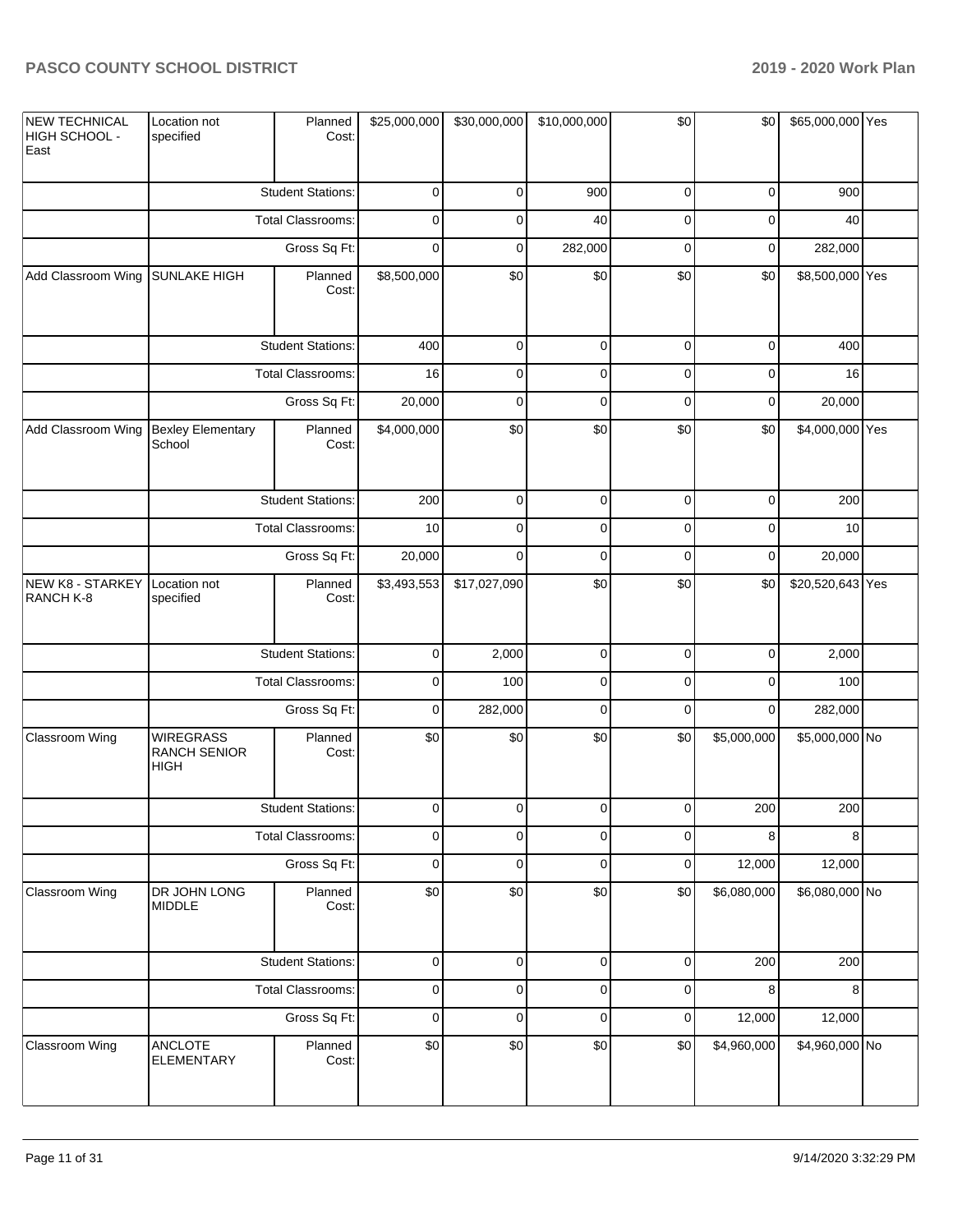| <b>Student Stations:</b> |  |        | 160 <sup>1</sup> | 160    |  |
|--------------------------|--|--------|------------------|--------|--|
| Total Classrooms:        |  |        |                  | o i    |  |
| Gross Sq Ft:             |  | 12,000 | 12,000           | 24,000 |  |

| <b>Planned Cost:</b>       | \$41,229,321 | \$64,827,090 | \$39,100,000     | \$30,000,000 |         | \$56,040,000 \$231,196,411 |
|----------------------------|--------------|--------------|------------------|--------------|---------|----------------------------|
| <b>Student Stations: I</b> | 1.169        | 2,000        | 2,100            |              | 2,060   | 7,329                      |
| <b>Total Classrooms: I</b> | 49           | 100          | 102 <sub>l</sub> |              | 99      | 350                        |
| Gross Sq Ft:               | 76,000       | 282.000      | 437,000          | 12.000       | 318,000 | 1.125.000                  |

# **Other Project Schedules**

Major renovations, remodeling, and additions of capital outlay projects that do not add capacity to schools.

| <b>Project Description</b>                                | Location                                      | 2019 - 2020<br><b>Actual Budget</b> | 2020 - 2021<br>Projected | 2021 - 2022<br>Projected | 2022 - 2023<br>Projected | 2023 - 2024<br>Projected | <b>Total</b>     | Funded |
|-----------------------------------------------------------|-----------------------------------------------|-------------------------------------|--------------------------|--------------------------|--------------------------|--------------------------|------------------|--------|
| Campus renovation                                         | <b>HUDSON SENIOR HIGH</b>                     | \$0                                 | \$3,000,000              | \$20,000,000             | \$0                      | \$0                      | \$23,000,000 Yes |        |
| Cooler/Freezer                                            | CHESTER W TAYLOR JR<br><b>ELEMENTARY</b>      | \$0                                 | \$108,260                | \$0                      | \$0                      | \$0                      | \$108,260 No     |        |
| BLDG 5 - CRAC (Main A/C)<br>Renovations                   | <b>ADMINISTRATION</b><br><b>BUILDING</b>      | \$0                                 | \$500,000                | \$0                      | \$0                      | \$0                      | \$500,000 No     |        |
| A/C Renovation to Kitchen                                 | <b>CHASCO ELEMENTARY</b>                      | \$0                                 | \$224,507                | \$0                      | \$0                      | \$0                      | \$224,507 No     |        |
| A/C Renovation to Kitchen                                 | <b>DOUBLE BRANCH</b><br><b>ELEMENTARY</b>     | \$0                                 | \$209.820                | \$0                      | \$0                      | \$0                      | \$209,820 No     |        |
| A/C Renovation to Kitchen                                 | <b>FOX HOLLOW</b><br><b>ELEMENTARY</b>        | \$0                                 | \$209,820                | \$0                      | \$0                      | \$0                      | \$209,820 No     |        |
| A/C Renovation to Kitchen                                 | <b>GULF HIGHLANDS</b><br><b>ELEMENTARY</b>    | \$0                                 | \$209,820                | \$0                      | \$0                      | \$0                      | \$209,820 No     |        |
| A/C Renovation to Kitchen                                 | <b>LONGLEAF</b><br><b>ELEMENTARY</b>          | \$0                                 | \$195,000                | \$0                      | \$0                      | \$0                      | \$195,000 No     |        |
| A/C Renovation to Kitchen                                 | <b>SEVEN OAKS</b><br><b>ELEMENTARY SCHOOL</b> | \$0                                 | \$209,820                | \$0                      | \$0                      | \$0                      | \$209,820 No     |        |
| A/C Renovation to Kitchen                                 | <b>SEVEN SPRINGS</b><br><b>ELEMENTARY</b>     | \$0                                 | \$220,311                | \$0                      | \$0                      | \$0                      | \$220,311 No     |        |
| A/C Renovation to Kitchen                                 | <b>TRINITY OAKS</b><br><b>ELEMENTARY</b>      | \$0                                 | \$209,820                | \$0                      | \$0                      | \$0                      | \$209,820 No     |        |
| Replace Underground Chill<br><b>Water Piping</b>          | <b>FOX HOLLOW</b><br><b>ELEMENTARY</b>        | \$0                                 | \$430,400                | \$0                      | \$0                      | \$0                      | \$430,400 No     |        |
| Replace Driver's Lounge Trailer                           | <b>CENTRAL BUS GARAGE</b>                     | \$0                                 | \$216,520                | \$0                      | \$0                      | \$0                      | \$216,520 No     |        |
| Office Interior Remodel                                   | <b>NORTHWEST BUS</b><br><b>GARAGE</b>         | \$0                                 | \$324,780                | \$0                      | \$0                      | \$0                      | \$324,780 No     |        |
| Office Interior Remodel                                   | <b>WEST BUS GARAGE</b>                        | \$0                                 | \$378,910                | \$0                      | \$0                      | \$0                      | \$378,910 No     |        |
| Expand Bldg, Additional Bay,<br>Paint Booth, & Equip Shed | SOUTHEAST BUS<br><b>GARAGE</b>                | \$0                                 | \$0                      | \$1,396,000              | \$0                      | \$0                      | \$1,396,000 No   |        |
| Kitchen Floor Renovations                                 | <b>NORTHWEST</b><br><b>ELEMENTARY</b>         | \$0                                 | \$108,568                | \$0                      | \$0                      | \$0                      | \$108,568 No     |        |
| Kitchen/Serving Line<br>Renovation                        | <b>CHASCO MIDDLE</b>                          | \$0                                 | \$730,755                | \$0                      | \$0                      | \$0                      | \$730,755 No     |        |
| Serving Line Renovation                                   | <b>DENHAM OAKS</b><br><b>ELEMENTARY</b>       | \$0                                 | \$341,557                | \$0                      | \$0                      | \$0                      | \$341,557 No     |        |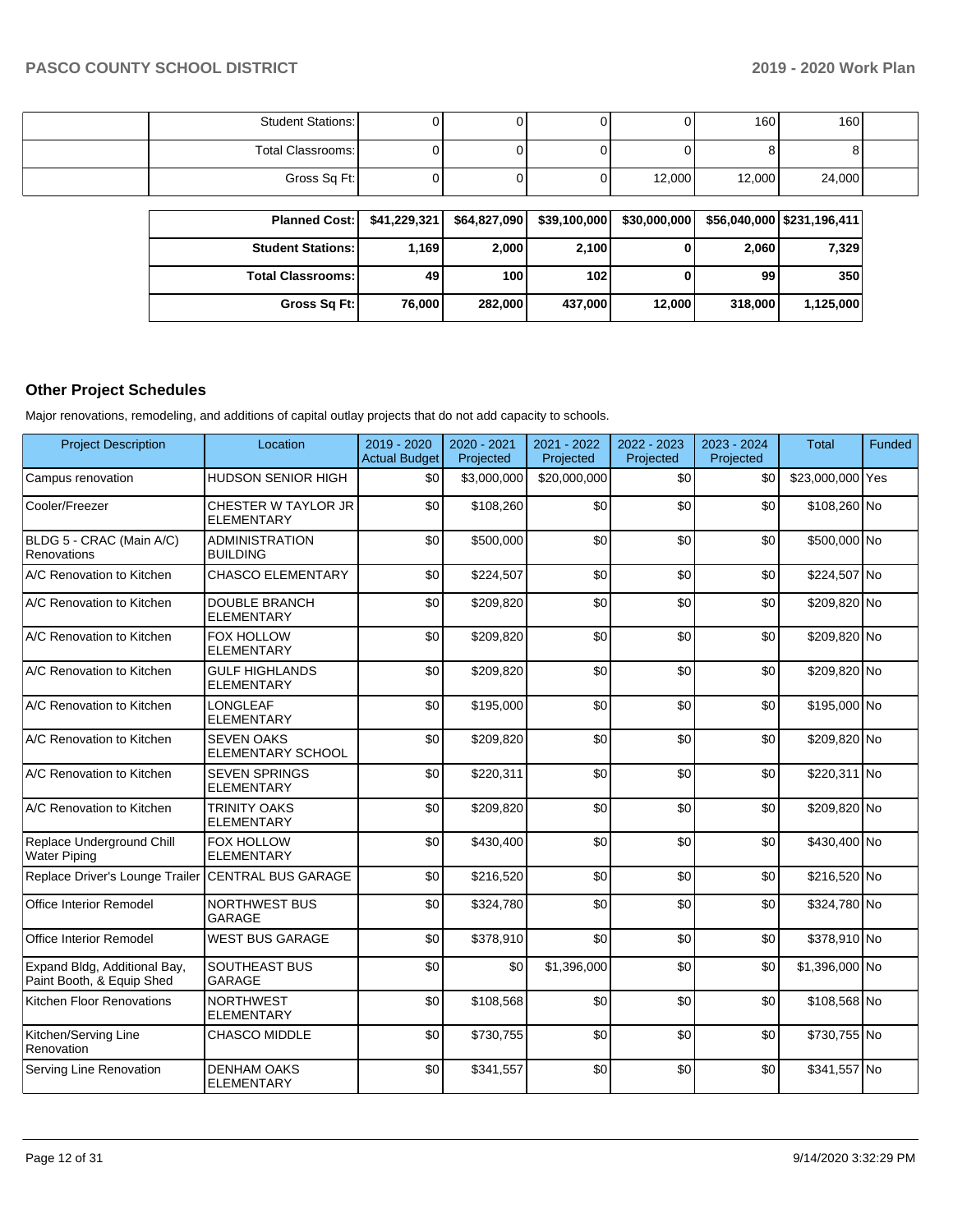| Serving Line Renovation/Dish<br>Machine                                         | JAMES M MARLOWE<br><b>ELEMENTARY</b>            | \$0 | \$178,088   | \$0       | \$0       | \$0       | \$178,088 No   |  |
|---------------------------------------------------------------------------------|-------------------------------------------------|-----|-------------|-----------|-----------|-----------|----------------|--|
| Serving Line, Dish Machine &<br>Cooler/Freezer                                  | <b>LONGLEAF</b><br><b>ELEMENTARY</b>            | \$0 | \$411,388   | \$0       | \$0       | \$0       | \$411,388 No   |  |
| Roof Replacement - Metal<br>Canopy & Roof                                       | Fred K. Marchman<br><b>Technical College</b>    | \$0 | \$2,300,744 | \$0       | \$0       | \$0       | \$2,300,744 No |  |
| Roof Maintenance                                                                | <b>CHASCO ELEMENTARY</b>                        | \$0 | \$46,723    | \$0       | \$0       | \$0       | \$46,723 No    |  |
| Roof Maintenance                                                                | <b>CHASCO MIDDLE</b>                            | \$0 | \$93,445    | \$0       | \$0       | \$0       | \$93,445 No    |  |
| Roof Maintenance                                                                | <b>JAMES M MARLOWE</b><br><b>ELEMENTARY</b>     | \$0 | \$87,232    | \$0       | \$0       | \$0       | \$87,232 No    |  |
| Replace Quarry Tile<br><b>Throughout Campus</b>                                 | <b>GULF HIGH</b>                                | \$0 | \$384,323   | \$0       | \$0       | \$0       | \$384,323 No   |  |
| Replace Carpet Throughout<br>School                                             | <b>LACOOCHEE</b><br><b>ELEMENTARY</b>           | \$0 | \$69,286    | \$0       | \$0       | \$0       | \$69,286 No    |  |
| New Carpet For Entire School                                                    | <b>WESLEY CHAPEL</b><br><b>SENIOR HIGH</b>      | \$0 | \$167,803   | \$0       | \$0       | \$0       | \$167,803 No   |  |
| <b>RRMS - Remodel Restrooms</b>                                                 | <b>RIVER RIDGE MIDDLE</b><br><b>SENIOR HIGH</b> | \$0 | \$846,952   | \$0       | \$0       | \$0       | \$846,952 No   |  |
| <b>Remodel Restrooms - Counters</b><br>& Sinks                                  | <b>J W MITCHELL SENIOR</b><br><b>HIGH</b>       | \$0 | \$65,000    | \$0       | \$0       | \$0       | \$65,000 No    |  |
| New Cabinets for Art Room &<br><b>All Pods</b>                                  | <b>CENTENNIAL</b><br><b>ELEMENTARY</b>          | \$0 | \$19,487    | \$0       | \$0       | \$0       | \$19,487 No    |  |
| Remove Planters Outside PE<br>Court. Replace with Concrete                      | <b>LAND O LAKES SENIOR</b><br><b>HIGH</b>       | \$0 | \$15,156    | \$0       | \$0       | \$0       | \$15,156 No    |  |
| Remodel Both Gym Restrooms<br>& Entry Way Tile                                  | PASCO SENIOR HIGH                               | \$0 | \$216,520   | \$0       | \$0       | \$0       | \$216,520 No   |  |
| Remodel Both Gym Restrooms<br>& Entry Way Tile                                  | <b>ZEPHYRHILLS SENIOR</b><br><b>HIGH</b>        | \$0 | \$216,520   | \$0       | \$0       | \$0       | \$216,520 No   |  |
| Remodel Both Gym Restrooms<br>& Entry Way Tile                                  | <b>LAND O LAKES SENIOR</b><br><b>HIGH</b>       | \$0 | \$216,520   | \$0       | \$0       | \$0       | \$216,520 No   |  |
| Remodel Both Gym Restrooms<br>& Entry Way Tile                                  | <b>HUDSON SENIOR HIGH</b>                       | \$0 | \$216,520   | \$0       | \$0       | \$0       | \$216,520 No   |  |
| Remodel Both Gym Restrooms<br>& Entry Way Tile                                  | <b>GULF HIGH</b>                                | \$0 | \$216,520   | \$0       | \$0       | \$0       | \$216,520 No   |  |
| Remodel Both Gym Restrooms<br>& Entry Way Tile                                  | <b>BAYONET POINT</b><br><b>MIDDLE</b>           | \$0 | \$216,520   | \$0       | \$0       | \$0       | \$216,520 No   |  |
| Replace Wall Tile In PE Locker<br>Room                                          | <b>GULF HIGH</b>                                | \$0 | \$16,239    | \$0       | \$0       | \$0       | \$16,239 No    |  |
| Repair Tracks and Minor<br>Repairs to Bleachers and<br><b>Concession Stands</b> | PASCO SENIOR HIGH                               | \$0 | \$0         | \$0       | \$0       | \$858,413 | \$858,413 No   |  |
| Kitchen Hood                                                                    | <b>CYPRESS ELEMENTARY</b>                       | \$0 | \$0         | \$89,649  | \$0       | \$0       | \$89,649 Yes   |  |
| Kitchen Hood                                                                    | <b>NORTHWEST</b><br><b>ELEMENTARY</b>           | \$0 | \$0         | \$81,131  | \$0       | \$0       | \$81,131 Yes   |  |
| Cooler/Freezer                                                                  | <b>OAKSTEAD</b><br>ELEMENTARY                   | \$0 | \$0         | \$97,945  | \$0       | \$0       | \$97,945 Yes   |  |
| Cooler/Freezer                                                                  | <b>PINE VIEW MIDDLE</b>                         | \$0 | \$0         | \$97,945  | \$0       | \$0       | \$97,945 Yes   |  |
| Cooler/Freezer                                                                  | <b>HUDSON MIDDLE</b>                            | \$0 | \$0         | \$116,945 | \$0       | \$0       | \$116,945 Yes  |  |
| Cooler/Freezer                                                                  | FOX HOLLOW<br>ELEMENTARY                        | \$0 | \$0         | \$97,945  | \$0       | \$0       | \$97,945 Yes   |  |
| Cooler/Freezer                                                                  | <b>RAYMOND B STEWART</b><br><b>MIDDLE</b>       | \$0 | \$0         | \$0       | \$112,390 | \$0       | \$112,390 Yes  |  |
| Cooler/Freezer                                                                  | <b>WIREGRASS RANCH</b><br><b>SENIOR HIGH</b>    | \$0 | \$0         | \$0       | \$0       | \$171,683 | \$171,683 No   |  |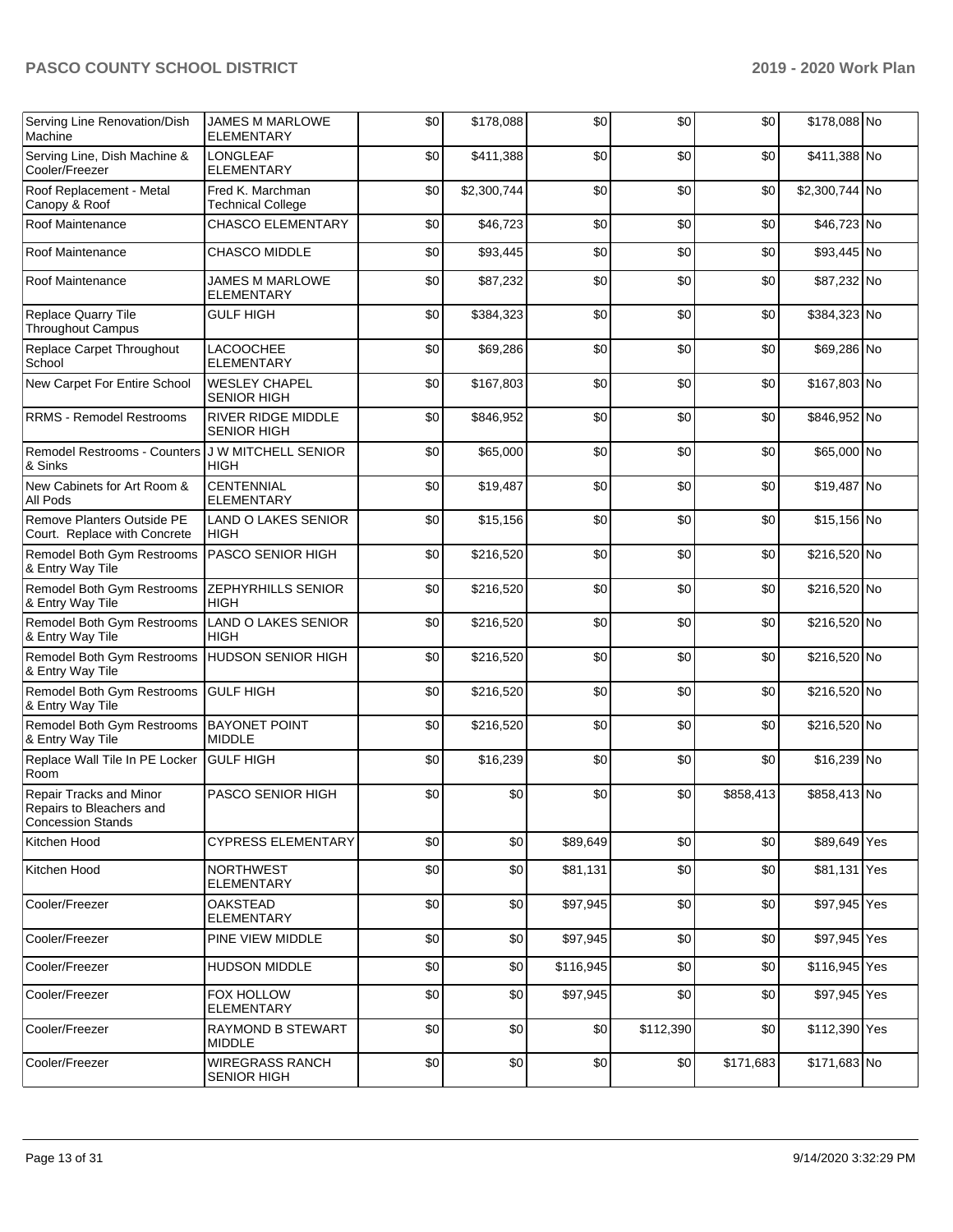| New Restroom at Each<br><b>Baseball/Softball Facility</b>                                                             | <b>WESLEY CHAPEL</b><br><b>SENIOR HIGH</b>      | \$0       | \$0      | \$551,625 | \$0       | \$0          | \$551,625 Yes   |         |
|-----------------------------------------------------------------------------------------------------------------------|-------------------------------------------------|-----------|----------|-----------|-----------|--------------|-----------------|---------|
| BLDG 4 HVAC Replace Control ADMINISTRATION<br>System                                                                  | <b>BUILDING</b>                                 | \$0       | \$0      | \$219,000 | \$0       | \$0          | \$219,000 No    |         |
| <b>HVAC Chiller</b>                                                                                                   | PINE VIEW MIDDLE                                | \$0       | \$0      | \$657,000 | \$0       | \$0          | \$657,000 Yes   |         |
| Outside Dining Sun Shade                                                                                              | PAUL R SMITH MIDDLE                             | \$0       | \$0      | \$11,033  | \$0       | \$0          | \$11,033 Yes    |         |
| Kitchen/Dining Room & A La<br><b>Carte Renovations</b>                                                                | <b>WIREGRASS RANCH</b><br><b>SENIOR HIGH</b>    | \$0       | \$0      | \$0       | \$0       | \$1,373,460  | \$1,373,460 No  |         |
| Kitchen/Dining Room<br>Renovation                                                                                     | DR JOHN LONG MIDDLE                             | \$0       | \$0      | \$0       | \$0       | \$1,373,460  | \$1,373,460 No  |         |
| Kitchen/Dining Room<br>Renovation                                                                                     | <b>CREWS LAKE MIDDLE</b>                        | \$0       | \$0      | \$0       | \$0       | \$1,150,273  | \$1,150,273 No  |         |
| Center for the Arts Remodel                                                                                           | <b>RIVER RIDGE MIDDLE</b><br><b>SENIOR HIGH</b> | \$200,000 | \$0      | \$0       | \$0       | \$0          | \$200,000 Yes   |         |
| Center for the Arts - Remodel                                                                                         | <b>WESLEY CHAPEL</b><br><b>SENIOR HIGH</b>      | \$200,000 | \$0      | \$0       | \$0       | \$0          | \$200,000 Yes   |         |
| Fencing - Tennis                                                                                                      | RIVER RIDGE MIDDLE<br><b>SENIOR HIGH</b>        | \$31,859  | \$0      | \$0       | \$0       | \$0          | \$31,859 Yes    |         |
| Fencing - Tennis                                                                                                      | THOMAS E WEIGHTMAN<br><b>MIDDLE</b>             | \$21,239  | \$0      | \$0       | \$0       | \$0          | \$21,239 Yes    |         |
| <b>Bus Wash Waste Water</b><br>System Replacement                                                                     | NORTHWEST BUS<br>GARAGE                         | \$0       | \$0      | \$0       | \$0       | \$0          |                 | \$0 Yes |
| Covered Walkways - ESE                                                                                                | PINE VIEW MIDDLE                                | \$0       | \$0      | \$0       | \$0       | \$577,653    | \$577,653 No    |         |
| Covered Walkways - Bus Loop                                                                                           | <b>PINE VIEW MIDDLE</b>                         | \$0       | \$0      | \$0       | \$0       | \$782,535    | \$782,535 No    |         |
| Remodel Bld #1 & #2; Parking<br>And Traffic Improvements                                                              | <b>GULFSIDE</b><br><b>ELEMENTARY</b>            | \$0       | \$0      | \$0       | \$0       | \$2,920,000  | \$2,920,000 No  |         |
| Repair Tracks and Minor<br>Repairs to Bleachers and<br><b>Concession Stands</b>                                       | <b>ZEPHYRHILLS SENIOR</b><br>HIGH               | \$0       | \$0      | \$0       | \$842,925 | \$0          | \$842,925 Yes   |         |
| Scoreboard Replacement                                                                                                | <b>WIREGRASS RANCH</b><br><b>SENIOR HIGH</b>    | \$0       | \$81,195 | \$0       | \$0       | \$0          | \$81,195 No     |         |
| <b>Overlay Courts</b>                                                                                                 | THOMAS E WEIGHTMAN<br><b>MIDDLE</b>             | \$84,956  | \$0      | \$0       | \$0       | \$0          | \$84,956 Yes    |         |
| Overlay Courts - Basketball &<br>Tennis                                                                               | <b>WIREGRASS RANCH</b><br><b>SENIOR HIGH</b>    | \$26,549  | \$0      | \$0       | \$0       | \$0          | \$26,549 Yes    |         |
| Replace Gym Floor                                                                                                     | <b>BAYONET POINT</b><br><b>MIDDLE</b>           | \$185,841 | \$0      | \$0       | \$0       | \$0          | \$185,841 Yes   |         |
| <b>Resurface Track Courts</b>                                                                                         | <b>CHARLES S. RUSHE</b><br><b>MIDDLE</b>        | \$56,815  | \$0      | \$0       | \$0       | \$0          | \$56,815 Yes    |         |
| Sand & Paint Gym Floors                                                                                               | <b>RAYMOND B STEWART</b><br><b>MIDDLE</b>       | \$28,407  | \$0      | \$0       | \$0       | \$0          | \$28,407        | Yes     |
| Sand & Paint Gym Floors                                                                                               | PASCO SENIOR HIGH                               | \$28,407  | \$0      | \$0       | \$0       | \$0          | \$28,407 Yes    |         |
| Sand & Paint Gym Floors                                                                                               | <b>WIREGRASS RANCH</b><br><b>SENIOR HIGH</b>    | \$0       | \$43,304 | \$0       | \$0       | \$0          | \$43,304 No     |         |
| Sand & Paint Gym Floors                                                                                               | <b>SUNLAKE HIGH</b>                             | \$0       | \$27,065 | \$0       | \$0       | \$0          | \$27,065 No     |         |
| Remodel School - Kelly School,<br>Kitchen/Dining Renovation and<br>Connect to Potable Water.                          | <b>CYPRESS ELEMENTARY</b>                       | \$0       | \$0      | \$0       | \$0       | \$13,321,880 | \$13,321,880 No |         |
| Remodel School, Replace<br>Covered Walks, Traffic<br>Improvements                                                     | MITTYE P LOCKE<br>ELEMENTARY                    | \$0       | \$0      | \$0       | \$0       | \$8,960,000  | \$8,960,000 No  |         |
| Remodel School = Tear Down<br>or Remodel Cafeteria Bldg #2<br>into Classrooms, Renoate Bldg<br> #1, 3, 4, 5, 8, 8, 14 | <b>WEST ZEPHYRHILLS</b><br>ELEMENTARY           | \$0       | \$0      | \$0       | \$0       | \$9,830,108  | \$9,830,108 No  |         |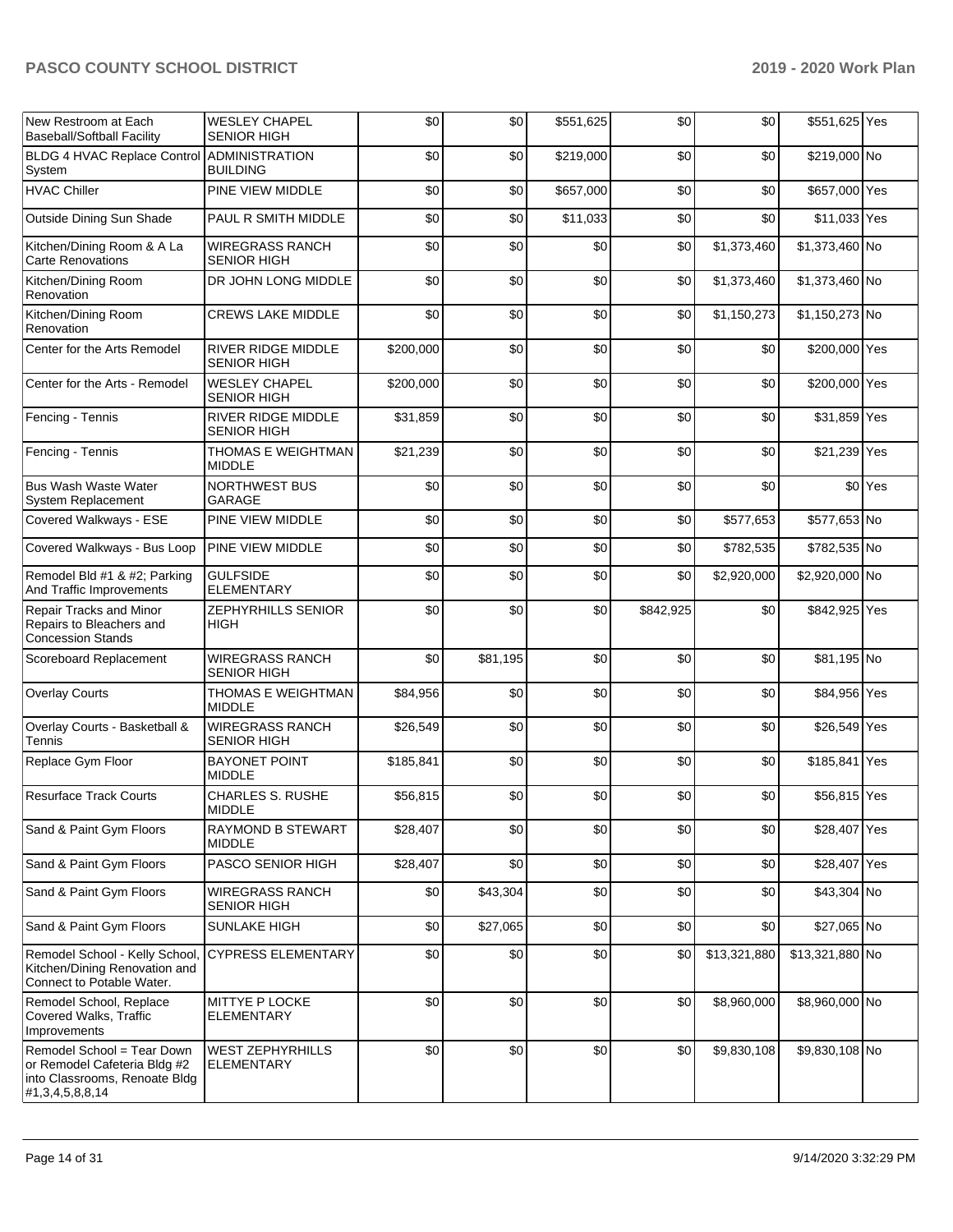| Add Telecom Service to<br>Lounge                                       | <b>NORTHWEST BUS</b><br>GARAGE                       | \$20,000    | \$0         | \$0 | \$0         | \$0         | \$20,000 Yes    |     |
|------------------------------------------------------------------------|------------------------------------------------------|-------------|-------------|-----|-------------|-------------|-----------------|-----|
| Fuel Pump Replacement                                                  | SOUTHEAST BUS<br>GARAGE                              | \$20,000    | \$0         | \$0 | \$0         | \$0         | \$20,000 Yes    |     |
| Fuel Pump Replacement                                                  | <b>EAST BUS GARAGE</b>                               | \$20,000    | \$0         | \$0 | \$0         | \$0         | \$20,000 Yes    |     |
| Site Acquisitions for Future<br>Schools + Co-Use Agreement<br>w/county | Location not specified                               | \$4,060,882 | \$0         | \$0 | \$0         | \$0         | \$4,060,882 Yes |     |
| Dish Machine                                                           | <b>SEVEN SPRINGS</b><br><b>ELEMENTARY</b>            | \$75,000    | \$0         | \$0 | \$0         | \$0         | \$75,000 Yes    |     |
| <b>Quest Student Information</b><br>System                             | Location not specified                               | \$1,858,281 | \$0         | \$0 | \$0         | \$0         | \$1,858,281     | Yes |
| ODES, CENMS, & GHS -                                                   | Location not specified                               | \$408,085   | \$0         | \$0 | \$0         | \$0         | \$408,085 Yes   |     |
| Health & Wellness Modular/X<br>Rays                                    |                                                      |             |             |     |             |             |                 |     |
| Outside Dining Sun Shade                                               | <b>CHASCO MIDDLE</b>                                 | \$9,090     | \$0         | \$0 | \$0         | \$0         | \$9,090 Yes     |     |
| <b>Traffic Safety and Parking</b><br>Improvements                      | <b>J W MITCHELL SENIOR</b><br>HIGH                   | \$1,507,996 | \$0         | \$0 | \$0         | \$0         | \$1,507,996 Yes |     |
| Kitchen/Dining Room/Pirate's<br><b>Galley Renovation</b>               | PASCO SENIOR HIGH                                    | \$0         | \$2,706,500 | \$0 | \$0         | \$0         | \$2,706,500 Yes |     |
| <b>BUS LOOP &amp; PARKING</b>                                          | <b>SAN ANTONIO</b><br><b>ELEMENTARY</b>              | \$150,000   | \$350,000   | \$0 | \$0         | \$0         | \$500,000 Yes   |     |
| <b>ELEVATOR UPGRADE</b>                                                | <b>Wendell Krinn Technical</b><br><b>High School</b> | \$95,576    | \$0         | \$0 | \$0         | \$0         | \$95,576 Yes    |     |
| <b>ELEVATOR UPGRADE</b>                                                | <b>SEVEN SPRINGS</b><br><b>MIDDLE</b>                | \$31,859    | \$0         | \$0 | \$0         | \$0         | \$31,859 Yes    |     |
| ELEVATOR UPGRADE                                                       | <b>SUNRAY ELEMENTARY</b>                             | \$37,169    | \$0         | \$0 | \$0         | \$0         | \$37,169 Yes    |     |
| <b>BLDG 5 - NETWORK OPS</b><br>SOFTWARE & HARDWARE                     | <b>ADMINISTRATION</b><br><b>BUILDING</b>             | \$200,000   | \$0         | \$0 | \$0         | \$0         | \$200,000 Yes   |     |
| Renovate/Build Athletic Field<br>House                                 | <b>HUDSON SENIOR HIGH</b>                            | \$0         | \$565,388   | \$0 | \$0         | \$0         | \$565,388 No    |     |
| Overlay Tennis COurt                                                   | ZEPHYRHILLS SENIOR<br>HIGH                           | \$0         | \$54,130    | \$0 | \$0         | \$0         | \$54,130 No     |     |
| Replace Gym Floor                                                      | PASCO MIDDLE                                         | \$0         | \$189,455   | \$0 | \$0         | \$0         | \$189,455 No    |     |
| New Dugout for Softball Field                                          | <b>LAND O LAKES SENIOR</b><br><b>HIGH</b>            | \$0         | \$15,156    | \$0 | \$0         | \$0         | \$15,156 No     |     |
| Replace Tennis/Basketball<br>Courts                                    | <b>J W MITCHELL SENIOR</b><br>HIGH                   | \$0         | \$93,104    | \$0 | \$0         | \$0         | \$93,104 No     |     |
| Cooler/Freezer                                                         | <b>JAMES M MARLOWE</b><br>ELEMENTARY                 | \$0         | \$108,260   | \$0 | \$0         | \$0         | \$108,260 No    |     |
| Serving Line & Cooler/Freezer                                          | <b>GULF TRACE</b><br><b>ELEMENTARY</b>               | \$0         | \$0         | \$0 | \$0         | \$434,929   | \$434,929 No    |     |
| Serving Line & Cooler/Freezer                                          | <b>VETERANS</b><br>ELEMENTARY SCHOOL                 | \$0         | \$0         | \$0 | \$0         | \$434,929   | \$434,929 No    |     |
| Remodel BLDG 1                                                         | <b>MOON LAKE</b><br>ELEMENTARY                       | \$0         | \$0         | \$0 | \$0         | \$6,469,786 | \$6,469,786 No  |     |
| Remodel Bldg #1 #2 #10,<br>Kitchen/Dining Renovation with<br>Addition  | <b>SAN ANTONIO</b><br><b>ELEMENTARY</b>              | \$0         | \$0         | \$0 | \$0         | \$4,631,752 | \$4,631,752 No  |     |
| Remodel Classroom Bldg<br>#8,9,11,12,13                                | LACOOCHEE<br><b>ELEMENTARY</b>                       | \$0         | \$0         | \$0 | \$1,510,494 | \$0         | \$1,510,494 No  |     |
| Kitchen/Dining Room<br>Renovation                                      | CHARLES S. RUSHE<br><b>MIDDLE</b>                    | \$0         | \$0         | \$0 | \$1,475,224 | \$0         | \$1,475,224 No  |     |
| Serving Line Renovation/Dish<br>Machine                                | NEW RIVER<br>ELEMENTARY                              | \$0         | \$0         | \$0 | \$427,082   | \$0         | \$427,082 Yes   |     |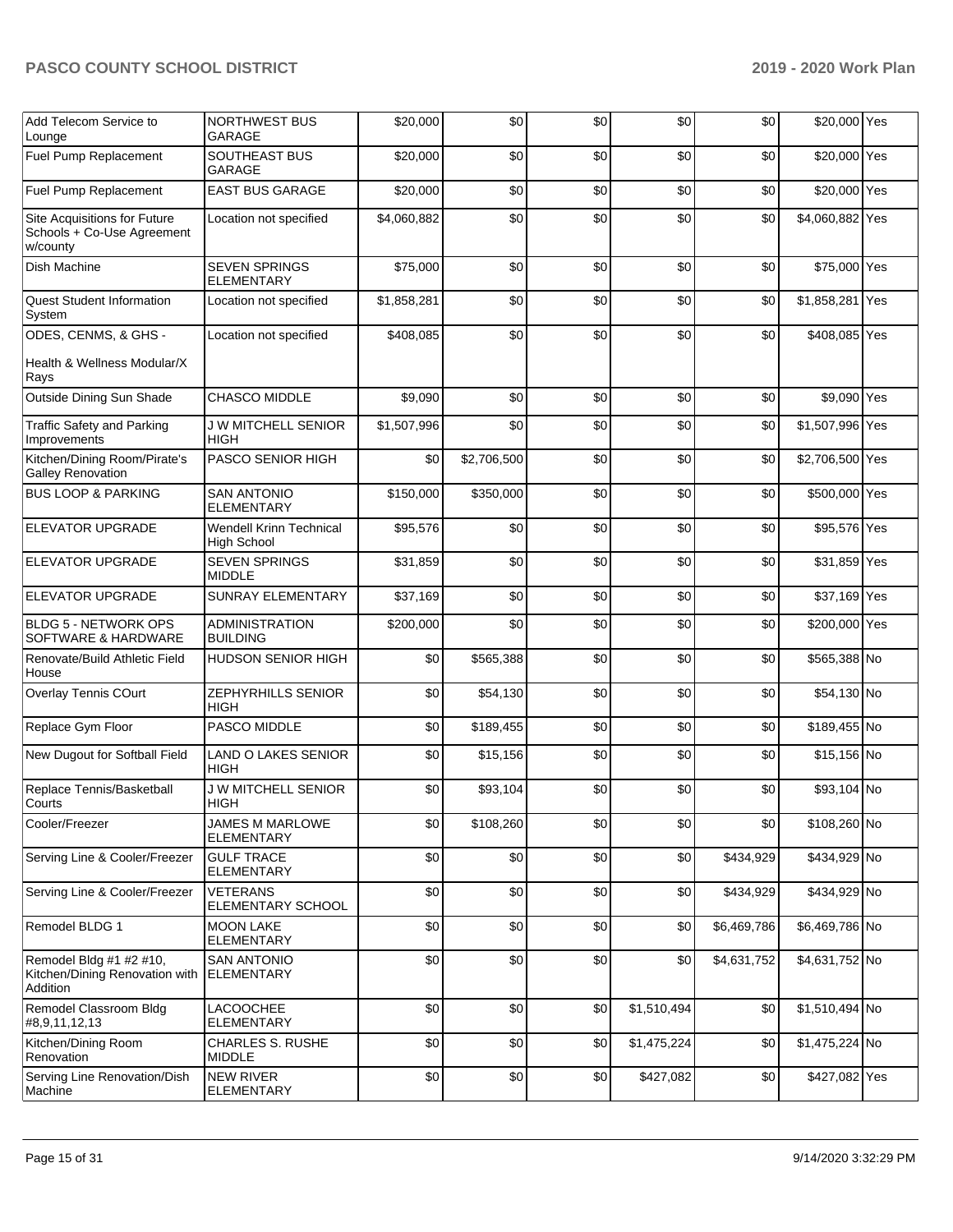| Serving Line Renovation, Dish<br>Machine & Cooler/Freezer                     | <b>TRINITY OAKS</b><br><b>ELEMENTARY</b>             | \$0       | \$0          | \$0          | \$427,082    | \$0 | \$427,082 Yes    |  |
|-------------------------------------------------------------------------------|------------------------------------------------------|-----------|--------------|--------------|--------------|-----|------------------|--|
| Serving Line Renovation, Dish<br>Machine & Cooler/Freezer                     | <b>SUNRAY ELEMENTARY</b>                             | \$0       | \$0          | \$308,910    | \$0          | \$0 | \$308,910 Yes    |  |
| Serving Line Renovation<br>including Cooler/Freezer                           | PINE VIEW MIDDLE                                     | \$0       | \$0          | \$419,235    | \$0          | \$0 | \$419,235 Yes    |  |
| Serving Line Renovation                                                       | <b>CHASCO ELEMENTARY</b>                             | \$0       | \$0          | \$137,906    | \$0          | \$0 | \$137,906 Yes    |  |
| Serving Line Renovation                                                       | <b>NORTHWEST</b><br><b>ELEMENTARY</b>                | \$0       | \$0          | \$463,283    | \$0          | \$0 | \$463,283 Yes    |  |
| Serving Line Renovation                                                       | <b>OAKSTEAD</b><br><b>ELEMENTARY</b>                 | \$0       | \$0          | \$113,083    | \$0          | \$0 | \$113,083 Yes    |  |
| Serving Line Renovation                                                       | <b>CENTENNIAL MIDDLE</b>                             | \$0       | \$0          | \$1,160,212  | \$0          | \$0 | \$1,160,212 Yes  |  |
| Serving Line & Cooler/Freezer                                                 | <b>DOUBLE BRANCH</b><br>ELEMENTARY                   | \$0       | \$0          | \$419,235    | \$0          | \$0 | \$419,235 Yes    |  |
| Serving Line & Cooler/Freezer                                                 | <b>GULF HIGHLANDS</b><br><b>ELEMENTARY</b>           | \$0       | \$0          | \$419,235    | \$0          | \$0 | \$419,235 Yes    |  |
| Kitchen/Dining Room<br>Renovation & Freezer/Cooler                            | PAUL R SMITH MIDDLE                                  | \$0       | \$0          | \$1,434,225  | \$0          | \$0 | \$1,434,225 Yes  |  |
| Kitchen/Dining Room                                                           | <b>GULF MIDDLE</b>                                   | \$0       | \$0          | \$1,323,900  | \$0          | \$0 | \$1,323,900 Yes  |  |
| Kitchen Renovation, Dish<br>Machine and Cooler Freezer                        | <b>SEVEN OAKS</b><br>ELEMENTARY SCHOOL               | \$0       | \$0          | \$419,235    | \$0          | \$0 | \$419,235 Yes    |  |
| <b>School Renovations</b>                                                     | <b>HUDSON MIDDLE</b>                                 | \$0       | \$3,500,000  | \$4,000,000  | \$0          | \$0 | \$7,500,000 Yes  |  |
| <b>School Renovations</b>                                                     | <b>NORTHWEST</b><br><b>ELEMENTARY</b>                | \$0       | \$18,000,000 | \$0          | \$0          | \$0 | \$18,000,000 Yes |  |
| <b>School Renovations</b>                                                     | <b>GULF HIGH</b>                                     | \$0       | \$2,000,000  | \$25,000,000 | \$0          | \$0 | \$27,000,000 Yes |  |
| <b>School Renovations</b>                                                     | <b>GULF MIDDLE</b>                                   | \$0       | \$2,500,000  | \$0          | \$0          | \$0 | \$2,500,000 Yes  |  |
| Campus Renovation Phase 2                                                     | <b>GULF HIGH</b>                                     | \$0       | \$0          | \$0          | \$15,000,000 | \$0 | \$15,000,000 No  |  |
| Campus renovation Phase 2                                                     | <b>HUDSON SENIOR HIGH</b>                            | \$0       | \$0          | \$0          | \$21,500,000 | \$0 | \$21,500,000 No  |  |
| HVAC replace control system                                                   | CHESTER W TAYLOR JR<br><b>ELEMENTARY</b>             | \$0       | \$475,592    | \$0          | \$0          | \$0 | \$475,592 No     |  |
| Repair Track, Bleachers, and<br><b>Concession Stands</b>                      | <b>GULF HIGH</b>                                     | \$0       | \$811,950    | \$0          | \$0          | \$0 | \$811,950 No     |  |
| <b>Track Replacement</b>                                                      | <b>LAND O LAKES SENIOR</b><br><b>HIGH</b>            | \$175,000 | \$0          | \$0          | \$0          | \$0 | \$175,000 Yes    |  |
| Repair Track and Minor Repair<br>to Bleachers and Concession<br><b>Stands</b> | <b>Wendell Krinn Technical</b><br><b>High School</b> | \$0       | \$0          | \$827,438    | \$0          | \$0 | \$827,438 Yes    |  |
| HVAC Replace Chiller &<br>Controls                                            | <b>DEER PARK</b><br>ELEMENTARY                       | \$0       | \$242,100    | \$0          | \$0          | \$0 | \$242,100 No     |  |
| HVAC Replace Chiller &<br>Controls                                            | <b>DENHAM OAKS</b><br>ELEMENTARY                     | \$211,400 | \$0          | \$0          | \$0          | \$0 | \$211,400 Yes    |  |
| Replace 200 Ton Chiller                                                       | HUDSON SENIOR HIGH                                   | \$264,250 | \$0          | \$0          | \$0          | \$0 | \$264,250 Yes    |  |
| <b>HVAC Chiller</b>                                                           | PINE VIEW MIDDLE                                     | \$0       | \$0          | \$657,000    | \$0          | \$0 | \$657,000 Yes    |  |
| HVAC Replace control system                                                   | <b>CENTENNIAL MIDDLE</b>                             | \$0       | \$713,388    | \$0          | \$0          | \$0 | \$713,388 No     |  |
| <b>HVAC Replace Chiller</b>                                                   | RIVER RIDGE MIDDLE<br><b>SENIOR HIGH</b>             | \$0       | \$322,800    | \$0          | \$0          | \$0 | \$322,800 No     |  |
| <b>HVAC Replace Control System</b>                                            | <b>WEST ZEPHYRHILLS</b><br>ELEMENTARY                | \$0       | \$430,400    | \$0          | \$0          | \$0 | \$430,400 No     |  |
| A/C Renovation to Kitchen                                                     | <b>JAMES M MARLOWE</b><br><b>ELEMENTARY</b>          | \$0       | \$209,820    | \$0          | \$0          | \$0 | \$209,820 No     |  |
| A/C Renovation to Kitchen                                                     | SUNRAY ELEMENTARY                                    | \$0       | \$209,820    | \$0          | \$0          | \$0 | \$209,820 No     |  |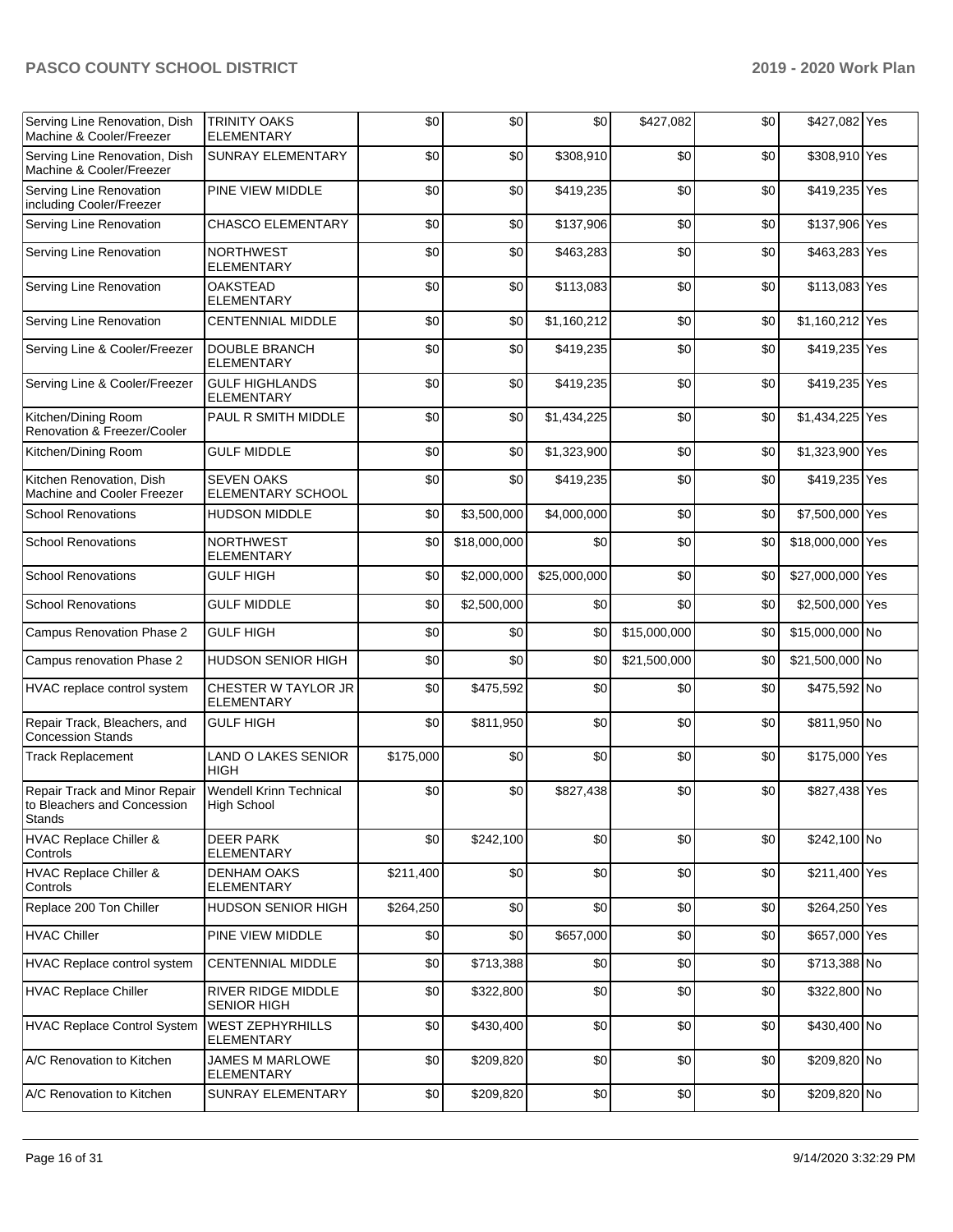| A/C Renovations to Kitchen                                                      | <b>NEW RIVER</b><br>ELEMENTARY                | \$0          | \$0          | \$213,525    | \$0          | \$0          | \$213,525 Yes   |                    |
|---------------------------------------------------------------------------------|-----------------------------------------------|--------------|--------------|--------------|--------------|--------------|-----------------|--------------------|
| A/C Renovation to Kitchen                                                       | <b>GULFSIDE</b><br><b>ELEMENTARY</b>          | \$0          | \$220.311    | \$0          | \$0          | \$0          | \$220,311 No    |                    |
| A/C Renovation to Kitchen                                                       | <b>LAKE MYRTLE</b><br><b>ELEMENTARY</b>       | \$0          | \$220,311    | \$0          | \$0          | \$0          | \$220,311 No    |                    |
| HVAC Replace 250 Ton Chiller                                                    | PASCO SENIOR HIGH                             | \$396,375    | \$0          | \$0          | \$0          | \$0          | \$396,375 Yes   |                    |
| <b>Campus Renovation</b>                                                        | <b>CALUSA ELEMENTARY</b>                      | \$0          | \$0          | \$0          | \$4,384,000  | \$4,288,000  | \$8,672,000 No  |                    |
| A/C Renovation to Kitchen                                                       | <b>OAKSTEAD</b><br><b>ELEMENTARY</b>          | \$0          | \$0          | \$213,525    | \$0          | \$0          | \$213,525 Yes   |                    |
| Roof Replacement                                                                | <b>Wendell Krinn Technical</b><br>High School | \$2,050,000  | \$0          | \$0          | \$0          | \$0          | \$2,050,000 Yes |                    |
| Roof Replacement                                                                | <b>CYPRESS ELEMENTARY</b>                     | \$0          | \$545,200    | \$0          | \$0          | \$0          | \$545,200 No    |                    |
| Roof Replacement                                                                | <b>SHADY HILLS</b><br><b>ELEMENTARY</b>       | \$0          | \$545,200    | \$0          | \$0          | \$0          | \$545,200 No    |                    |
| Repair Tracks and Minor<br>Repairs to Bleachers and<br><b>Concession Stands</b> | <b>HUDSON SENIOR HIGH</b>                     | \$796,463    | \$0          | \$0          | \$0          | \$0          | \$796,463 Yes   |                    |
| Replace underground chill<br>water piping                                       | <b>DEER PARK</b><br>ELEMENTARY                | \$0          | \$430.400    | \$0          | \$0          | \$0          | \$430,400 No    |                    |
| A/C Renovation to Kitchen                                                       | <b>DEER PARK</b><br><b>ELEMENTARY</b>         | \$0          | \$220,311    | \$0          | \$0          | \$0          | \$220,311 No    |                    |
| A/C Renovation to Kitchen                                                       | <b>PINE VIEW</b><br>ELEMENTARY                | \$0          | \$209,820    | \$0          | \$0          | \$0          | \$209,820 No    |                    |
| A/C Renovation to Kitchen                                                       | <b>SAND PINE</b><br>ELEMENTARY                | \$0          | \$209,820    | \$0          | \$0          | \$0          | \$209,820 No    |                    |
| A/C Renovation to Kitchen                                                       | CHESTER W TAYLOR JR<br><b>ELEMENTARY</b>      | \$0          | \$231,851    | \$0          | \$0          | \$0          | \$231,851 No    |                    |
| Replace Driver's Lounge Trailer NORTHWEST BUS                                   | GARAGE                                        | \$212,390    | \$0          | \$0          | \$0          | \$0          | \$212,390 Yes   |                    |
| <b>Office Interior Remodel</b>                                                  | <b>EAST BUS GARAGE</b>                        | \$0          | \$0          | \$5,413,000  | \$0          | \$0          | \$5,413,000 No  |                    |
| <b>HVAC Replace Control System</b><br>- Building 4                              | <b>ADMINISTRATION</b><br><b>BUILDING</b>      | \$0          | \$0          | \$219,000    | \$0          | \$0          | \$219,000 Yes   |                    |
| <b>Track Replacement</b>                                                        | ZEPHYRHILLS SENIOR<br>HIGH                    | \$175,000    | \$0          | \$0          | \$0          | \$0          | \$175,000 Yes   |                    |
| <b>Track Replacement</b>                                                        | PASCO SENIOR HIGH                             | \$175,000    | \$0          | \$0          | \$0          | \$0          | \$175,000 Yes   |                    |
| <b>Track Replacement</b>                                                        | HUDSON SENIOR HIGH                            | \$0          | \$0          | \$0          | \$0          | \$0          |                 | \$0 <sup>Yes</sup> |
| <b>Track Replacement</b>                                                        | <b>GULF HIGH</b>                              | \$175,000    | \$0          | \$0          | \$0          | \$0          | \$175,000 Yes   |                    |
| Roof Maintenance                                                                | LAND O LAKES SENIOR<br>HIGH                   | \$91,617     | \$0          | \$0          | \$0          | \$0          | \$91,617 Yes    |                    |
| Roof Maintenance                                                                | SUNRAY ELEMENTARY                             | \$85,424     | \$0          | \$0          | \$0          | \$0          | \$85,424 Yes    |                    |
| Roof Maintenance (coating)                                                      | <b>WESLEY CHAPEL</b><br><b>SENIOR HIGH</b>    | \$186,865    | \$0          | \$0          | \$0          | \$0          | \$186,865 Yes   |                    |
|                                                                                 |                                               | \$14,352,795 | \$50,312,305 | \$66,578,165 | \$45,679,197 | \$57,578,861 | \$234,501,323   |                    |

# **Additional Project Schedules**

Any projects that are not identified in the last approved educational plant survey.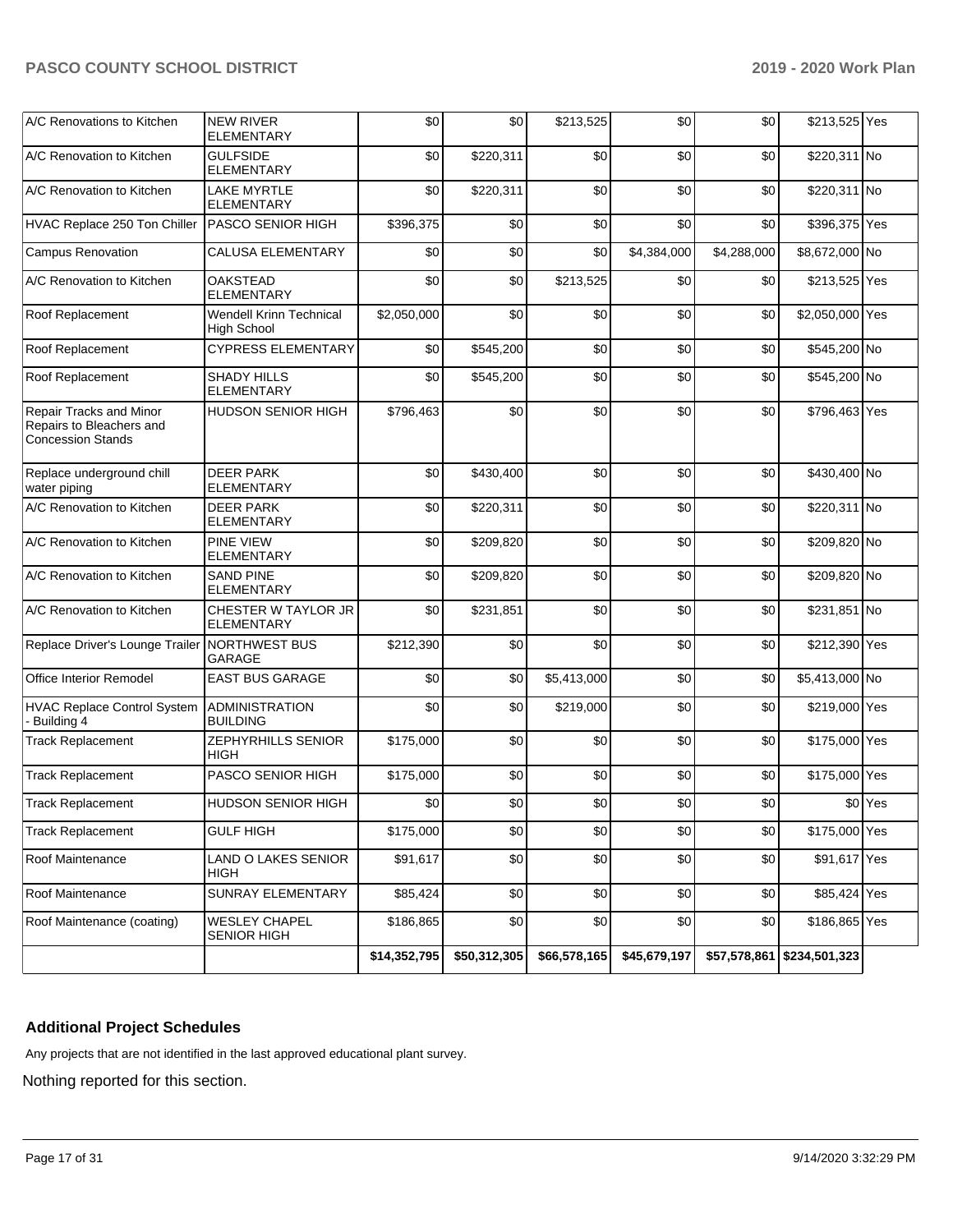### **Non Funded Growth Management Project Schedules**

Schedule indicating which projects, due to planned development, that CANNOT be funded from current revenues projected over the next five years.

Nothing reported for this section.

# **Tracking**

# **Capacity Tracking**

| Location                                        | $2019 -$<br>2020 Satis.<br>Stu. Sta. | Actual<br>$2019 -$<br><b>2020 FISH</b><br>Capacity | Actual<br>$2018 -$<br>2019<br><b>COFTE</b> | # Class<br>Rooms | Actual<br>Average<br>$2019 -$<br>2020 Class<br><b>Size</b> | Actual<br>$2019 -$<br>2020<br><b>Utilization</b> | <b>New</b><br>Stu.<br>Capacity | <b>New</b><br>Rooms to<br>be<br>Added/Re<br>moved | Projected<br>$2023 -$<br>2024<br><b>COFTE</b> | Projected<br>$2023 -$<br>2024<br><b>Utilization</b> | Projected<br>$2023 -$<br><b>2024 Class</b><br><b>Size</b> |
|-------------------------------------------------|--------------------------------------|----------------------------------------------------|--------------------------------------------|------------------|------------------------------------------------------------|--------------------------------------------------|--------------------------------|---------------------------------------------------|-----------------------------------------------|-----------------------------------------------------|-----------------------------------------------------------|
| RODNEY B COX<br>ELEMENTARY                      | 758                                  | 758                                                | 415                                        | 39               | 11                                                         | 55.00 %                                          | $\Omega$                       | $\Omega$                                          | 406                                           | 54.00 %                                             | 10 <sup>1</sup>                                           |
| <b>PASCO SENIOR HIGH</b>                        | 2,120                                | 2,014                                              | 1.570                                      | 87               | 18 <sup>1</sup>                                            | 78.00 %                                          | $\Omega$                       | $\Omega$                                          | 1.756                                         | 87.00 %                                             | 20                                                        |
| <b>PASCO ELEMENTARY</b>                         | 787                                  | 787                                                | 538                                        | 41               | 13 <sup>1</sup>                                            | 68.00 %                                          | $\Omega$                       | $\Omega$                                          | 500                                           | 64.00%                                              | 12                                                        |
| <b>PASCO MIDDLE</b>                             | 1,170                                | 1,053                                              | 855                                        | 51               | 17                                                         | 81.00%                                           | $\Omega$                       | $\Omega$                                          | 858                                           | 81.00%                                              | 17                                                        |
| <b>MOORE-MICKENS</b><br><b>EDUCATION CENTER</b> | 513                                  | $\Omega$                                           | $\Omega$                                   | 25               | $\Omega$                                                   | 0.00%                                            | $\Omega$                       | $\Omega$                                          | $\Omega$                                      | 0.00%                                               | $\Omega$                                                  |
| <b>WEST ZEPHYRHILLS</b><br><b>ELEMENTARY</b>    | 918                                  | 918                                                | 819                                        | 48               | 17                                                         | 89.00 %                                          | $\Omega$                       | $\Omega$                                          | 783                                           | 85.00 %                                             | 16                                                        |
| <b>RAYMOND B STEWART</b><br>MIDDLE              | 1,371                                | 1,233                                              | 975                                        | 59               | 17                                                         | 79.00 %                                          | $\Omega$                       | $\Omega$                                          | 1,039                                         | 84.00 %                                             | 18                                                        |
| <b>ZEPHYRHILLS SENIOR</b><br> HIGH              | 2,358                                | 2,240                                              | 1,379                                      | 94               | 15                                                         | 62.00%                                           | $\Omega$                       | $\Omega$                                          | 1.449                                         | 65.00 %                                             | 15                                                        |
| <b>WOODLAND</b><br>ELEMENTARY                   | 1,286                                | 1,286                                              | 845                                        | 64               | 13                                                         | 66.00 %                                          | $\Omega$                       | $\Omega$                                          | 839                                           | 65.00 %                                             | 13                                                        |
| MITTYE P LOCKE<br>ELEMENTARY                    | 826                                  | 826                                                | 560                                        | 44               | 13 <sup>1</sup>                                            | 68.00 %                                          | $\Omega$                       | $\mathbf{0}$                                      | 542                                           | 66.00 %                                             | 12                                                        |
| HARRY SCHWETTMAN<br><b>EDUCATION CENTER</b>     | 295                                  | 295                                                | 112                                        | 20               | 6                                                          | 38.00 %                                          | $\Omega$                       | $\Omega$                                          | 112                                           | 38.00 %                                             | $6 \overline{6}$                                          |
| <b>SAN ANTONIO</b><br>ELEMENTARY                | 812                                  | 812                                                | 682                                        | 42               | 16 <sup>1</sup>                                            | 84.00 %                                          | $\Omega$                       | $\Omega$                                          | 728                                           | 90.00 %                                             | 17                                                        |
| <b>GULF MIDDLE</b>                              | 1,590                                | 1,431                                              | 938                                        | 66               | 14                                                         | 66.00 %                                          | $\Omega$                       | $\mathbf{0}$                                      | 985                                           | 69.00%                                              | 15                                                        |
| <b>RICHEY ELEMENTARY</b>                        | 852                                  | 852                                                | 632                                        | 45               | 14                                                         | 74.00 %                                          | $\Omega$                       | $\Omega$                                          | 620                                           | 73.00 %                                             | 14                                                        |
| <b>HUDSON ELEMENTARY</b>                        | 795                                  | 795                                                | 548                                        | 41               | 13                                                         | 69.00 %                                          | $\Omega$                       | $\Omega$                                          | 547                                           | 69.00%                                              | 13                                                        |
| <b>LACOOCHEE</b><br>ELEMENTARY                  | 637                                  | 637                                                | 283                                        | 34               | 8                                                          | 44.00 %                                          | $\Omega$                       | $\Omega$                                          | 262                                           | 41.00 %                                             | 8                                                         |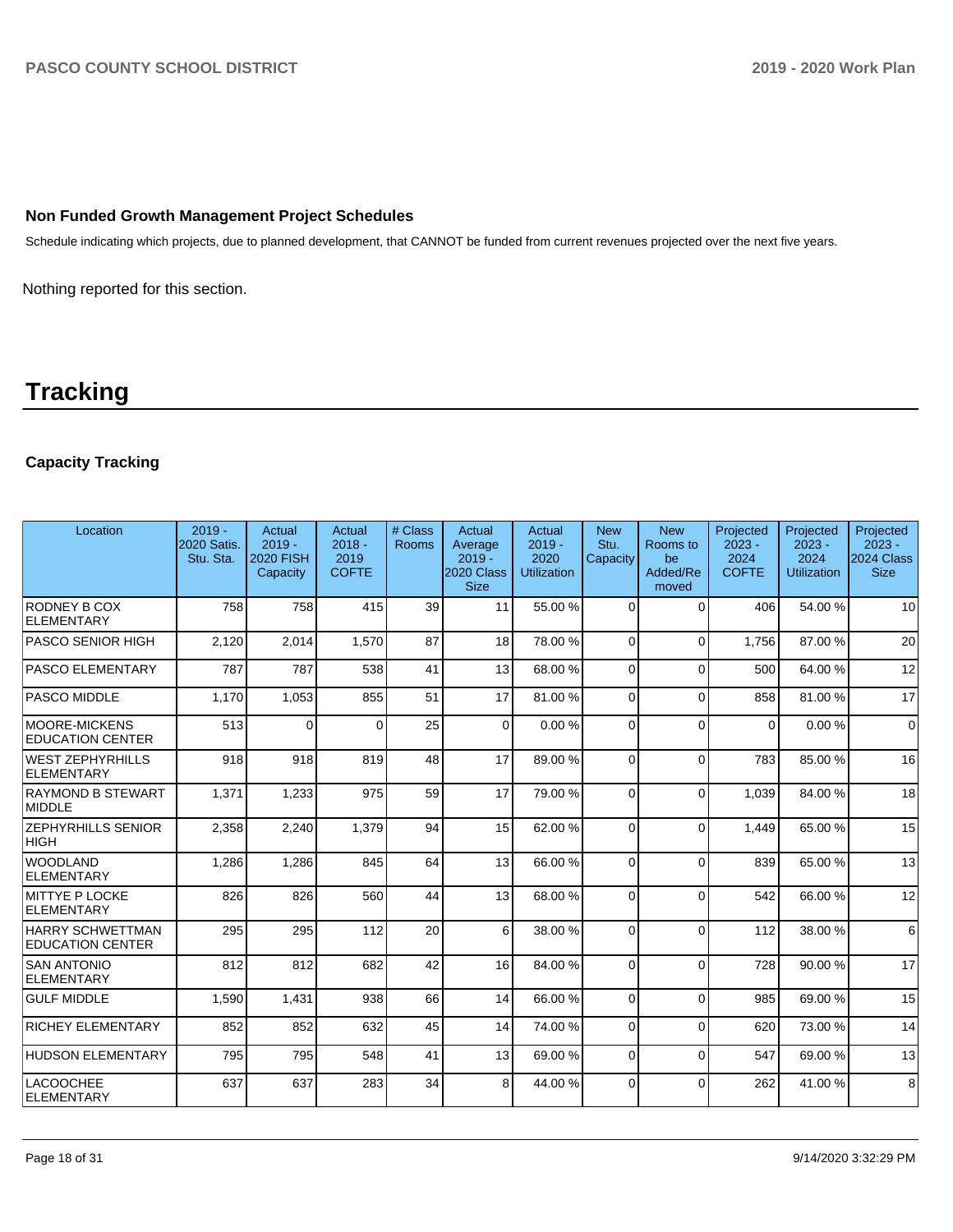| GULF HIGH                                       | 1,767 | 1,678 | 1,434 | 74  | 19              | 85.00 % | 0           | $\Omega$    | 1,552 | 92.00 % | 21             |
|-------------------------------------------------|-------|-------|-------|-----|-----------------|---------|-------------|-------------|-------|---------|----------------|
| <b>SCHRADER</b><br><b>ELEMENTARY</b>            | 858   | 858   | 696   | 44  | 16              | 81.00 % | $\Omega$    | $\Omega$    | 686   | 80.00 % | 16             |
| <b>BAYONET POINT</b><br><b>MIDDLE</b>           | 1,015 | 913   | 806   | 43  | 19              | 88.00 % | $\mathbf 0$ | $\mathbf 0$ | 806   | 88.00 % | 19             |
| <b>FOX HOLLOW</b><br><b>ELEMENTARY</b>          | 815   | 815   | 450   | 44  | 10              | 55.00 % | 0           | $\mathbf 0$ | 436   | 53.00 % | 10             |
| <b>QUAIL HOLLOW</b><br><b>ELEMENTARY</b>        | 693   | 693   | 466   | 36  | 13              | 67.00 % | $\Omega$    | $\mathbf 0$ | 495   | 71.00 % | 14             |
| CENTENNIAL<br><b>ELEMENTARY</b>                 | 749   | 749   | 452   | 40  | 11              | 60.00%  | $\mathbf 0$ | $\mathbf 0$ | 410   | 55.00 % | 10             |
| <b>SEVEN SPRINGS</b><br><b>ELEMENTARY</b>       | 636   | 636   | 461   | 35  | 13              | 72.00 % | 0           | $\mathbf 0$ | 521   | 82.00 % | 15             |
| <b>DEER PARK</b><br><b>ELEMENTARY</b>           | 659   | 659   | 495   | 35  | 14              | 75.00 % | $\Omega$    | $\mathbf 0$ | 525   | 80.00%  | 15             |
| <b>MARY GIELLA</b><br><b>ELEMENTARY</b>         | 742   | 742   | 651   | 39  | 17              | 88.00 % | $\mathbf 0$ | $\mathbf 0$ | 644   | 87.00 % | 17             |
| <b>THOMAS E WEIGHTMAN</b><br><b>MIDDLE</b>      | 1,325 | 1,192 | 1,048 | 56  | 19              | 88.00%  | 0           | $\mathbf 0$ | 1,130 | 95.00 % | 20             |
| <b>RIVER RIDGE MIDDLE</b><br><b>SENIOR HIGH</b> | 3,800 | 3,420 | 2,659 | 158 | 17              | 78.00 % | $\Omega$    | $\mathbf 0$ | 2,884 | 84.00 % | 18             |
| <b>NORTHWEST</b><br><b>ELEMENTARY</b>           | 889   | 889   | 598   | 27  | 22              | 67.00%  | $\mathbf 0$ | $\mathbf 0$ | 555   | 62.00 % | 21             |
| <b>HUDSON SENIOR HIGH</b>                       | 1,744 | 1,656 | 1,057 | 70  | 15              | 64.00%  | 0           | $\mathbf 0$ | 1,138 | 69.00 % | 16             |
| <b>SHADY HILLS</b><br><b>ELEMENTARY</b>         | 567   | 567   | 549   | 29  | 19              | 97.00 % | 0           | $\mathbf 0$ | 553   | 98.00 % | 19             |
| <b>CYPRESS ELEMENTARY</b>                       | 950   | 950   | 722   | 29  | 25              | 76.00 % | $\mathbf 0$ | $\mathbf 0$ | 706   | 74.00 % | 24             |
| <b>LAND O LAKES SENIOR</b><br><b>HIGH</b>       | 2,382 | 2,262 | 1,739 | 94  | 18              | 77.00 % | $\Omega$    | $\mathbf 0$ | 1,858 | 82.00 % | 20             |
| <b>ANCLOTE ELEMENTARY</b>                       | 587   | 587   | 531   | 31  | 17              | 90.00 % | $\mathbf 0$ | $\mathbf 0$ | 547   | 93.00 % | 18             |
| <b>GULFSIDE</b><br>ELEMENTARY                   | 599   | 599   | 380   | 31  | 12              | 63.00 % | 0           | $\mathbf 0$ | 355   | 59.00 % | 11             |
| <b>PINE VIEW MIDDLE</b>                         | 1,434 | 1,290 | 1,041 | 61  | 17              | 81.00%  | 0           | $\mathbf 0$ | 1,145 | 89.00 % | 19             |
| Wendell Krinn Technical<br><b>High School</b>   | 1,667 | 1,583 | 432   | 68  | 6               | 27.00 % | 0           | $\mathbf 0$ | 458   | 29.00 % | $\overline{7}$ |
| <b>CALUSA ELEMENTARY</b>                        | 729   | 729   | 514   | 38  | 14              | 71.00 % | $\Omega$    | $\Omega$    | 503   | 69.00 % | 13             |
| <b>MOON LAKE</b><br>ELEMENTARY                  | 770   | 770   | 590   | 40  | 15 <sup>1</sup> | 77.00 % | $\Omega$    | $\Omega$    | 585   | 76.00 % | 15             |
| <b>HUDSON MIDDLE</b>                            | 1,128 | 1,015 | 682   | 49  | 14              | 67.00 % | $\mathbf 0$ | $\mathbf 0$ | 711   | 70.00 % | 15             |
| <b>LAKE MYRTLE</b><br><b>ELEMENTARY</b>         | 780   | 780   | 589   | 42  | 14              | 75.00 % | $\mathbf 0$ | $\mathbf 0$ | 667   | 86.00 % | 16             |
| Fred K. Marchman<br><b>Technical College</b>    | 886   | 1,329 | 92    | 44  | 2               | 7.00 %  | 0           | $\mathbf 0$ | 92    | 7.00 %  | $\overline{c}$ |
| <b>SEVEN SPRINGS</b><br>MIDDLE                  | 1,792 | 1,612 | 1,570 | 76  | 21              | 97.00 % | 0           | $\mathbf 0$ | 1,617 | 100.00% | 21             |
| COTEE RIVER<br><b>ELEMENTARY</b>                | 751   | 751   | 658   | 41  | 16              | 88.00 % | 0           | $\mathbf 0$ | 627   | 83.00 % | 15             |
| <b>DENHAM OAKS</b><br><b>ELEMENTARY</b>         | 954   | 954   | 758   | 50  | 15              | 79.00 % | 0           | $\mathbf 0$ | 887   | 93.00 % | 18             |
| CHESTER W TAYLOR JR<br><b>ELEMENTARY</b>        | 726   | 726   | 568   | 37  | 15              | 78.00 % | $\Omega$    | $\mathbf 0$ | 572   | 79.00 % | 15             |
| <b>SAND PINE</b><br><b>ELEMENTARY</b>           | 657   | 657   | 567   | 34  | 17              | 86.00 % | 0           | $\mathbf 0$ | 619   | 94.00 % | 18             |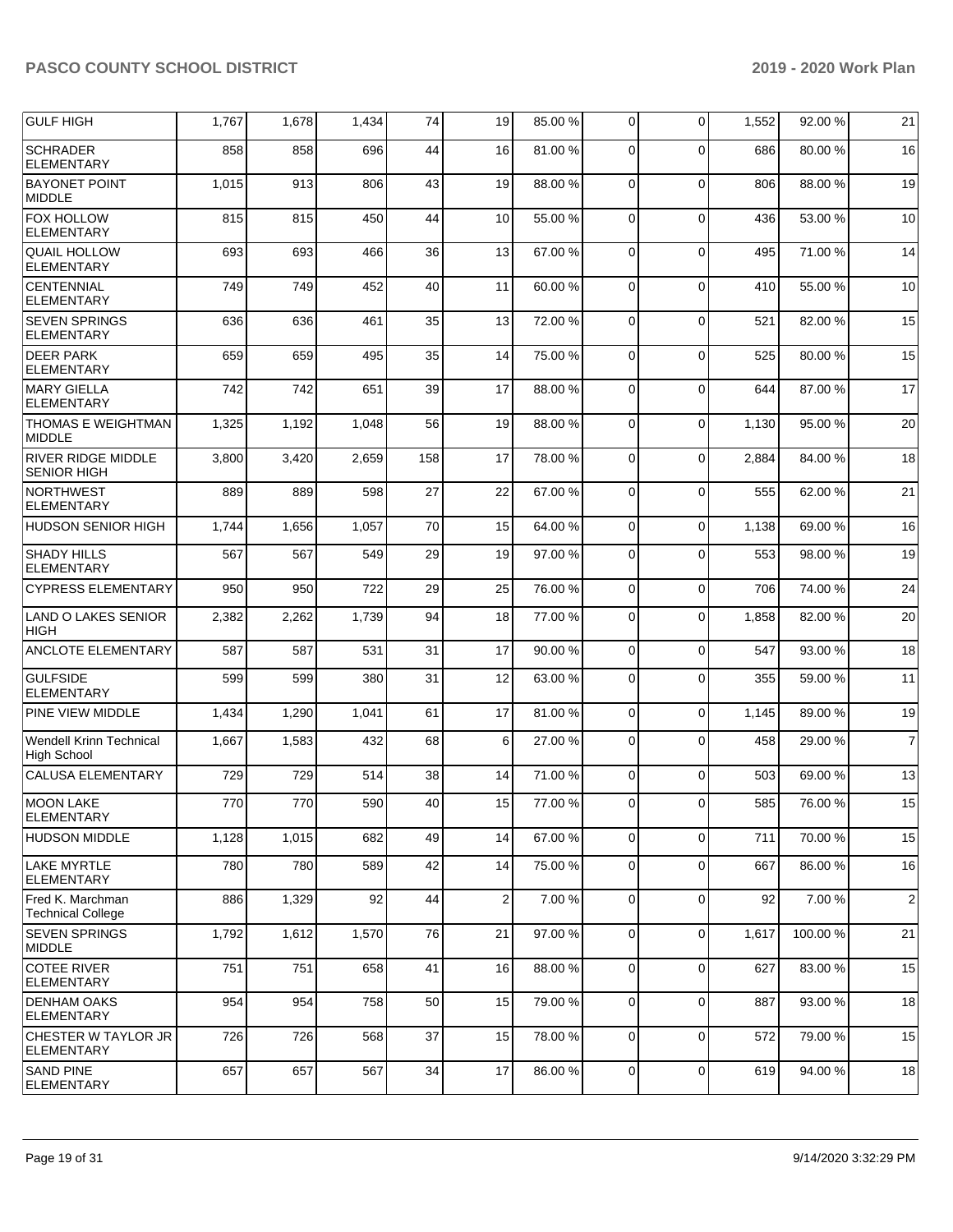| <b>JAMES IRVIN</b><br><b>EDUCATION CENTER</b> | 742   | 742   | 61    | 31  | 2  | 8.00 %  | 0              | $\Omega$    | 87    | 12.00 %  | $\mathbf{3}$ |
|-----------------------------------------------|-------|-------|-------|-----|----|---------|----------------|-------------|-------|----------|--------------|
| <b>WESLEY CHAPEL</b><br><b>SENIOR HIGH</b>    | 1,760 | 1,672 | 1,327 | 72  | 18 | 79.00 % | $\mathbf 0$    | $\Omega$    | 1,463 | 88.00 %  | 20           |
| <b>J W MITCHELL SENIOR</b><br><b>HIGH</b>     | 2,501 | 2,375 | 1,844 | 103 | 18 | 78.00 % | $\mathbf 0$    | $\Omega$    | 2,076 | 87.00 %  | 20           |
| <b>JAMES M MARLOWE</b><br><b>ELEMENTARY</b>   | 634   | 634   | 467   | 33  | 14 | 74.00%  | 0              | $\Omega$    | 478   | 75.00 %  | 14           |
| <b>CHASCO ELEMENTARY</b>                      | 792   | 792   | 666   | 40  | 17 | 84.00 % | $\mathbf 0$    | $\mathbf 0$ | 642   | 81.00%   | 16           |
| <b>SUNRAY ELEMENTARY</b>                      | 629   | 629   | 453   | 32  | 14 | 72.00 % | 0              | $\Omega$    | 441   | 70.00%   | 14           |
| <b>CENTENNIAL MIDDLE</b>                      | 906   | 815   | 675   | 39  | 17 | 83.00 % | 0              | $\mathbf 0$ | 734   | 90.00 %  | 19           |
| <b>CHASCO MIDDLE</b>                          | 988   | 889   | 677   | 43  | 16 | 76.00 % | 0              | $\mathbf 0$ | 680   | 76.00 %  | 16           |
| <b>TRINITY ELEMENTARY</b>                     | 665   | 665   | 620   | 34  | 18 | 93.00 % | 0              | $\mathbf 0$ | 723   | 109.00%  | 21           |
| <b>WESLEY CHAPEL</b><br><b>ELEMENTARY</b>     | 789   | 789   | 656   | 40  | 16 | 83.00 % | 0              | $\Omega$    | 750   | 95.00 %  | 19           |
| <b>PINE VIEW</b><br><b>ELEMENTARY</b>         | 664   | 664   | 566   | 34  | 17 | 85.00 % | $\mathbf 0$    | $\Omega$    | 627   | 94.00 %  | 18           |
| <b>LONGLEAF</b><br><b>ELEMENTARY</b>          | 751   | 751   | 680   | 39  | 17 | 91.00 % | 0              | $\Omega$    | 755   | 101.00 % | 19           |
| <b>SEVEN OAKS</b><br><b>ELEMENTARY SCHOOL</b> | 934   | 934   | 770   | 48  | 16 | 82.00 % | $\mathbf 0$    | $\Omega$    | 760   | 81.00%   | 16           |
| <b>WIREGRASS RANCH</b><br><b>SENIOR HIGH</b>  | 2,444 | 2,321 | 2,101 | 99  | 21 | 91.00%  | $\mathbf 0$    | $\Omega$    | 2,351 | 101.00%  | 24           |
| PAUL R SMITH MIDDLE                           | 1,430 | 1,287 | 987   | 62  | 16 | 77.00 % | 0              | $\Omega$    | 1,042 | 81.00 %  | 17           |
| <b>GULF HIGHLANDS</b><br><b>ELEMENTARY</b>    | 762   | 762   | 677   | 40  | 17 | 89.00 % | 0              | $\Omega$    | 635   | 83.00 %  | 16           |
| DR JOHN LONG MIDDLE                           | 2,047 | 1,842 | 1,540 | 88  | 18 | 84.00 % | $\mathbf 0$    | $\mathbf 0$ | 1,635 | 89.00 %  | 19           |
| <b>TRINITY OAKS</b><br><b>ELEMENTARY</b>      | 762   | 762   | 640   | 40  | 16 | 84.00 % | 0              | $\Omega$    | 729   | 96.00 %  | 18           |
| <b>OAKSTEAD</b><br><b>ELEMENTARY</b>          | 1,136 | 1,136 | 825   | 57  | 14 | 73.00 % | $\mathbf 0$    | $\Omega$    | 986   | 87.00 %  | 17           |
| <b>NEW RIVER</b><br><b>ELEMENTARY</b>         | 842   | 842   | 813   | 44  | 18 | 97.00 % | 0              | $\Omega$    | 843   | 100.00 % | 19           |
| DOUBLE BRANCH<br><b>ELEMENTARY</b>            | 938   | 938   | 756   | 48  | 16 | 81.00%  | 0              | $\Omega$    | 855   | 91.00 %  | 18           |
| <b>CHARLES S. RUSHE</b><br><b>MIDDLE</b>      | 1,714 | 1,542 | 1,212 | 73  | 17 | 79.00 % | 0              | $\Omega$    | 1,256 | 81.00%   | 17           |
| <b>SUNLAKE HIGH</b>                           | 2,062 | 1,958 | 1,836 | 85  | 22 | 94.00 % | 400            | 16          | 2,010 | 85.00 %  | 20           |
| <b>GULF TRACE</b><br>ELEMENTARY               | 762   | 762   | 594   | 40  | 15 | 78.00 % | 0              | 0           | 601   | 79.00 %  | 15           |
| VETERANS<br><b>ELEMENTARY SCHOOL</b>          | 886   | 886   | 765   | 46  | 17 | 86.00 % | 0              | $\mathbf 0$ | 802   | 91.00%   | 17           |
| <b>CREWS LAKE MIDDLE</b>                      | 1,493 | 1,343 | 759   | 65  | 12 | 56.00 % | $\overline{0}$ | $\Omega$    | 760   | 57.00 %  | 12           |
| <b>ANCLOTE HIGH</b><br><b>SCHOOL</b>          | 1,738 | 1,651 | 1,115 | 69  | 16 | 68.00 % | $\mathbf 0$    | $\Omega$    | 1,168 | 71.00 %  | 17           |
| <b>FIVAY HIGH SCHOOL</b>                      | 1,922 | 1,729 | 1,639 | 81  | 20 | 95.00 % | 0              | 0           | 1,776 | 103.00 % | 22           |
| <b>WATERGRASS</b><br>ELEMENTARY SCHOOL        | 762   | 762   | 613   | 40  | 15 | 80.00 % | 0              | 0           | 634   | 83.00 %  | 16           |
| <b>CONNERTON</b><br><b>ELEMENTARY SCHOOL</b>  | 1,070 | 1,070 | 913   | 54  | 17 | 85.00 % | 0              | $\mathbf 0$ | 1,070 | 100.00%  | 20           |
| <b>ODESSA ELEMENTARY</b><br><b>SCHOOL</b>     | 1,116 | 1,116 | 886   | 57  | 16 | 79.00 % | $\mathbf 0$    | $\mathbf 0$ | 931   | 83.00 %  | 16           |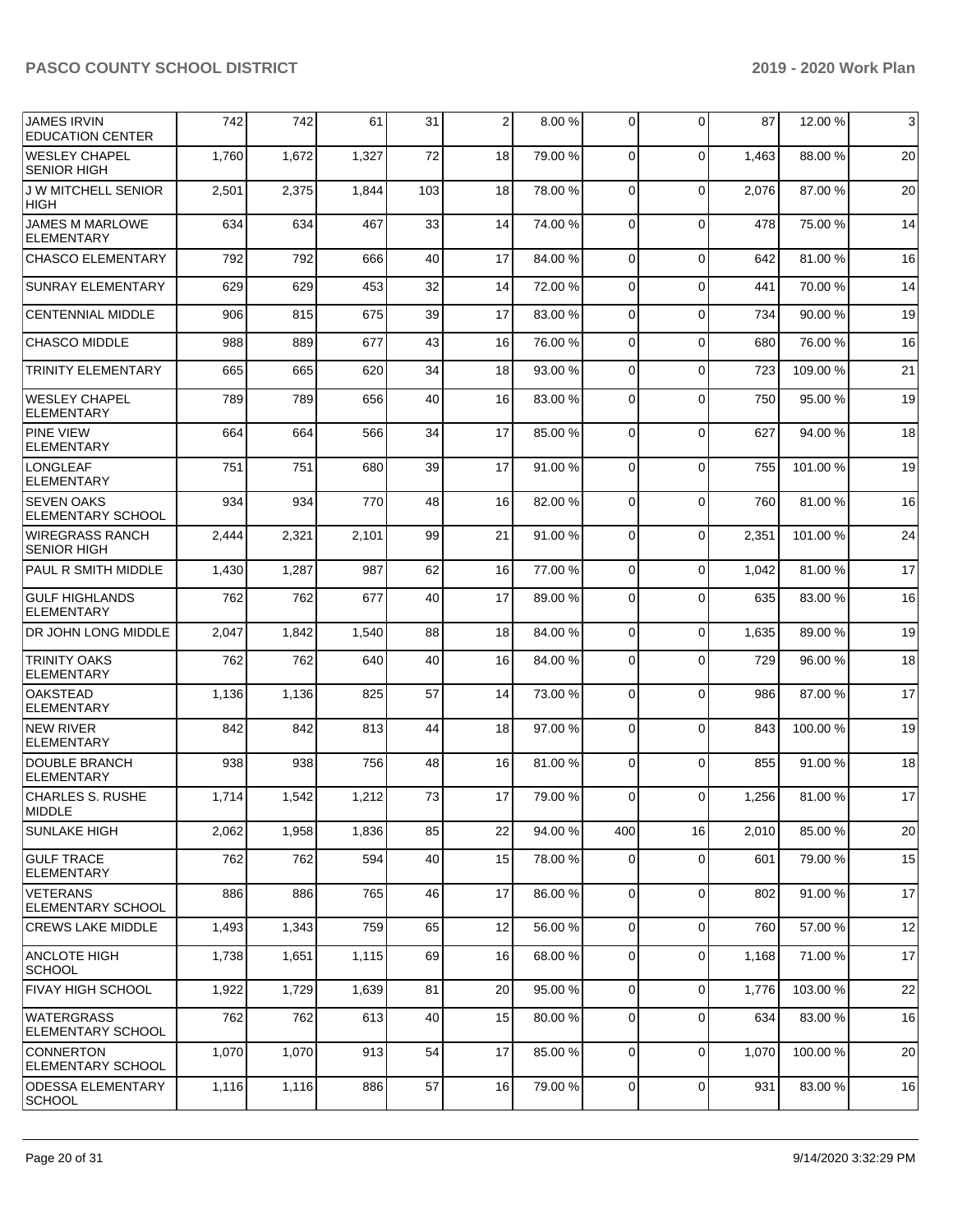| <b>Wiregrass Elementary</b><br><b>School</b> | 8821   | 882    | 646    | 46    | 141       | 73.00 % |     |    | 757             | 86.00 %  | 16             |
|----------------------------------------------|--------|--------|--------|-------|-----------|---------|-----|----|-----------------|----------|----------------|
| Cypress Creek High<br><b>School</b>          | 2,363  | 2,126  | 1,955  | 97    | <b>20</b> | 92.00 % |     |    | 2.184           | 103.00 % | 23             |
| ACHIEVE CENTER OF<br><b>IPASCO</b>           | 354    | 354    | 62     | 15    |           | 17.00 % |     |    | 62 <sub>1</sub> | 18.00 %  | $\overline{4}$ |
| <b>Bexley Elementary School</b>              | 888    | 888    | 804    | 47    | 7۱،       | 91.00 % | 200 | 10 | .063            | 98.00 %  | 19             |
|                                              | 91.267 | 87,308 | 66,002 | 4.176 | 16        | 75.60 % | 600 | 26 | 70.076          | 79.72 %  | 17             |

The COFTE Projected Total (70,076) for 2023 - 2024 must match the Official Forecasted COFTE Total (71,120 ) for 2023 - 2024 before this section can be completed. In the event that the COFTE Projected Total does not match the Official forecasted COFTE, then the Balanced Projected COFTE Table should be used to balance COFTE.

| Projected COFTE for 2023 - 2024 |        |
|---------------------------------|--------|
| Elementary (PK-3)               | 21,833 |
| Middle (4-8)                    | 27,249 |
| High (9-12)                     | 22,038 |
|                                 | 71,120 |

| <b>Grade Level Type</b> | <b>Balanced Projected</b><br>COFTE for 2023 - 2024 |
|-------------------------|----------------------------------------------------|
| Elementary (PK-3)       | 672                                                |
| Middle (4-8)            | 372                                                |
| High (9-12)             |                                                    |
|                         | 71,120                                             |

# **Relocatable Replacement**

Number of relocatable classrooms clearly identified and scheduled for replacement in the school board adopted financially feasible 5-year district work program.

| Location                               | 2019 - 2020 | 2020 - 2021 | $-2022$<br>2021 | 2022 - 2023 | 2023 - 2024 | Year 5 Total |
|----------------------------------------|-------------|-------------|-----------------|-------------|-------------|--------------|
| <b>Total Relocatable Replacements:</b> |             |             |                 |             |             |              |

# **Charter Schools Tracking**

Information regarding the use of charter schools.

| Location-Type                                  | # Relocatable<br>units or<br>permanent<br>classrooms | Owner             | Year Started or<br>Scheduled | <b>Student</b><br><b>Stations</b> | <b>Students</b><br>Enrolled | Years in<br>Contract | <b>Total Charter</b><br><b>Students</b><br>projected for<br>2023 - 2024 |
|------------------------------------------------|------------------------------------------------------|-------------------|------------------------------|-----------------------------------|-----------------------------|----------------------|-------------------------------------------------------------------------|
| Dayspring, Port Richey, K-8                    |                                                      | 45 PRIVATE        | 2000                         | 900                               | 808                         | 15                   | 1,500                                                                   |
| Academy at the Farm, Dade City,<br> K-8        |                                                      | 41 PRIVATE        | 2002                         | 592                               | 574                         | 15                   | 1,150                                                                   |
| Countryside Montessori, Land O'<br>Lakes, 1-8  |                                                      | 15 PRIVATE        | 2002                         | 365                               | 338                         | 15                   | 360                                                                     |
| Athenian Academy, New Port<br>Richey, K-8      |                                                      | 20 <b>PRIVATE</b> | 2006                         | 410                               | 374                         | 15                   | 612                                                                     |
| Imagine School at Land O' Lakes,<br>Lutz, K-8  |                                                      | 47 PRIVATE        | 2008                         | 848                               | 796                         | 15                   | 863                                                                     |
| <b>Classical Preparatory Charter</b><br>School |                                                      | 56 PRIVATE        | 2014                         | 1,000                             | 922                         | 15                   | 1,200                                                                   |
| Learning Lodge Academy                         |                                                      | 17 PRIVATE        | 2014                         | 300                               | 236                         | 15                   | 456                                                                     |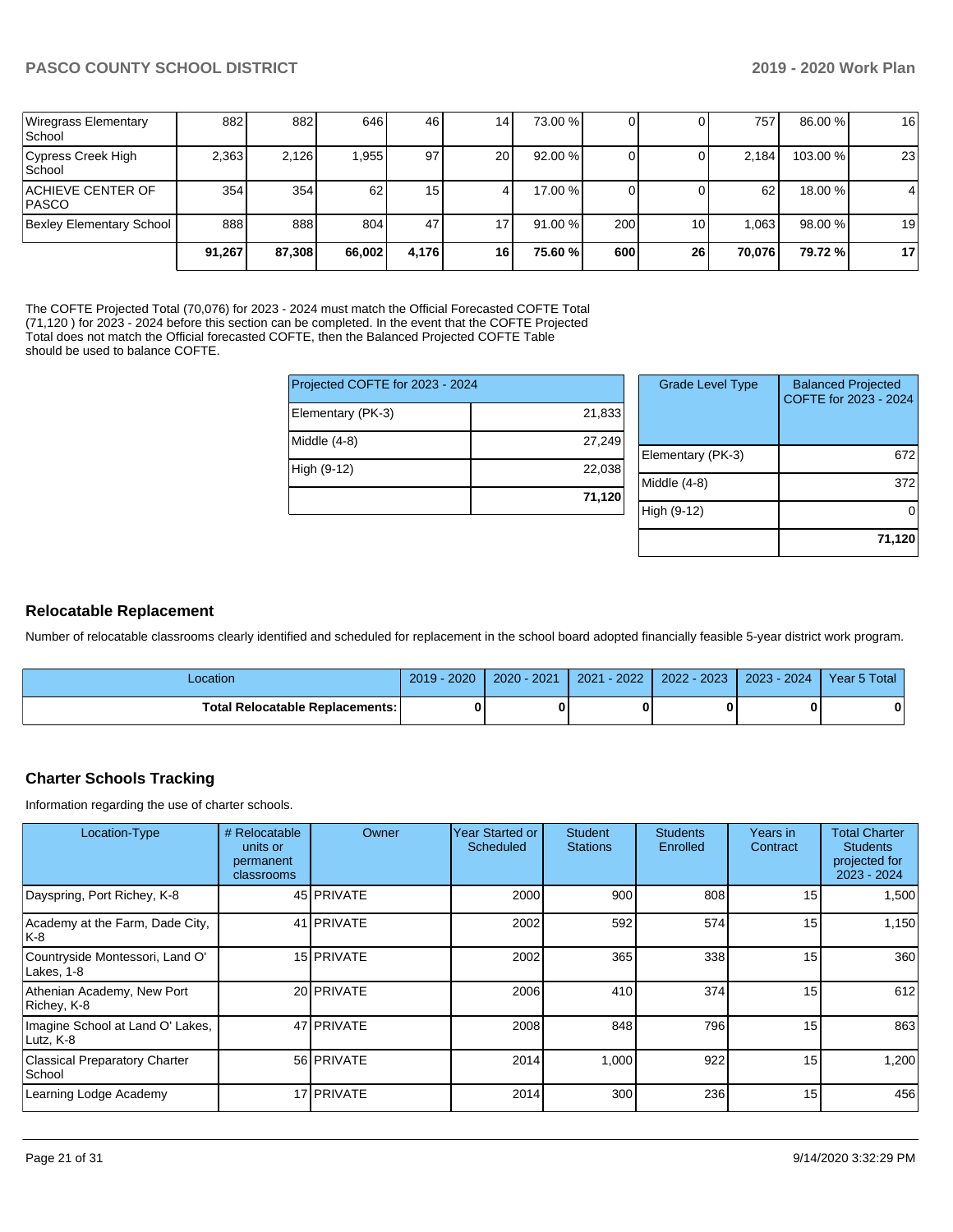| Pepin Academies, Pasco                                |     | 33 PRIVATE | 2014 | 325   | 285   | 15 | 400   |
|-------------------------------------------------------|-----|------------|------|-------|-------|----|-------|
| Plato Academy Trinity                                 |     | 17 PRIVATE | 2016 | 326   | 307   |    | 728   |
| Union Park Charter Academy                            |     | 30 PRIVATE | 2018 | 765   | 607   |    | 765   |
| Pinecrest Academy, Wesley<br>Chapel, K-8              |     | 60 PRIVATE | 2020 | 1.200 |       |    | 1.200 |
| Innovation Preparatory Academy,<br>Wesley Chapel, K-8 |     | 40 PRIVATE | 2020 | 765   |       |    | 765   |
|                                                       | 421 |            |      | 7,796 | 5,249 |    | 9,999 |

# **Special Purpose Classrooms Tracking**

The number of classrooms that will be used for certain special purposes in the current year, by facility and type of classroom, that the district will, 1), not use for educational purposes, and 2), the co-teaching classrooms that are not open plan classrooms and will be used for educational purposes.

| School                                 | School Type | $\parallel$ # of Elementary $\parallel$ # of Middle 4-8 $\parallel$ # of High 9-12<br><b>K-3 Classrooms L</b> | <b>Classrooms</b> | <b>Classrooms</b> | # of $ESE$<br>Classrooms | # of Combo<br><b>Classrooms</b> | Total<br><b>Classrooms</b> |
|----------------------------------------|-------------|---------------------------------------------------------------------------------------------------------------|-------------------|-------------------|--------------------------|---------------------------------|----------------------------|
| <b>Total Educational Classrooms: I</b> |             |                                                                                                               |                   | OΙ                |                          | 01                              | 01                         |

| School                                       | <b>School Type</b> | # of Elementary<br>K-3 Classrooms | # of Middle 4-8<br><b>Classrooms</b> | # of High 9-12<br><b>Classrooms</b> | # of $ESE$<br>Classrooms | # of Combo<br><b>Classrooms</b> | Total<br><b>Classrooms</b> |
|----------------------------------------------|--------------------|-----------------------------------|--------------------------------------|-------------------------------------|--------------------------|---------------------------------|----------------------------|
| LACOOCHEE ELEMENTARY                         | Co-Teaching        |                                   |                                      |                                     |                          |                                 |                            |
| <b>BAYONET POINT MIDDLE</b>                  | Co-Teaching        |                                   |                                      | 0                                   |                          |                                 | 2                          |
| <b>IMARY GIELLA ELEMENTARY</b>               | Co-Teaching        |                                   |                                      | 0                                   |                          |                                 |                            |
| <b>JAMES M MARLOWE</b><br><b>IELEMENTARY</b> | Co-Teaching        |                                   |                                      | 0                                   |                          | 0                               |                            |
| <b>CENTENNIAL MIDDLE</b>                     | Co-Teaching        |                                   | 14                                   | 0                                   |                          |                                 | 14                         |
| <b>GULFSIDE ELEMENTARY</b>                   | Co-Teaching        |                                   |                                      | 0                                   |                          | 0                               |                            |
| <b>PINE VIEW MIDDLE</b>                      | Co-Teaching        |                                   | 11                                   | 0                                   | ∩                        | 0                               | 11                         |
| <b>ODESSA ELEMENTARY SCHOOL</b>              | Co-Teaching        |                                   |                                      | 0                                   |                          | 0                               | 3                          |
| <b>Total Co-Teaching Classrooms:</b>         |                    |                                   | 30                                   | 0                                   | 0                        | 0                               | 34                         |

#### **Infrastructure Tracking**

**Necessary offsite infrastructure requirements resulting from expansions or new schools. This section should include infrastructure information related to capacity project schedules and other project schedules (Section 4).** 

1. Sidewalk: Hudson Avenue and Hicks Road and Cobra Way – completed.

Adding street lighting at the intersection.

2. Wiggins Sidewalk – construction completion December 2019.

3. Coastal Anclote Trail – construction completion November 2020.

4. County Road 54 from east of US 301 to 23rd Street – Bid package being prepared for Purchasing. Project award for construction in early 2020.

5. Cypress Elementary School – Sweet Bay Court @ Tanglewood Drive Sidewalk Construction in FY20.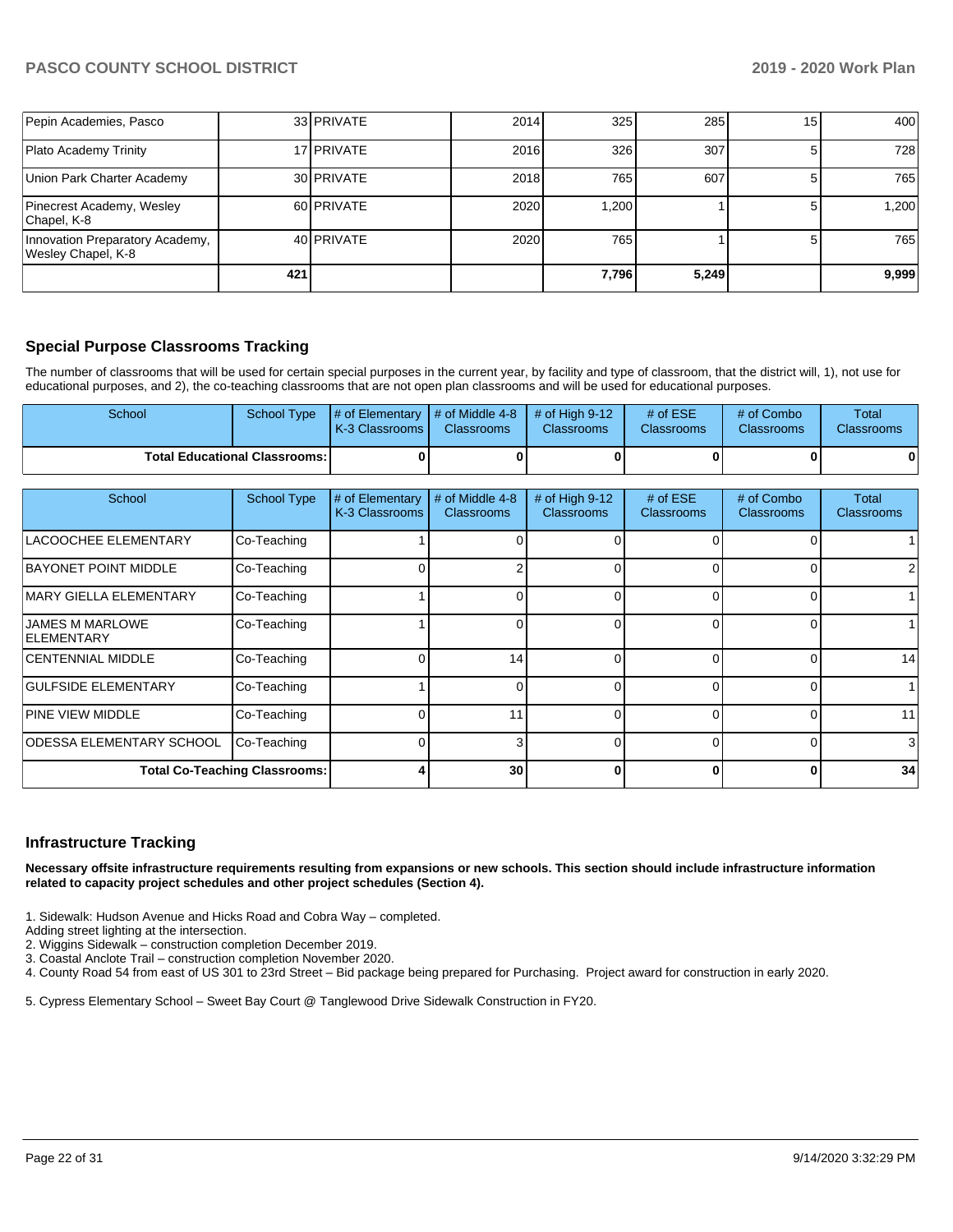**Proposed location of planned facilities, whether those locations are consistent with the comprehensive plans of all affected local governments, and recommendations for infrastructure and other improvements to land adjacent to existing facilities. Provisions of 1013.33(12), (13) and (14) and 1013.36** must be addressed for new facilities planned within the 1st three years of the plan (Section 5).

New Middle School "HH" (Cypress Creek Middle School) is under construction and will open for the 2020-2021 School Year. Onsite infrastructure was completed when Cypress Creek High School was built.

New K-8 School located in the Starkey Ranch Development in West Pasco. Currently under construction and will open for the 2021-2022 School Year.

New Technical High School planned for the Kirkland Ranch property on Curley Road in Wesley Chapel. Slated to open for the 2022-2023 School Year. Road improvements are being done as a result of neighboring development.

New 6-12 Academy planned for the Land O' Lakes area. Slated to open for the 2023-2024 School Year.

**Consistent with Comp Plan?** Yes

#### **Net New Classrooms**

The number of classrooms, by grade level and type of construction, that were added during the last fiscal year.

| List the net new classrooms added in the 2018 - 2019 fiscal year.                                                                                       |                              |                                   |                                |                                                                        | Llist the net new classrooms to be added in the 2019 - 2020 fiscal<br>year. |                            |                                |                        |
|---------------------------------------------------------------------------------------------------------------------------------------------------------|------------------------------|-----------------------------------|--------------------------------|------------------------------------------------------------------------|-----------------------------------------------------------------------------|----------------------------|--------------------------------|------------------------|
| "Classrooms" is defined as capacity carrying classrooms that are added to increase<br>capacity to enable the district to meet the Class Size Amendment. |                              |                                   |                                | Totals for fiscal year 2019 - 2020 should match totals in Section 15A. |                                                                             |                            |                                |                        |
| Location                                                                                                                                                | $2018 - 2019$ #<br>Permanent | $2018 - 2019$ #<br><b>Modular</b> | $2018 - 2019$ #<br>Relocatable | $2018 - 2019$<br>Total                                                 | $2019 - 2020$ #<br>Permanent                                                | $2019 - 2020$ #<br>Modular | $2019 - 2020$ #<br>Relocatable | $2019 - 2020$<br>Total |
| Elementary (PK-3)                                                                                                                                       |                              |                                   |                                |                                                                        |                                                                             |                            |                                |                        |
| Middle (4-8)                                                                                                                                            |                              |                                   |                                |                                                                        | 10                                                                          |                            |                                | 10                     |
| High (9-12)                                                                                                                                             | 23                           |                                   |                                | 23 <sub>1</sub>                                                        | 39                                                                          |                            |                                | 39                     |
|                                                                                                                                                         | 23 <sub>l</sub>              |                                   |                                | 23                                                                     | 49                                                                          |                            |                                | 49                     |

#### **Relocatable Student Stations**

Number of students that will be educated in relocatable units, by school, in the current year, and the projected number of students for each of the years in the workplan.

| <b>Site</b>                         | $2019 - 2020$ | $2020 - 2021$ | 2021 - 2022 | $2022 - 2023$ | $2023 - 2024$ | 5 Year Average |
|-------------------------------------|---------------|---------------|-------------|---------------|---------------|----------------|
| RIVER RIDGE MIDDLE SENIOR HIGH      | 450           | 450           | 450         | 450           | 450           | 450            |
| <b>NORTHWEST ELEMENTARY</b>         | 124           | 124           | 124         | 124           | 124           | 124            |
| ISAND PINE ELEMENTARY               | 132           | 132           | 132         | 132           | 132           | 132            |
| <b>JAMES IRVIN EDUCATION CENTER</b> | 742           | 742           | 742         | 742           | 742           | 742            |
| IWESLEY CHAPEL SENIOR HIGH          | 175           | 175           | 175         | 175           | 175           | 175            |
| IJ W MITCHELL SENIOR HIGH           | 475           | 475           | 475         | 475           | 475           | 475            |
| JAMES M MARLOWE ELEMENTARY          | 18            | 18            | 18          | 18            | 18            | 18             |
| CHASCO ELEMENTARY                   | 168           | 168           | 168         | 168           | 168           | 168            |
| <b>SUNRAY ELEMENTARY</b>            | $\Omega$      |               | $\Omega$    | $\Omega$      | 0             | $\Omega$       |
| ICENTENNIAL MIDDLE                  | 220           | 220           | 220         | 220           | 220           | 220            |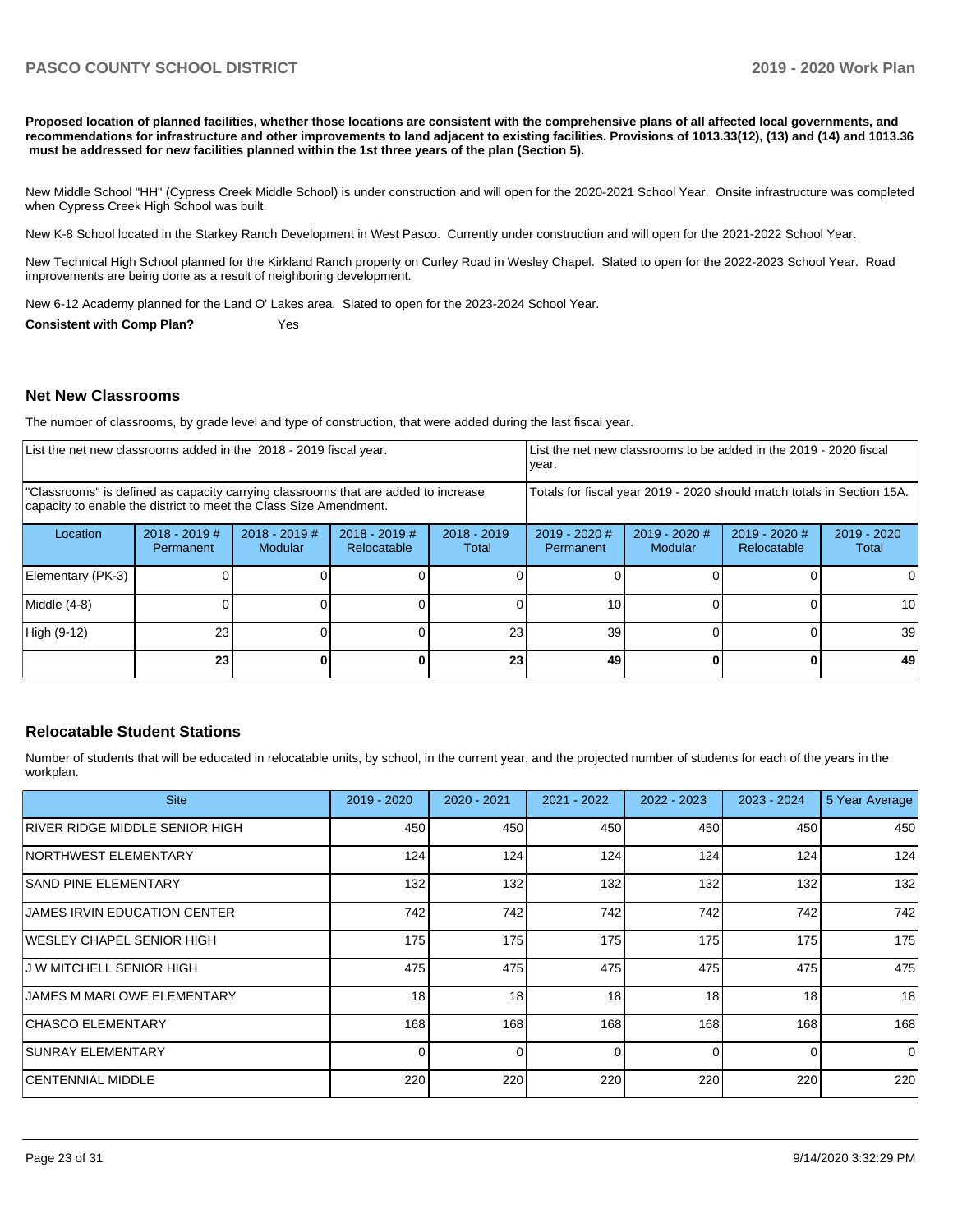| <b>CHASCO MIDDLE</b>               | 44       | 44  | 44       | 44       | 44             | 44             |
|------------------------------------|----------|-----|----------|----------|----------------|----------------|
| <b>TRINITY ELEMENTARY</b>          | 44       | 44  | 44       | 44       | 44             | 44             |
| <b>PINE VIEW ELEMENTARY</b>        | 40       | 40  | 40       | 40       | 40             | 40             |
| <b>GULF HIGHLANDS ELEMENTARY</b>   | 0        | 0   | $\Omega$ | $\Omega$ | $\overline{0}$ | $\overline{0}$ |
| DR JOHN LONG MIDDLE                | 572      | 572 | 572      | 572      | 572            | 572            |
| VETERANS ELEMENTARY SCHOOL         | 124      | 88  | 88       | 88       | 88             | 95             |
| <b>CREWS LAKE MIDDLE</b>           | 0        | 0   | $\Omega$ | 0        | $\overline{0}$ | $\overline{0}$ |
| TRINITY OAKS ELEMENTARY            | $\Omega$ | 0   | $\Omega$ | $\Omega$ | $\overline{0}$ | $\overline{0}$ |
| <b>OAKSTEAD ELEMENTARY</b>         | 374      | 374 | 374      | 374      | 374            | 374            |
| <b>NEW RIVER ELEMENTARY</b>        | 80       | 80  | 80       | 80       | 80             | 80             |
| DOUBLE BRANCH ELEMENTARY           | 176      | 176 | 176      | 176      | 176            | 176            |
| CHARLES S. RUSHE MIDDLE            | 220      | 220 | 220      | 220      | 220            | 220            |
| <b>SUNLAKE HIGH</b>                | 275      | 275 | 275      | 275      | 275            | 275            |
| <b>GULF TRACE ELEMENTARY</b>       | 0        | 0   | $\Omega$ | $\Omega$ | $\overline{0}$ | $\overline{0}$ |
| <b>WESLEY CHAPEL ELEMENTARY</b>    | 176      | 176 | 176      | 176      | 176            | 176            |
| <b>RODNEY B COX ELEMENTARY</b>     | 248      | 248 | 248      | 248      | 248            | 248            |
| <b>PASCO SENIOR HIGH</b>           | 550      | 550 | 550      | 550      | 550            | 550            |
| <b>PASCO ELEMENTARY</b>            | 72       | 72  | 72       | 72       | 72             | 72             |
| <b>PASCO MIDDLE</b>                | 198      | 198 | 198      | 198      | 198            | 198            |
| MOORE-MICKENS EDUCATION CENTER     | 0        | 0   | $\Omega$ | $\Omega$ | $\overline{0}$ | $\overline{0}$ |
| <b>WEST ZEPHYRHILLS ELEMENTARY</b> | 178      | 178 | 178      | 178      | 178            | 178            |
| <b>RAYMOND B STEWART MIDDLE</b>    | 154      | 154 | 154      | 154      | 154            | 154            |
| <b>HUDSON SENIOR HIGH</b>          | 50       | 50  | 50       | 50       | 50             | 50             |
| FOX HOLLOW ELEMENTARY              | 41       | 41  | 41       | 41       | 41             | 41             |
| <b>QUAIL HOLLOW ELEMENTARY</b>     | 0        | 0   | $\Omega$ | 0        | $\overline{0}$ | $\overline{0}$ |
| CENTENNIAL ELEMENTARY              | 62       | 62  | 62       | 62       | 62             | 62             |
| SEVEN SPRINGS ELEMENTARY           | 0        | 0   | 0        | 0        | $\overline{0}$ | $\overline{0}$ |
| <b>DEER PARK ELEMENTARY</b>        | 44       | 44  | 44       | 44       | 44             | 44             |
| MARY GIELLA ELEMENTARY             | 98       | 98  | 98       | 98       | 98             | 98             |
| THOMAS E WEIGHTMAN MIDDLE          | 242      | 242 | 242      | 242      | 242            | 242            |
| SHADY HILLS ELEMENTARY             | 44       | 44  | 44       | 44       | 44             | 44             |
| <b>CYPRESS ELEMENTARY</b>          | 242      | 242 | 242      | 242      | 242            | 242            |
| LAND O LAKES SENIOR HIGH           | 325      | 325 | 325      | 325      | 325            | 325            |
| ANCLOTE ELEMENTARY                 | 18       | 18  | 18       | 18       | 18             | 18             |
| <b>GULFSIDE ELEMENTARY</b>         | 22       | 22  | 22       | 22       | 22             | 22             |
| PINE VIEW MIDDLE                   | 132      | 132 | 132      | 132      | 132            | 132            |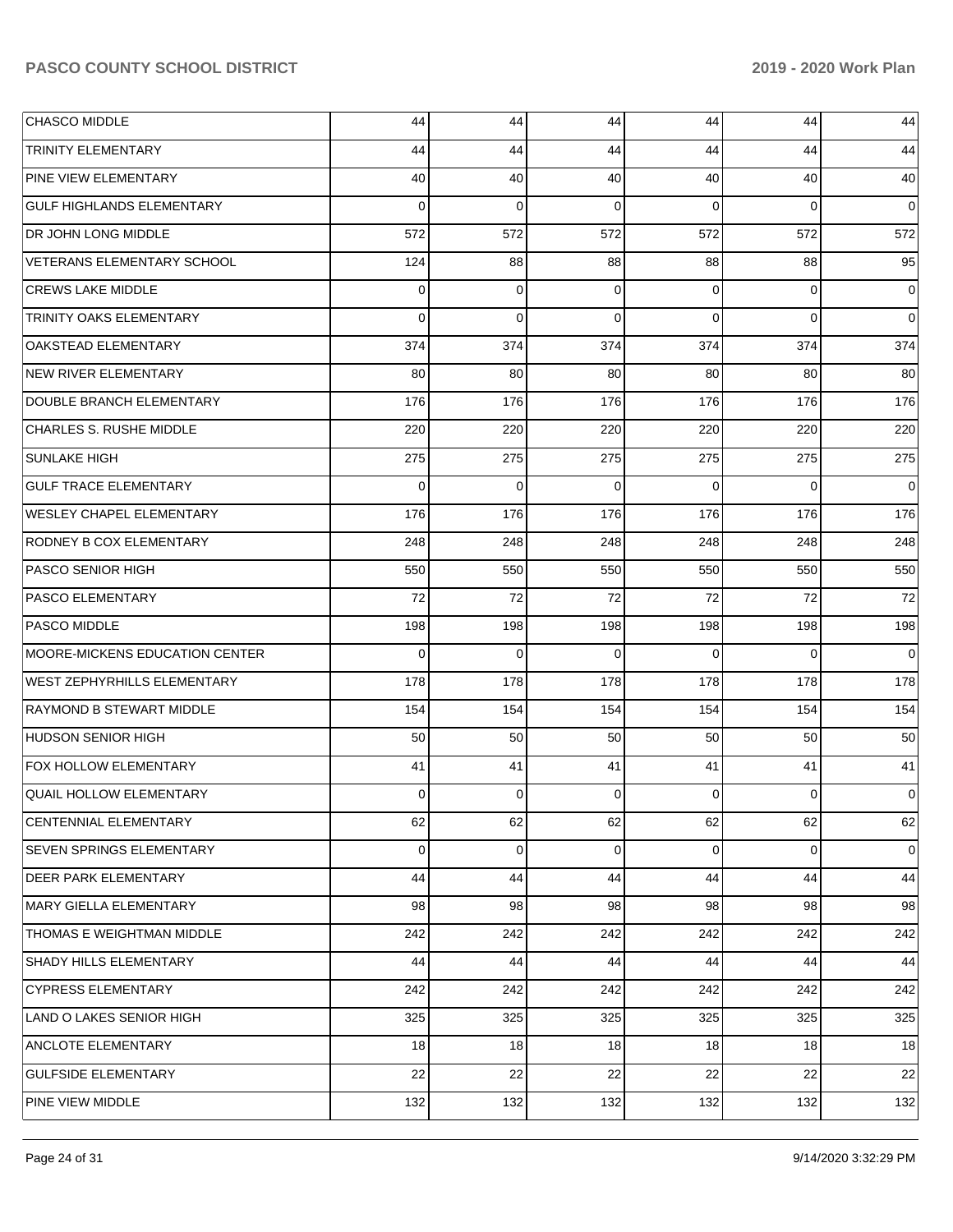| Wendell Krinn Technical High School | 125         | 125            | 125      | 125            | 125         | 125         |
|-------------------------------------|-------------|----------------|----------|----------------|-------------|-------------|
| <b>CALUSA ELEMENTARY</b>            | 72          | 72             | 72       | 72             | 72          | 72          |
| <b>MOON LAKE ELEMENTARY</b>         | 168         | 168            | 168      | 168            | 168         | 168         |
| <b>HUDSON MIDDLE</b>                | 0           | $\mathbf 0$    | 0        | $\Omega$       | $\Omega$    | $\mathbf 0$ |
| LAKE MYRTLE ELEMENTARY              | 44          | 44             | 44       | 44             | 44          | 44          |
| Fred K. Marchman Technical College  | $\Omega$    | $\mathbf 0$    | $\Omega$ | 0              | $\Omega$    | $\mathbf 0$ |
| <b>SEVEN SPRINGS MIDDLE</b>         | 292         | 292            | 292      | 292            | 292         | 292         |
| <b>COTEE RIVER ELEMENTARY</b>       | $\Omega$    | $\mathbf 0$    | 0        | $\Omega$       | $\Omega$    | $\mathbf 0$ |
| DENHAM OAKS ELEMENTARY              | 66          | 66             | 66       | 66             | 66          | 66          |
| CHESTER W TAYLOR JR ELEMENTARY      | 190         | 190            | 190      | 190            | 190         | 190         |
| WATERGRASS ELEMENTARY SCHOOL        | 0           | $\mathbf 0$    | 0        | 0              | $\Omega$    | $\mathbf 0$ |
| ANCLOTE HIGH SCHOOL                 | 0           | $\mathbf 0$    | 0        | 0              | $\mathbf 0$ | 0           |
| <b>FIVAY HIGH SCHOOL</b>            | $\Omega$    | $\Omega$       | $\Omega$ | $\Omega$       | $\Omega$    | $\mathbf 0$ |
| CONNERTON ELEMENTARY SCHOOL         | 308         | 308            | 308      | 308            | 308         | 308         |
| ODESSA ELEMENTARY SCHOOL            | 354         | 514            | 514      | 154            | 154         | 338         |
| Wiregrass Elementary School         | $\Omega$    | $\mathbf 0$    | $\Omega$ | $\Omega$       | $\Omega$    | $\mathbf 0$ |
| Cypress Creek High School           | 163         | 163            | 163      | 163            | 163         | 163         |
| ACHIEVE CENTER OF PASCO             | 354         | 354            | 354      | 354            | 354         | 354         |
| <b>Bexley Elementary School</b>     | $\Omega$    | $\mathbf 0$    | 0        | $\Omega$       | $\Omega$    | $\Omega$    |
| LONGLEAF ELEMENTARY                 | 66          | 66             | 66       | 66             | 66          | 66          |
| SEVEN OAKS ELEMENTARY SCHOOL        | 260         | 260            | 260      | 260            | 260         | 260         |
| WIREGRASS RANCH SENIOR HIGH         | 725         | 725            | 725      | 725            | 725         | 725         |
| PAUL R SMITH MIDDLE                 | $\Omega$    | $\mathbf 0$    | $\Omega$ | $\Omega$       | $\Omega$    | $\Omega$    |
| ZEPHYRHILLS SENIOR HIGH             | 350         | 350            | 350      | 350            | 350         | 350         |
| <b>WOODLAND ELEMENTARY</b>          | 348         | 348            | 348      | 348            | 348         | 348         |
| MITTYE P LOCKE ELEMENTARY           | 80          | 80             | 80       | 80             | 80          | 80          |
| HARRY SCHWETTMAN EDUCATION CENTER   | 100         | 100            | 100      | 100            | 100         | 100         |
| <b>SAN ANTONIO ELEMENTARY</b>       | 36          | 36             | 36       | 36             | 36          | 36          |
| <b>GULF MIDDLE</b>                  | 22          | 22             | 22       | 22             | 22          | 22          |
| <b>RICHEY ELEMENTARY</b>            | $\mathbf 0$ | $\mathbf 0$    | 0        | $\overline{0}$ | $\mathbf 0$ | $\mathbf 0$ |
| <b>HUDSON ELEMENTARY</b>            | 234         | 110            | 110      | 110            | 110         | 135         |
| LACOOCHEE ELEMENTARY                | 58          | 58             | 58       | 58             | 58          | 58          |
| <b>GULF HIGH</b>                    | 125         | 125            | 125      | 125            | 125         | 125         |
| <b>SCHRADER ELEMENTARY</b>          | 88          | 88             | 88       | 88             | 88          | 88          |
| <b>BAYONET POINT MIDDLE</b>         | 0           | $\overline{0}$ | 0        | $\overline{0}$ | $\mathbf 0$ | 0           |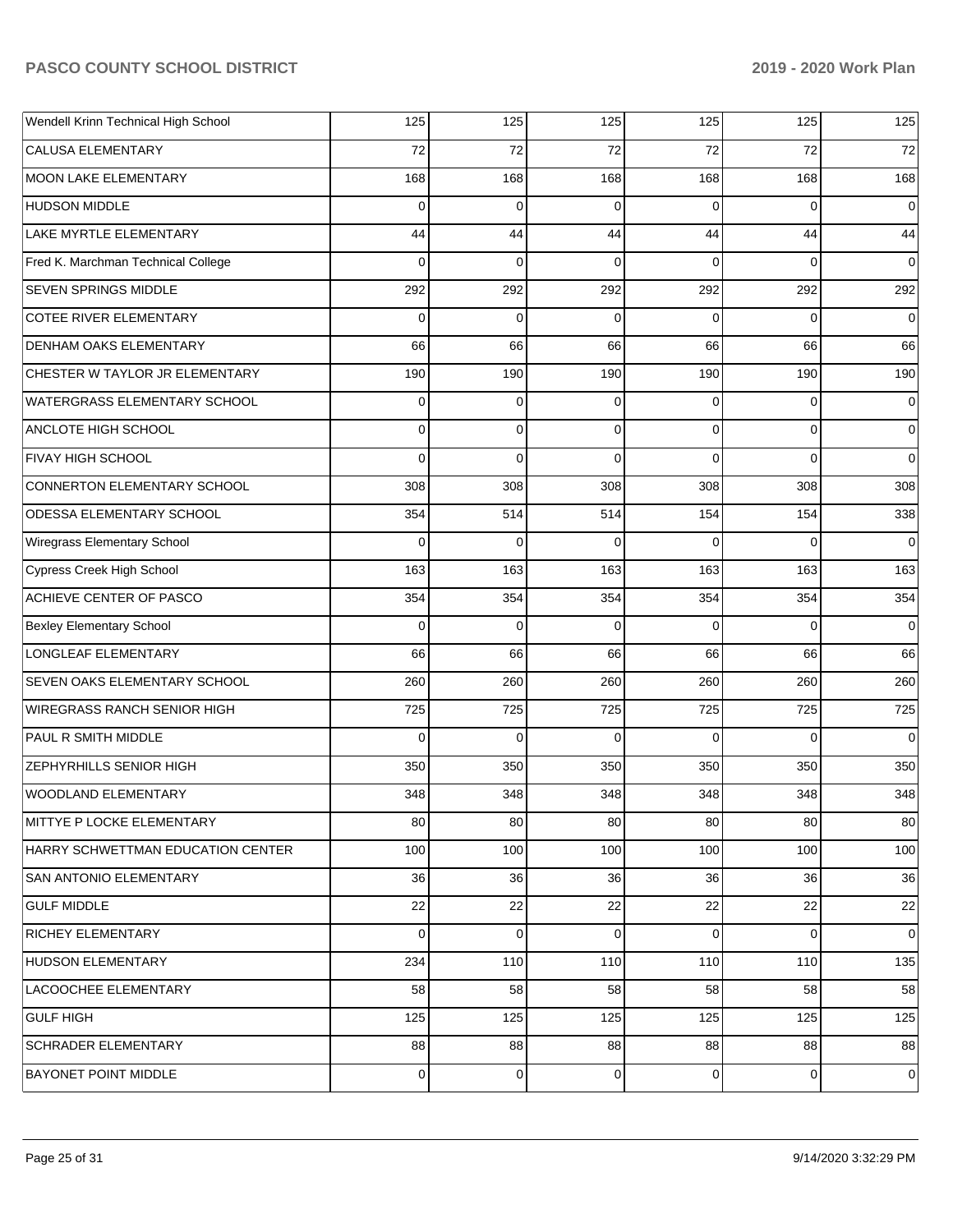| Totals for PASCO COUNTY SCHOOL DISTRICT           |        |        |        |        |        |        |
|---------------------------------------------------|--------|--------|--------|--------|--------|--------|
| Total students in relocatables by year.           | 11,977 | 11.977 | 11.977 | 11,617 | 11.617 | 11,833 |
| Total number of COFTE students projected by year. | 67,467 | 68,504 | 69.600 | 70.433 | 71,120 | 69,425 |
| Percent in relocatables by year.                  | $18\%$ | 17%    | 17%    | 16 %   | 16 %   | 17%    |

# **Leased Facilities Tracking**

Exising leased facilities and plans for the acquisition of leased facilities, including the number of classrooms and student stations, as reported in the educational plant survey, that are planned in that location at the end of the five year workplan.

| Location                              | # of Leased<br>Classrooms 2019 -<br>2020 | <b>FISH Student</b><br><b>Stations</b> | Owner                          | # of Leased<br>Classrooms 2023 -<br>2024 | <b>FISH Student</b><br><b>Stations</b> |
|---------------------------------------|------------------------------------------|----------------------------------------|--------------------------------|------------------------------------------|----------------------------------------|
| SUNRAY ELEMENTARY                     | $\Omega$                                 |                                        | 0 Returned to<br>leasing agent | $\mathbf 0$                              | <sup>0</sup>                           |
| RODNEY B COX ELEMENTARY               | 0                                        | $\Omega$                               |                                | $\mathbf 0$                              | 0                                      |
| <b>PASCO SENIOR HIGH</b>              | $\mathbf 0$                              | $\Omega$                               |                                | $\mathbf 0$                              |                                        |
| PASCO MIDDLE                          | 0                                        | $\Omega$                               |                                | $\mathbf 0$                              |                                        |
| <b>MOORE-MICKENS EDUCATION CENTER</b> | $\Omega$                                 | $\Omega$                               |                                | $\mathbf 0$                              | ∩                                      |
| <b>WATERGRASS ELEMENTARY SCHOOL</b>   | $\mathbf 0$                              | $\Omega$                               |                                | $\mathbf 0$                              |                                        |
| <b>SUNLAKE HIGH</b>                   | $\Omega$                                 | $\Omega$                               |                                | $\mathbf 0$                              |                                        |
| <b>GULF TRACE ELEMENTARY</b>          | 0                                        | $\Omega$                               |                                | $\mathbf 0$                              |                                        |
| VETERANS ELEMENTARY SCHOOL            | $\Omega$                                 | $\Omega$                               |                                | $\mathbf 0$                              |                                        |
| <b>CREWS LAKE MIDDLE</b>              | 0                                        | $\mathbf 0$                            |                                | $\mathbf 0$                              |                                        |
| ANCLOTE HIGH SCHOOL                   | $\overline{0}$                           | $\Omega$                               |                                | $\mathbf 0$                              |                                        |
| <b>FIVAY HIGH SCHOOL</b>              | $\mathbf{0}$                             | $\Omega$                               |                                | $\mathbf 0$                              |                                        |
| DR JOHN LONG MIDDLE                   | $\Omega$                                 | $\Omega$                               |                                | $\mathbf 0$                              | U                                      |
| <b>TRINITY OAKS ELEMENTARY</b>        | $\mathbf 0$                              | $\Omega$                               |                                | $\mathbf 0$                              |                                        |
| OAKSTEAD ELEMENTARY                   | $\Omega$                                 | $\Omega$                               |                                | $\mathbf 0$                              |                                        |
| NEW RIVER ELEMENTARY                  | $\mathbf 0$                              | $\Omega$                               |                                | $\mathbf 0$                              |                                        |
| DOUBLE BRANCH ELEMENTARY              | $\Omega$                                 | $\Omega$                               |                                | $\mathbf 0$                              |                                        |
| CHARLES S. RUSHE MIDDLE               | $\mathsf 0$                              | $\Omega$                               |                                | $\pmb{0}$                                | $\Omega$                               |
| PINE VIEW ELEMENTARY                  | $\overline{0}$                           | $\Omega$                               |                                | $\pmb{0}$                                |                                        |
| LONGLEAF ELEMENTARY                   | $\mathbf 0$                              | $\Omega$                               |                                | $\mathbf 0$                              |                                        |
| PAUL R SMITH MIDDLE                   | 0                                        | $\Omega$                               |                                | $\mathbf 0$                              | n                                      |
| <b>GULF HIGHLANDS ELEMENTARY</b>      | $\mathbf 0$                              | $\Omega$                               |                                | $\mathbf 0$                              |                                        |
| CHASCO ELEMENTARY                     | $\mathbf 0$                              | $\Omega$                               |                                | $\pmb{0}$                                |                                        |
| <b>CENTENNIAL MIDDLE</b>              | $\mathbf 0$                              | $\Omega$                               |                                | $\pmb{0}$                                |                                        |
| CHASCO MIDDLE                         | $\Omega$                                 | $\Omega$                               |                                | 0                                        |                                        |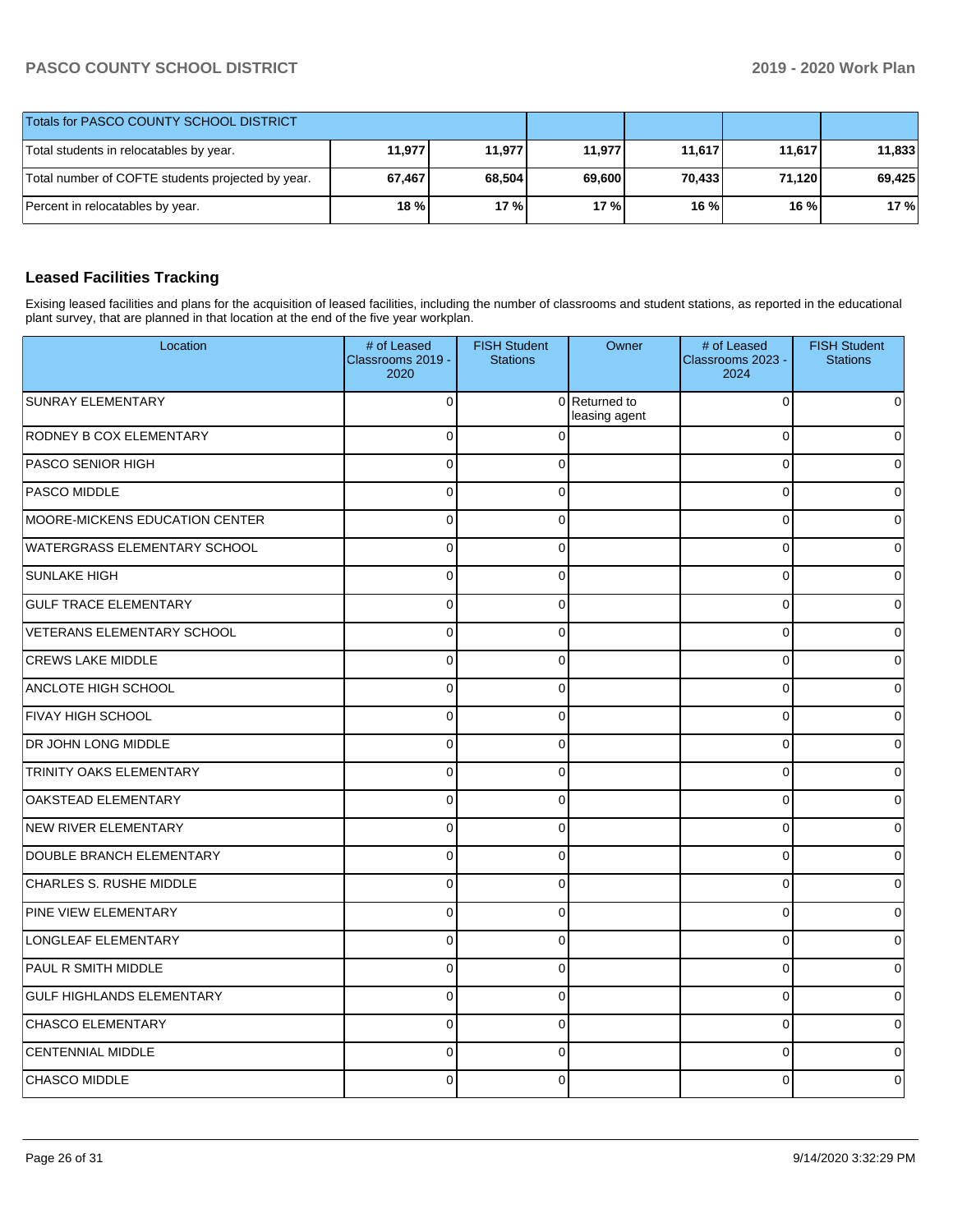| <b>TRINITY ELEMENTARY</b>             | $\Omega$ | 0 | $\overline{0}$ | 0 |
|---------------------------------------|----------|---|----------------|---|
| <b>WESLEY CHAPEL ELEMENTARY</b>       | 0        | 0 | 0              |   |
| CHESTER W TAYLOR JR ELEMENTARY        | $\Omega$ | 0 | 0              |   |
| SAND PINE ELEMENTARY                  | 0        | 0 | 0              |   |
| JAMES IRVIN EDUCATION CENTER          | 0        | 0 | 0              |   |
| <b>WESLEY CHAPEL SENIOR HIGH</b>      | 0        | 0 | 0              |   |
| J W MITCHELL SENIOR HIGH              | $\Omega$ | 0 | 0              |   |
| JAMES M MARLOWE ELEMENTARY            | 0        | 0 | 0              |   |
| <b>SEVEN SPRINGS MIDDLE</b>           | 0        | 0 | 0              |   |
| COTEE RIVER ELEMENTARY                | $\Omega$ | 0 | 0              |   |
| <b>DENHAM OAKS ELEMENTARY</b>         | 0        | 0 | 0              |   |
| LAKE MYRTLE ELEMENTARY                | $\Omega$ | 0 | 0              |   |
| Fred K. Marchman Technical College    | 0        | 0 | 0              |   |
| <b>GULFSIDE ELEMENTARY</b>            | 0        | 0 | 0              |   |
| PINE VIEW MIDDLE                      | 0        | 0 | 0              |   |
| Wendell Krinn Technical High School   | 0        | 0 | 0              |   |
| CALUSA ELEMENTARY                     | 0        | 0 | 0              |   |
| <b>MOON LAKE ELEMENTARY</b>           | $\Omega$ | 0 | 0              |   |
| <b>HUDSON MIDDLE</b>                  | 0        | 0 | 0              |   |
| NORTHWEST ELEMENTARY                  | $\Omega$ | 0 | 0              |   |
| <b>HUDSON SENIOR HIGH</b>             | 0        | 0 | 0              |   |
| SHADY HILLS ELEMENTARY                | $\Omega$ | 0 | 0              |   |
| LAND O LAKES SENIOR HIGH              | 0        | 0 | 0              |   |
| <b>ANCLOTE ELEMENTARY</b>             | $\Omega$ | 0 | 0              |   |
| CENTENNIAL ELEMENTARY                 | O        | O | 0              |   |
| SEVEN SPRINGS ELEMENTARY              | $\Omega$ | 0 | 0              |   |
| <b>DEER PARK ELEMENTARY</b>           | 0        | 0 | 0              | 0 |
| MARY GIELLA ELEMENTARY                | 0        | 0 | 0              | 0 |
| <b>THOMAS E WEIGHTMAN MIDDLE</b>      | 0        | 0 | 0              | 0 |
| <b>RIVER RIDGE MIDDLE SENIOR HIGH</b> | 0        | 0 | 0              |   |
| LACOOCHEE ELEMENTARY                  | 0        | 0 | 0              | 0 |
| <b>GULF HIGH</b>                      | 0        | 0 | 0              | 0 |
| <b>SCHRADER ELEMENTARY</b>            | 0        | 0 | 0              | 0 |
| <b>BAYONET POINT MIDDLE</b>           | 0        | 0 | 0              | 0 |
| <b>FOX HOLLOW ELEMENTARY</b>          | 0        | 0 | 0              | 0 |
| <b>QUAIL HOLLOW ELEMENTARY</b>        | 0        | 0 | 0              | 0 |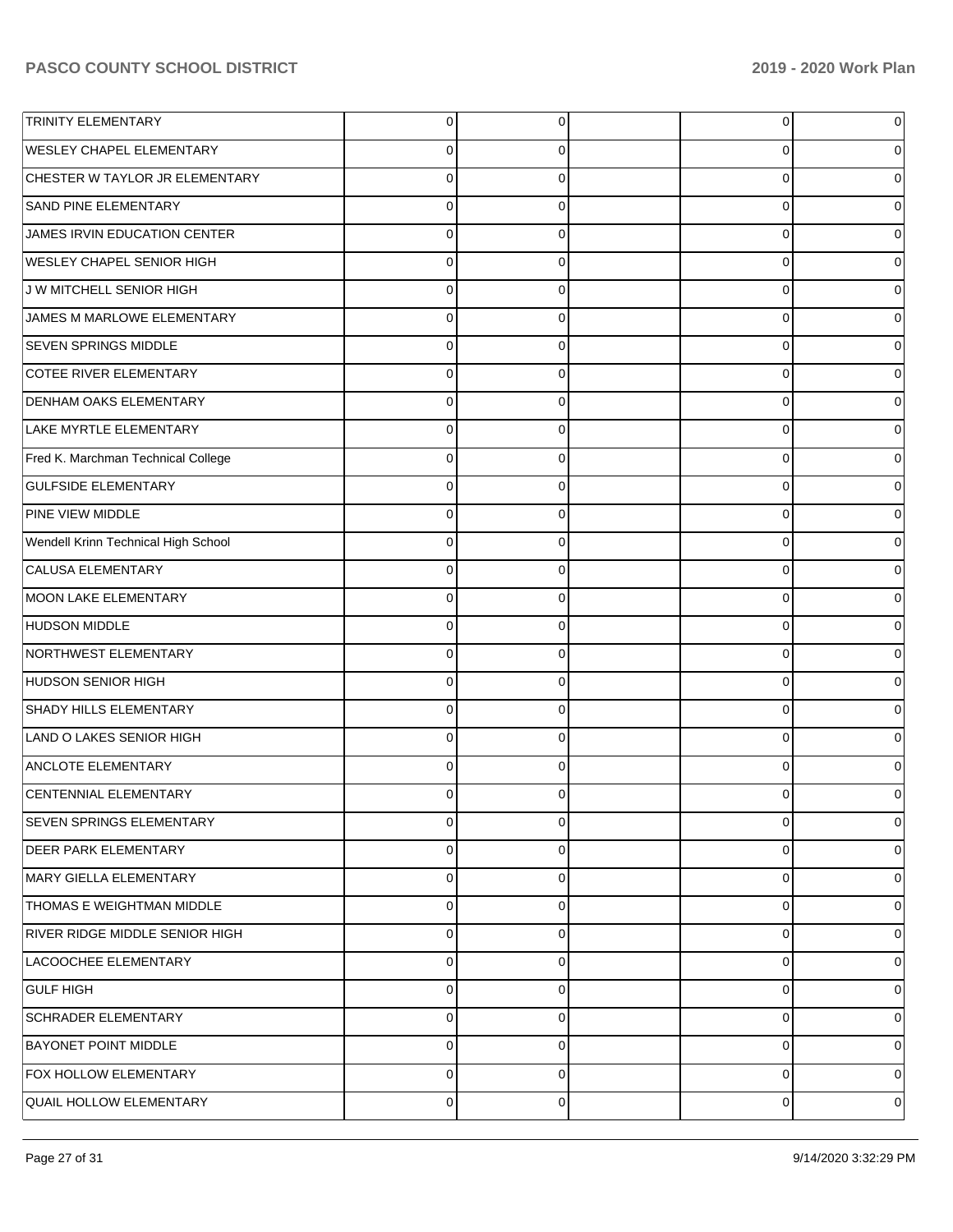| MITTYE P LOCKE ELEMENTARY           | $\Omega$    | $\Omega$ |          | 0              |
|-------------------------------------|-------------|----------|----------|----------------|
| HARRY SCHWETTMAN EDUCATION CENTER   | $\Omega$    | $\Omega$ | 0        | 0              |
| <b>SAN ANTONIO ELEMENTARY</b>       | $\Omega$    | $\Omega$ | C        | $\overline{0}$ |
| <b>GULF MIDDLE</b>                  | $\Omega$    | $\Omega$ | $\Omega$ | $\overline{0}$ |
| <b>RICHEY ELEMENTARY</b>            | $\Omega$    | $\Omega$ | ∩        | 0              |
| <b>HUDSON ELEMENTARY</b>            | 0           | $\Omega$ | C        | $\overline{0}$ |
| WEST ZEPHYRHILLS ELEMENTARY         | $\Omega$    | $\Omega$ | 0        | 0              |
| RAYMOND B STEWART MIDDLE            | $\mathbf 0$ | $\Omega$ | C        | 0              |
| <b>ZEPHYRHILLS SENIOR HIGH</b>      | $\Omega$    | $\Omega$ | $\Omega$ | 0              |
| WOODLAND ELEMENTARY                 | $\Omega$    | 0        | C        | $\overline{0}$ |
| CONNERTON ELEMENTARY SCHOOL         | $\Omega$    | $\Omega$ | $\Omega$ | $\Omega$       |
| <b>CYPRESS ELEMENTARY</b>           | $\Omega$    | $\Omega$ | ∩        | $\Omega$       |
| <b>ODESSA ELEMENTARY SCHOOL</b>     | $\Omega$    | $\Omega$ | C        | 0              |
| <b>SEVEN OAKS ELEMENTARY SCHOOL</b> | $\Omega$    | $\Omega$ | 0        | 0              |
| <b>WIREGRASS RANCH SENIOR HIGH</b>  | $\Omega$    | $\Omega$ | C        | $\overline{0}$ |
| Wiregrass Elementary School         | $\Omega$    | $\Omega$ | $\Omega$ | 0              |
| Cypress Creek High School           | $\Omega$    | $\Omega$ | C        | $\Omega$       |
| ACHIEVE CENTER OF PASCO             | $\Omega$    | $\Omega$ | $\Omega$ | $\overline{0}$ |
| <b>PASCO ELEMENTARY</b>             | $\Omega$    | $\Omega$ | ∩        | $\overline{0}$ |
| <b>Bexley Elementary School</b>     | 0           | ∩        |          | 0              |
|                                     | 0           | O        |          | 0              |

# **Failed Standard Relocatable Tracking**

Relocatable units currently reported by school, from FISH, and the number of relocatable units identified as 'Failed Standards'.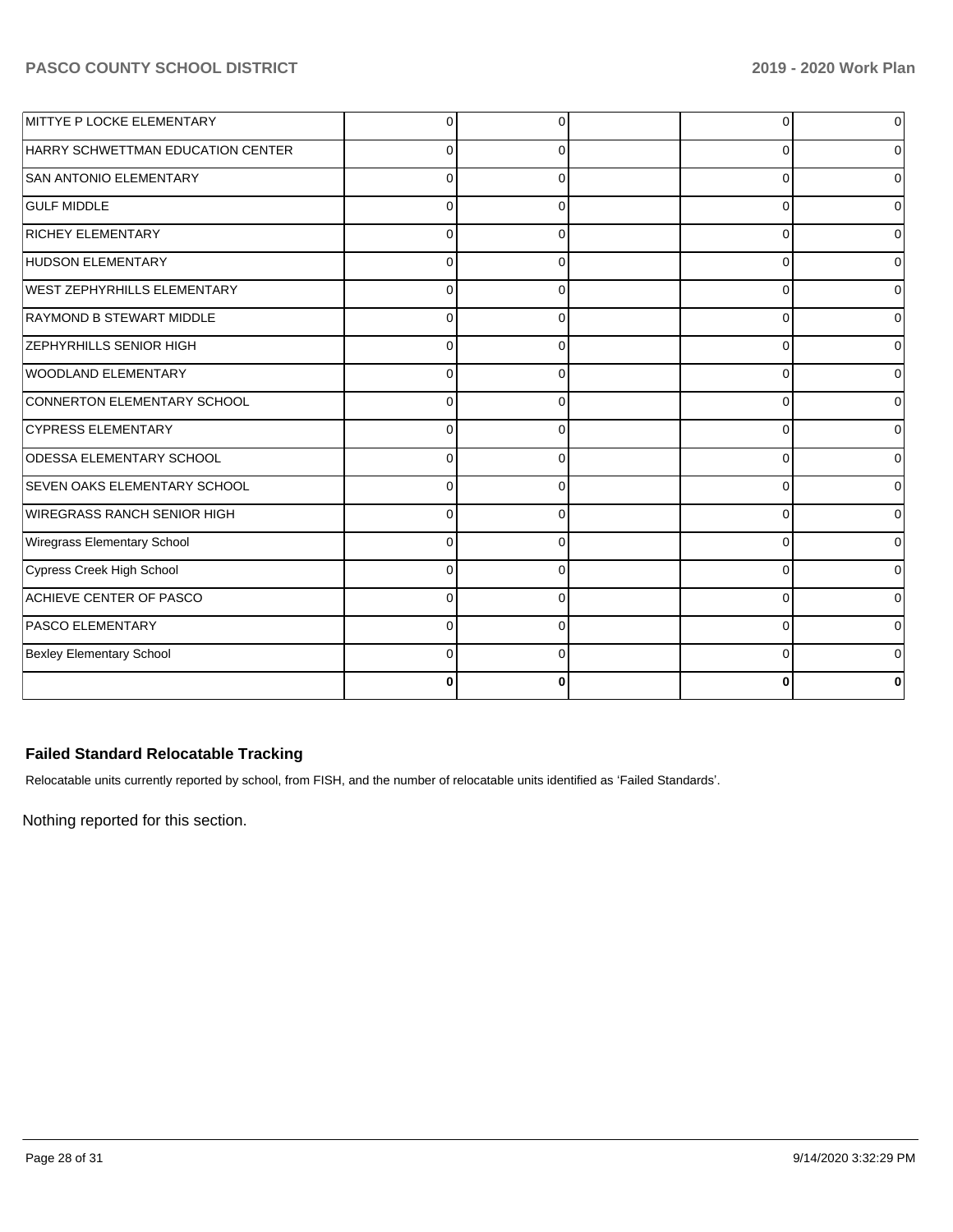# **Planning**

#### **Class Size Reduction Planning**

**Plans approved by the school board that reduce the need for permanent student stations such as acceptable school capacity levels, redistricting, busing, year-round schools, charter schools, magnet schools, public-private partnerships, multitrack scheduling, grade level organization, block scheduling, or other alternatives.**

In conjunction with the opening of a new middle school next school year, the School Board just conducted a redistricting. This redistricting is to move middle and high school students from overcrowded schools into less overcrowded or under-capacity schools.

Two new charter schools are slated to open this next school year in Wesley Chapel. This will reduce the need for permanent student stations. The School District is currently reviewing other charter school applications.

A new magnet K8 school will be opening in two years and a new technical high school will be opening on the east side of the county in three years. Both of these schools will draw students from currently overcrowded schools and reduce the need for permanent student stations. Additional magnet schools are also being considered.

# **School Closure Planning**

**Plans for the closure of any school, including plans for disposition of the facility or usage of facility space, and anticipated revenues.** 

Moore-Mickens Education Center was closed several years ago. A community organization currently has a long-term lease on that facility. We are looking to dispose of the Trilby Education Center. We have a couple of other vacant parcels that we are working to dispose of. Any expected revenue from these will be reinvested into our education programs.

The School Board voted to close Hudson Elementary School beginning with the 2020-2021 School Year and consolidate those students with Gulf Highlands Elementary School and Northwest Elementary School.

In addition, we continue to consider consolidation of a couple of our under-enrolled facilities.

# **Long Range Planning**

#### **Ten-Year Maintenance**

District projects and locations regarding the projected need for major renovation, repair, and maintenance projects within the district in years 6-10 beyond the projects plans detailed in the five years covered by the work plan.

Nothing reported for this section.

#### **Ten-Year Capacity**

Schedule of capital outlay projects projected to ensure the availability of satisfactory student stations for the projected student enrollment in K-12 programs for the future 5 years beyond the 5-year district facilities work program.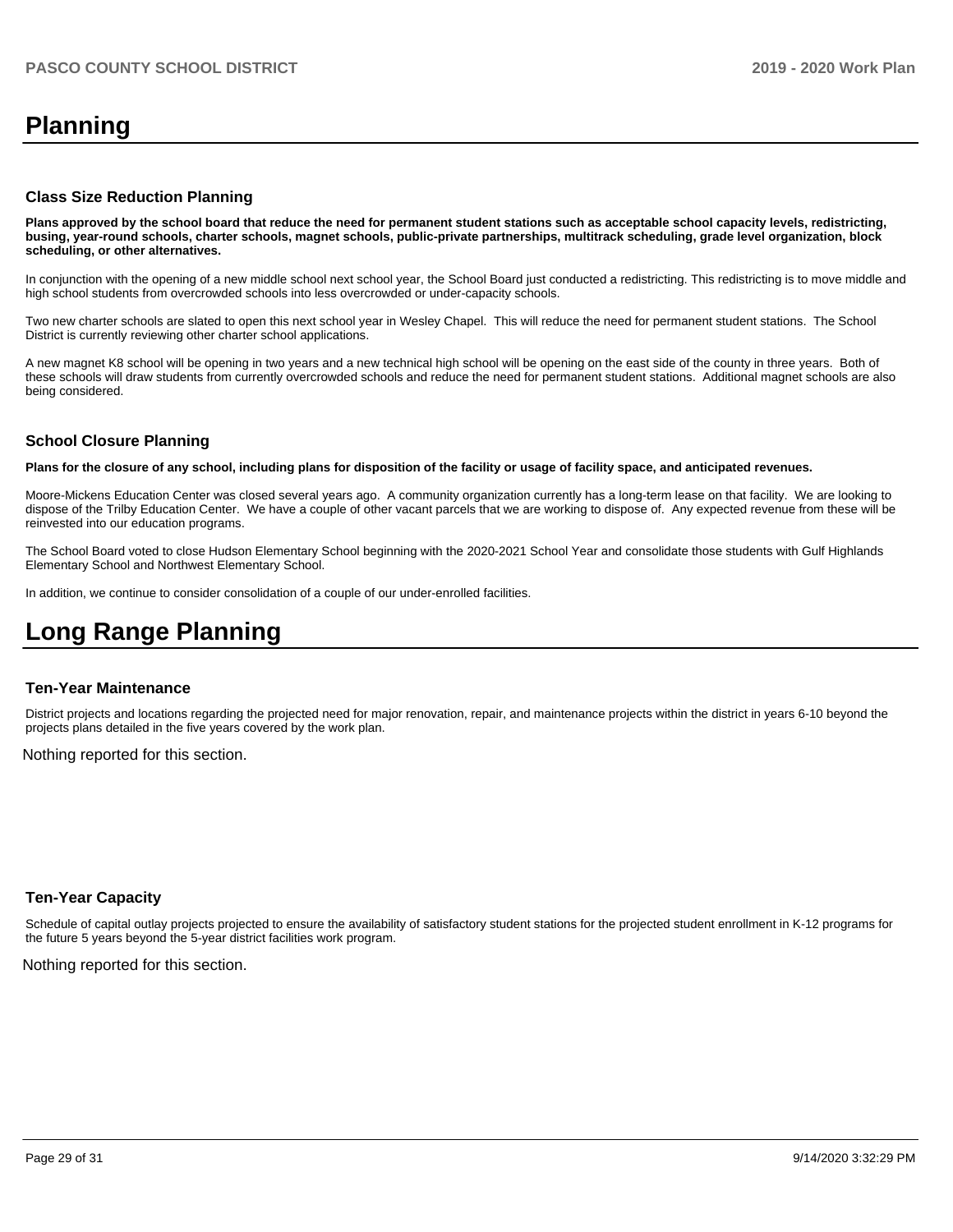#### **Ten-Year Planned Utilization**

Schedule of planned capital outlay projects identifying the standard grade groupings, capacities, and planned utilization rates of future educational facilities of the district for both permanent and relocatable facilities.

| <b>Grade Level Projections</b>   | <b>FISH</b><br><b>Student</b><br><b>Stations</b> | Actual 2018 -<br><b>2019 FISH</b><br>Capacity | Actual<br>$2018 -$<br>2019<br><b>COFTE</b> | Actual 2018 - 2019<br><b>Utilization</b> | Actual 2019 - 2020 / 2028 - 2029 new<br>Student Capacity to be added/removed | Projected 2028<br>2029 COFTE | Projected 2028 -<br>2029 Utilization |
|----------------------------------|--------------------------------------------------|-----------------------------------------------|--------------------------------------------|------------------------------------------|------------------------------------------------------------------------------|------------------------------|--------------------------------------|
| Elementary - District<br>lTotals | 38,446                                           | 38,446                                        | 29,822.69                                  | 77.57 %                                  |                                                                              |                              | 0.00 %                               |
| Middle - District Totals         | 27.488                                           | 24.732                                        | 20,019.37                                  | 80.94 %                                  |                                                                              |                              | 0.00 %                               |
| High - District Totals           | 22.543                                           | 21.410                                        | 15,833.71                                  | 73.96 %                                  |                                                                              |                              | 0.00 %                               |
| Other - ESE, etc                 | 4.024                                            | 2.720                                         | 1.133.72                                   | 41.69%                                   |                                                                              |                              | 0.00 %                               |
|                                  | 92.501                                           | 87,308                                        | 66,809,49                                  | 76.52 %                                  |                                                                              |                              | 0.00%                                |

**Combination schools are included with the middle schools for student stations, capacity, COFTE and utilization purposes because these facilities all have a 90% utilization factor. Use this space to explain or define the grade groupings for combination schools.** 

No comments to report.

### **Ten-Year Infrastructure Planning**

Nothing reported for this section.

#### **Twenty-Year Maintenance**

District projects and locations regarding the projected need for major renovation, repair, and maintenance projects within the district in years 11-20 beyond the projects plans detailed in the five years covered by the work plan.

Nothing reported for this section.

#### **Twenty-Year Capacity**

Schedule of capital outlay projects projected to ensure the availability of satisfactory student stations for the projected student enrollment in K-12 programs for the future 11-20 years beyond the 5-year district facilities work program.